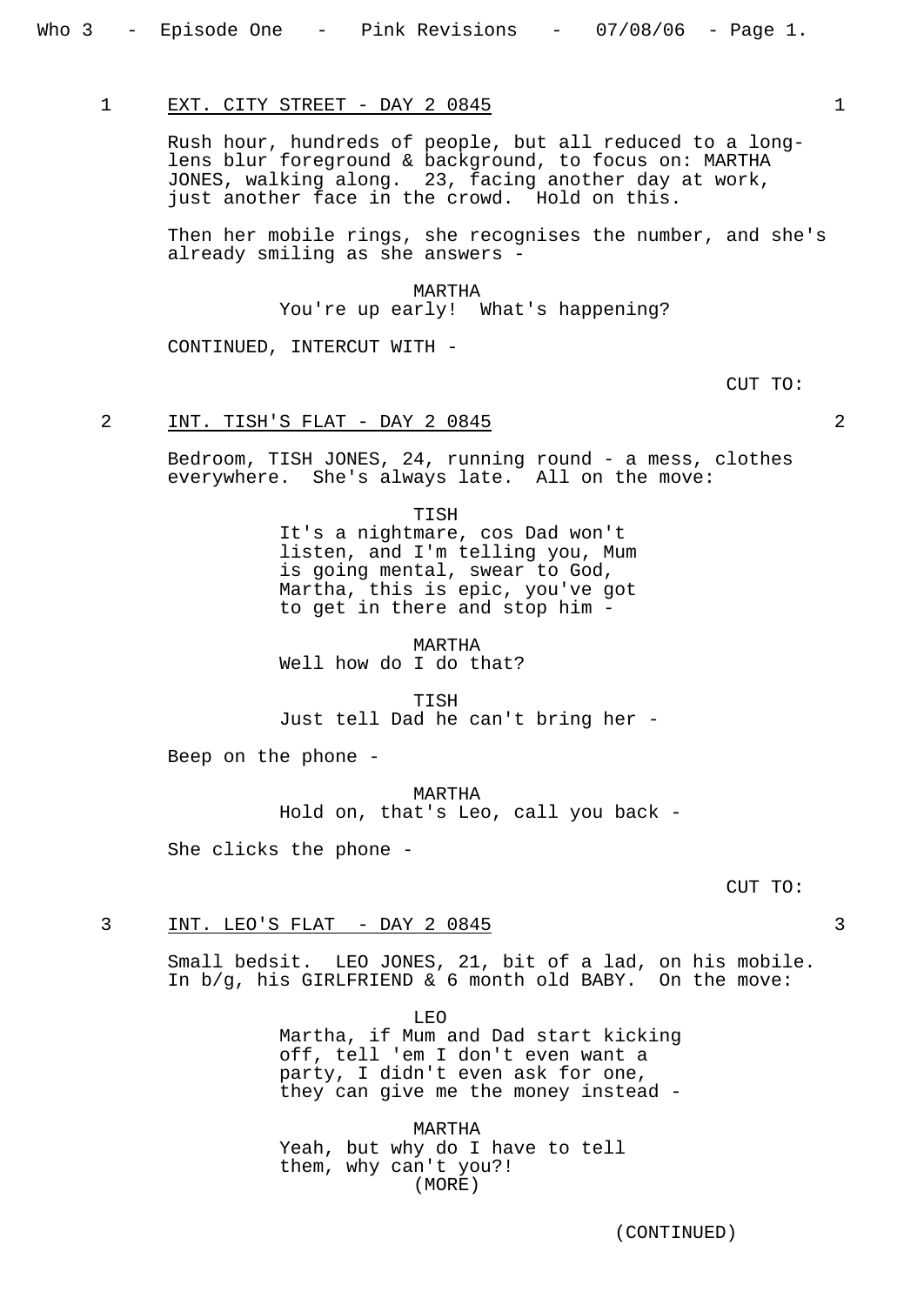Who 3 - Episode One - Shooting Script - 28/07/06 - Page 2.

3 CONTINUED: 3

MARTHA (CONT'D) (beep) Hold on, that's Mum, call you back -

 $C$ IIT TO:

## 4 INT. FRANCINE'S KITCHEN - DAY 2 0846 4

Nice semi-detatched. FRANCINE JONES on the phone, 47, slim, professional, packing her briefcase, all on the move:

> FRANCINE I don't mind your father making a fool of himself in private, but this is Leo's twenty-first, everyone's going to be there, and the entire family is going to look ridiculous -

MARTHA Mum, it's a party, I can't stop Dad bringing his girlfriend - (beep) Hold on, that's Dad, call you back -

CUT TO:

## 5 INT. CLIVE'S STREET - DAY 2 0846 5

CLIVE JONES, 49, getting into nifty second-hand sportscar it's way too young for him, very mid-life-crisis.

CLIVE

Martha, now tell your mother, Leo is my son, and I'm paying for half that party, I'm entitled to bring who I like -

MARTHA

I know, but think what it's going to look like for Mum, if you're standing there with Annalise -

CLIVE What's wrong with Annalise?

ANNALISE jumps into the car. All 21 years of her. Dressed like a Big Brother eviction night.

> ANNALISE Is that Martha? Say hi! (leans over) Hi Martha! Hii-iii!

MARTHA ...hiiii Annalise.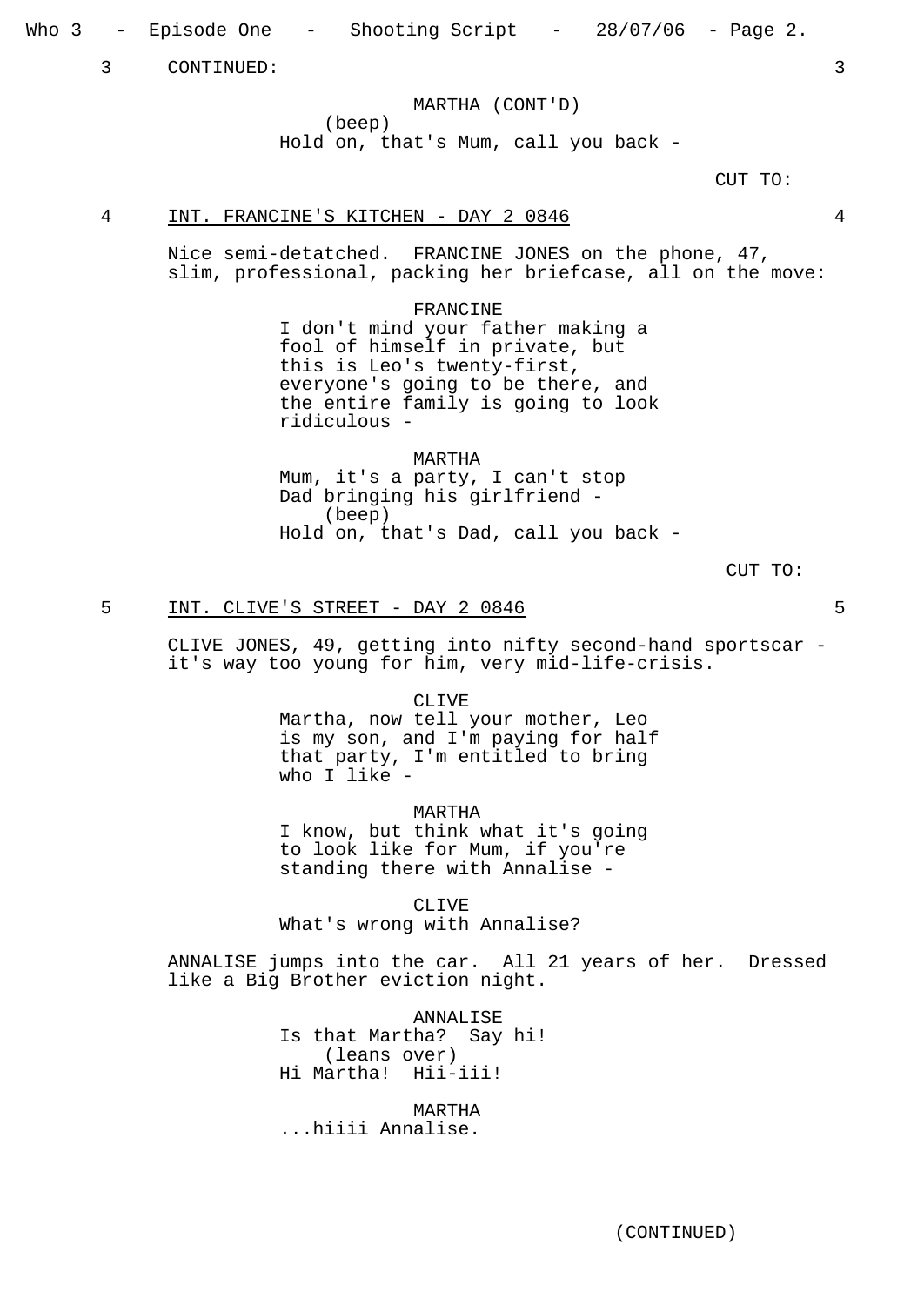Who 3 - Episode One - Blue Revisions - 16/08/06 - Page 3.

5 CONTINUED: 5

ANNALISE Big kisses! Lots of love! See you at the party babes! (to Clive) Now take me shopping, big boy.

Clive & Annalise, big smoochy kiss - Martha revolted! Oh! As she holds the phone away - A MAN steps out in front of her, making her stop -

THE DOCTOR

Like so!

And with a big smile, he takes his tie off. Holds it up.

THE DOCTOR (CONT'D)

D'you see?

And with that, he runs off.

Martha shrugs it off. Nutter. She walks on. Her phone rings. Defiant, she bleeps it off. Not worn down by any of this; she keeps her humour, head held high.

FX: REVERSE, Martha walking away from CAMERA, but in the distance, storm clouds gathering. Lightning, far off.

CUT TO:

### 6 EXT. HOSPITAL - DAY 2 0855 6

SIGN saying ROYAL HOPE HOSPITAL. Big, central building, modern (but not too new), one central tower block with many extensions leading off. MARTHA heading inside.

Behind her, a MOTORCYCLE COURIER is also walking towards the Hospital, fast, marching along. He just clips her as he overtakes her, but keeps on walking.

> MARTHA Oy! Watch it, mate!

He turns back. Stares at her. Faceless. Something unnerving in his absolute stillness.

Martha a bit spooked.

Then he walks on, striding away. Martha unsettled, though she shakes it off, continues on her way.

CUT TO: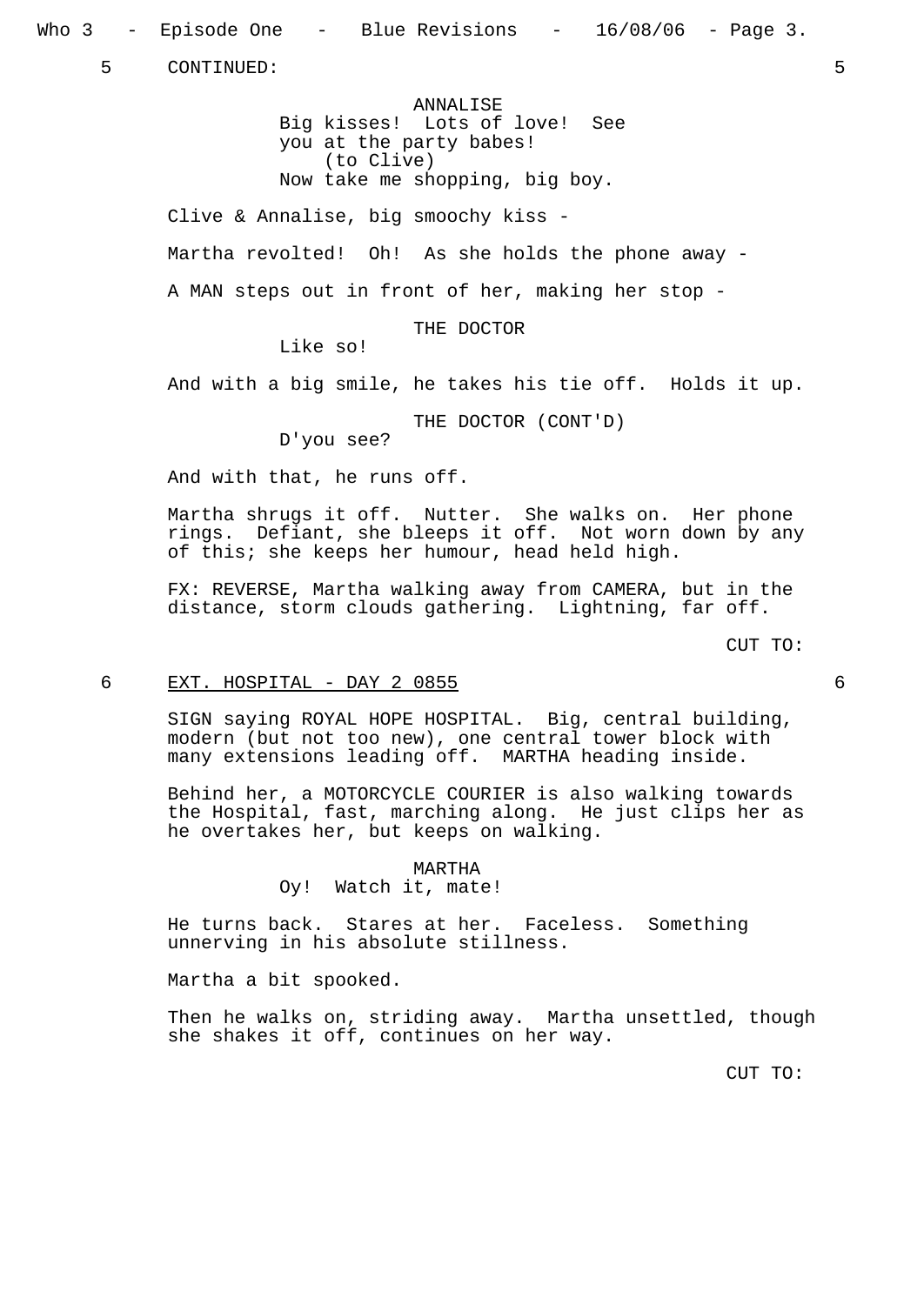7 INT. LOCKER ROOM - DAY 2 0905 7

Small space, grey metal lockers. MARTHA shucking on her white coat; she's a medical student. She closes her locker -

FX: small zig zag of static electricity, from the locker to her hand.

She just gives an 'ow', but it's nothing, she heads out.

CUT TO:

#### 8 INT. FEMALE WARD - DAY 2 1000 8 8

FLORENCE FINNEGAN in bed, 70, frail, a bit genteel.

FLORENCE I was all right till this morning, then... Oh, I don't know, I woke up, I was all dizzy again, it was worse than when I came in.

REVEAL her bed surrounded by MEDICAL STUDENTS, including MARTHA, and MORGENSTERN, specky lad, and JULIA SWALES, 23, Martha's mate. All led by MR STOKER, 55, suit, puffed up.

> MR STOKER Pulse is slightly thready, let's see what Britain's finest might suggest, any ideas? Morgenstern?

MORGENSTERN Uh, dizziness could be a sign of early onset diabetes -

MR STOKER Hardly early onset, if you'll forgive me, Miss Finnegan, any more ideas, Swales?

JULIA Um. Could recommend a CT scan -

MR STOKER - and spend all our money, Jones?

MARTHA Um. We could take bloods and check for Meniere's disease -

MR STOKER Or we could simply ask the patient, what did you have for dinner last night?

FLORENCE I had the salad.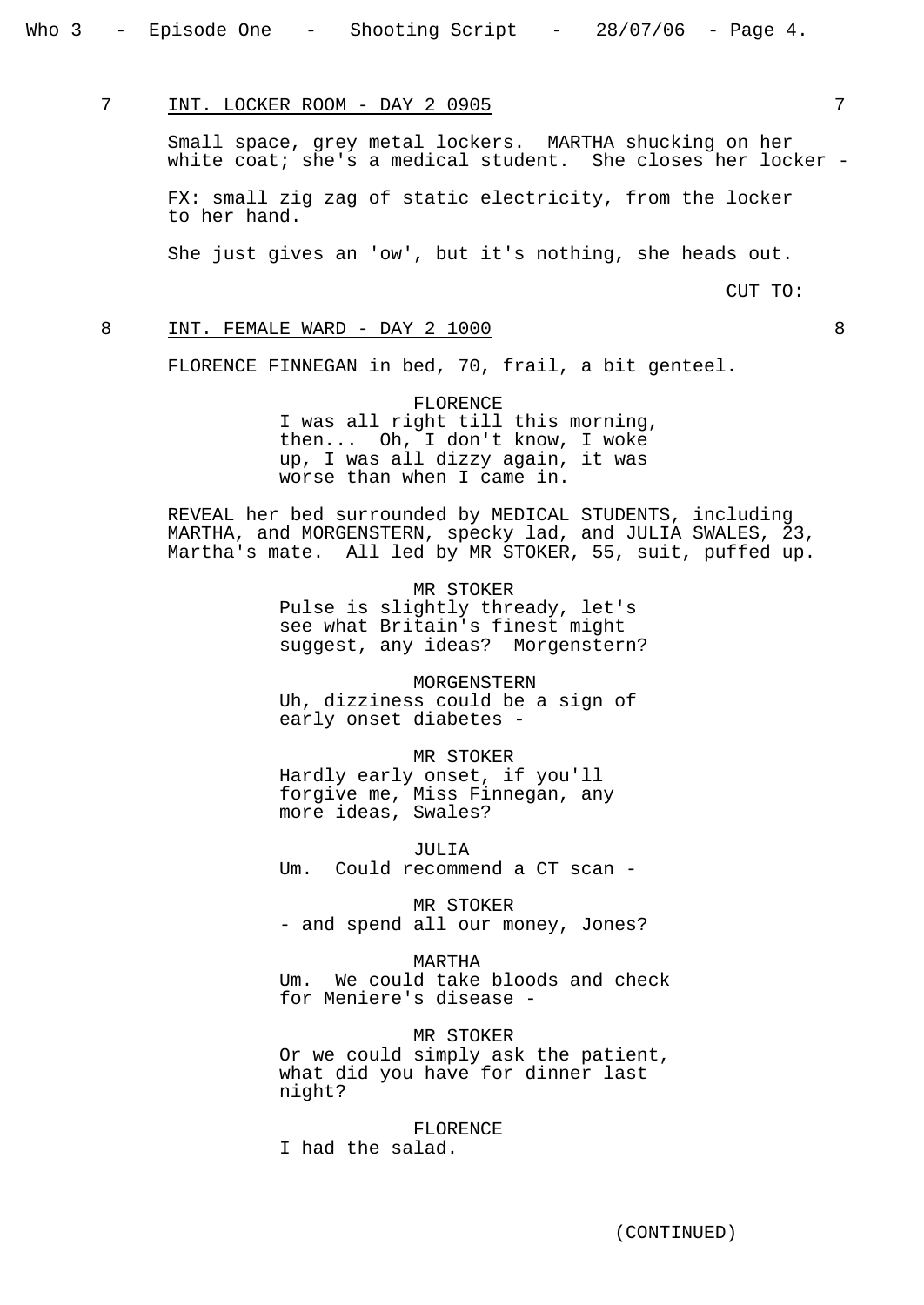Who 3 - Episode One - Shooting Script - 28/07/06 - Page 5.

8 CONTINUED: 8

MR STOKER And the night before?

## FLORENCE

Salad again.

MR STOKER And salad every night for the past week, contrary to my instructions. Salt deficiency, that's all. Simple, honest salt.

JUMP CUT TO:

## 9 INT. WARD CORRIDOR, NEAR LIFT - DAY 2 1005

(NB, the WARDS & CORRIDORS are on Floor 6.) MR STOKER striding along, the MEDICAL STUDENTS following like ducks, including MARTHA, JULIA & MORGENSTERN.

#### MR STOKER

Hippocrates himself expounded on the virtues of salt. Recommended the inhalation of steam from seawater. Though no doubt, if he'd been afflicted with my students, his oaths might have been rather more colourful.

Martha glances as they pass the MOTORCYCLE COURIER - stay on him as they sweep into the next ward -

The courier turns to face the lifts. The lift door opens -

Standing inside: A SECOND MOTORCYCLE COURIER. Identical. He joins the first, both walk off in unison. Like soldiers.

CUT TO:

## 10 INT. MALE WARD - DAY 2 1010 10

MR STOKER leads the MEDICAL STUDENTS - MARTHA, MORGENSTERN, JULIA & others - to another bed, a NURSE joining them.

> MR STOKER Now then, Mr Smith, a very good morning, and how are you today?

REVEAL, in bed: the MAN from sc.5, in pyjamas.

THE DOCTOR Oh, not so bad. Still a bit, y'know. Blehhh.

MR STOKER John Smith, admitted yesterday with severe abdominal pains - Jones, why don't you see what you can<br>find? Amaze me. Amaze me.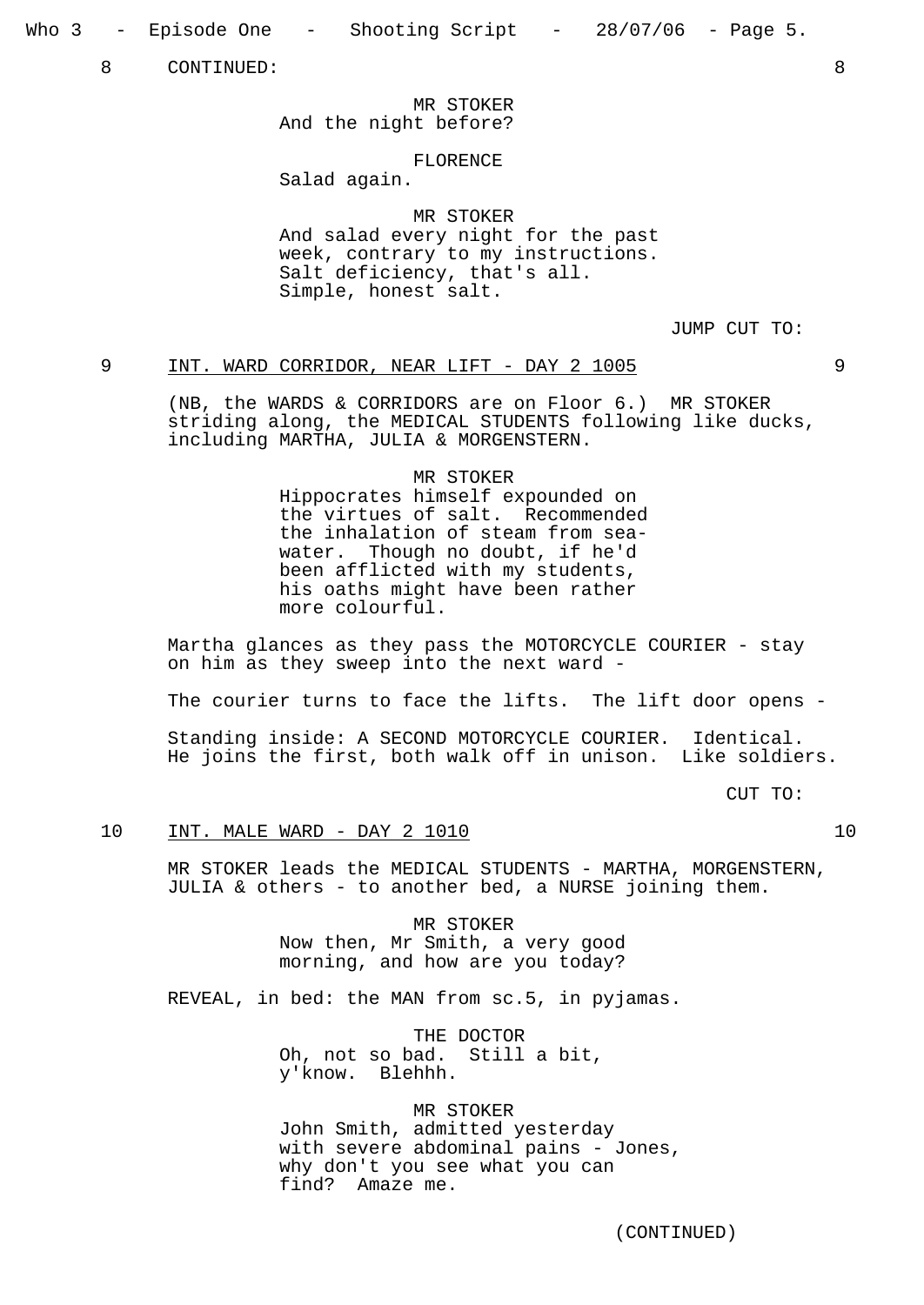## Who 3 - Episode One - Pink Revisions - 07/08/06 - Page 6.

10 CONTINUED: 10

Martha moving forward, but puzzled:

MARTHA Well it wasn't very clever running round outside, was it?

THE DOCTOR

Sorry?

#### MARTHA

On Chancellor Street, this morning. You came up to me and took your tie off.

THE DOCTOR Really? What did I do that for?

MARTHA I don't know, you just did.

THE DOCTOR Not me, I was here, I was in bed, you can ask the nurses.

MARTHA That's weird, cos it looked like you, have you got a brother?

THE DOCTOR Nope, not any more. Just me!

MR STOKER As time passes and I grow ever more infirm and weary, Miss Jones..?

MARTHA

Sorry, um. Right...

She puts the stethoscope to left of his chest. Ba-boom-baboom-ba-boom. But under that, an echo..? She looks up at the Doctor, puzzled. He just gives a big smile.

She moves the stethoscope over, to his right side. A second heartbeat, ba-boom-ba-boom-ba-boom.

Martha looks up, astonished, right into the Doctor's eyes.

And he gives her the smallest wink.

MR STOKER I weep for future generations, but are you having trouble locating the heart, Miss Jones?

Moment broken - Martha steps back, covers it:

MARTHA Um, I don't know. Stomach cramps..?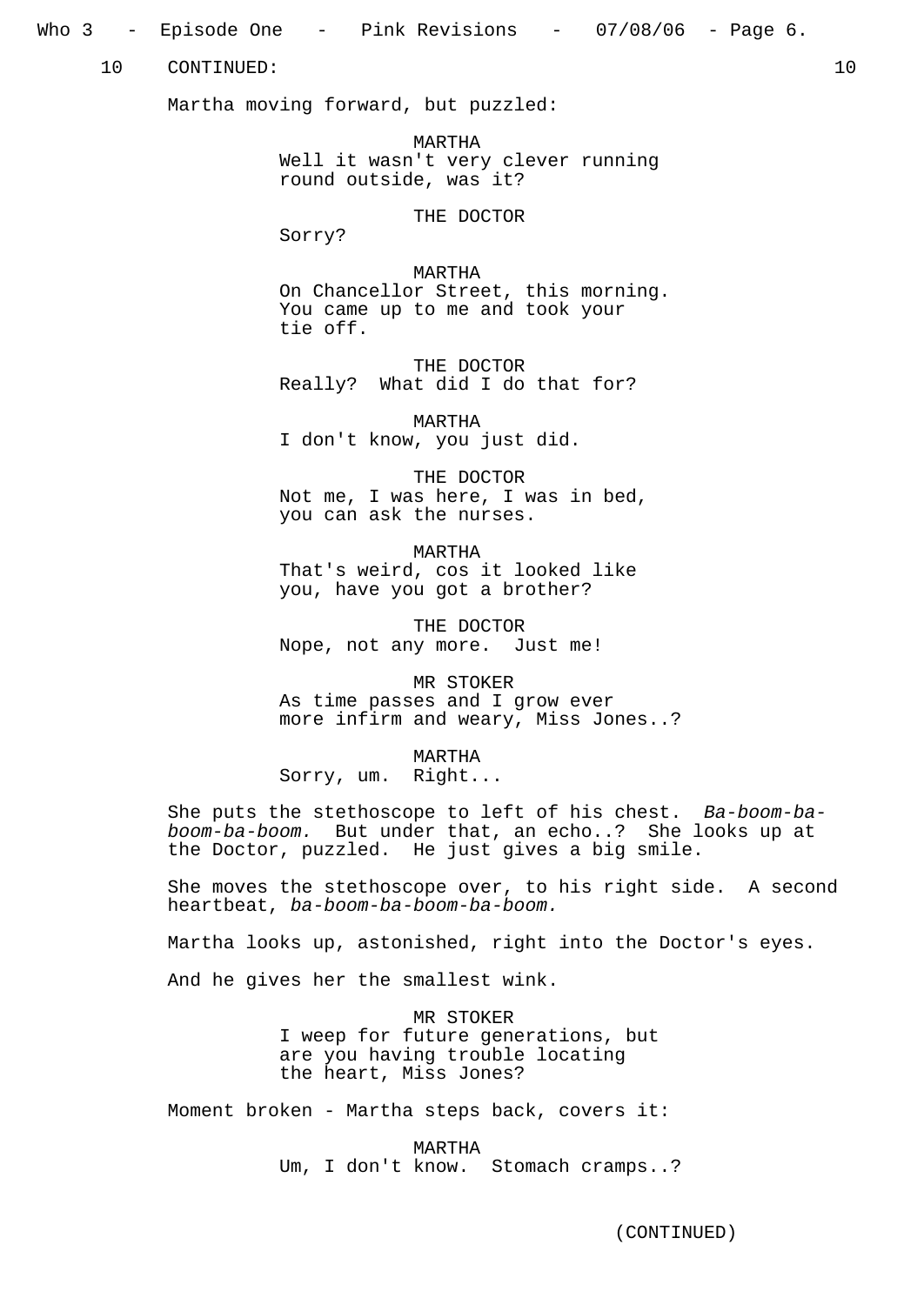10 CONTINUED: (2) 10

MR STOKER That's a symptom, not a diagnosis, and you rather failed basic techniques by not consulting first with the patient's chart -

He picks up the Doctor's clipboard, on the end of the bed -

FX: blue zig-zag of electricity between Stoker's hand and the metal clip of the clipboard - he drops it -

MR STOKER (CONT'D)

Ouch!

MARTHA That happened to me this morning.

MORGENSTERN I had the same off the door handle.

JULIA And me, in the lift.

MR STOKER Only to be expected, there's a thunderstorm moving in, lightning being a form of static electricity, as first proven by, anyone?

THE DOCTOR Benjamin Franklin.

MR STOKER

Correct.

THE DOCTOR My mate Ben! That was a day and a half, I got rope burns off that kite. And then I got soaked!

MR STOKER

...quite.

THE DOCTOR And then, I got electrocuted!

MR STOKER

Moving on. (mutters to nurse) I think, a visit from Psychiatric.

The students leave, Martha looking back for a second, intrigued. The Doctor just beams at her.

CUT TO: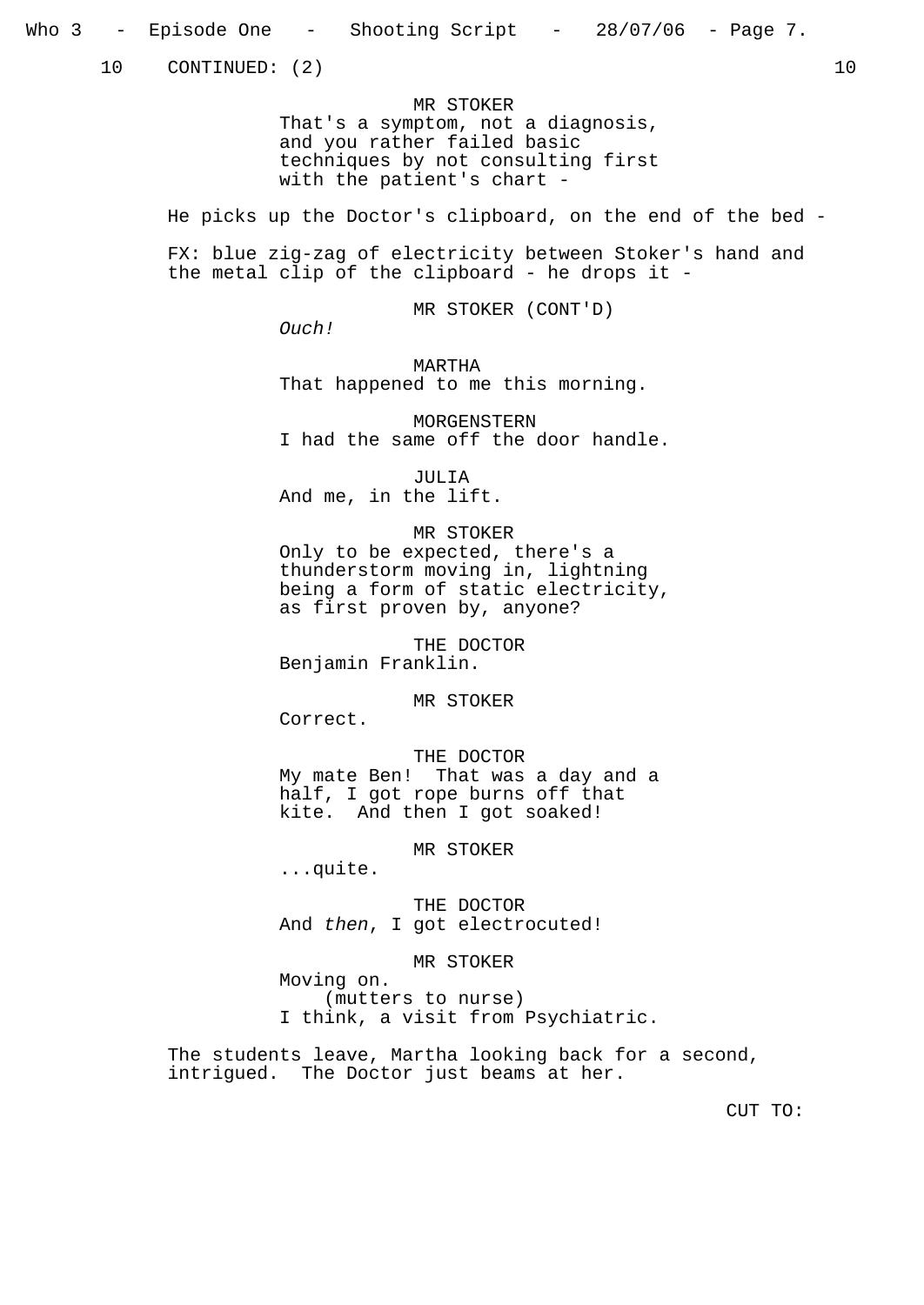11 EXT. HOSPITAL - DAY 2 1100

FX: GREY CLOUDS fill the sky overhead. A bolt of lightning.

 $C$ IIT TO:

## 12 INT. STAFF KITCHEN, HOSPITAL - DAY 2 1220 12

At the windows: rain coming down outside, hard.

It's one of those narrow corridor-like staff kitchens, just off the general wards; functional, cupboards, kettle. MARTHA on her mobile, JULIA beside her, making coffee.

> MARTHA No, listen, I've worked out a plan, we tell Annalise that the buffet tonight is 100% carbohydrate, and she won't turn up!

CONTINUED, INTERCUT WITH:

CUT TO:

## 13 EXT. CITY STREET - DAY 2 1220 13

INTERCUT WITH STAFF KITCHEN.

TISH walking along, on her mobile. It's damp and rainy, though nowhere near as bad as the rain around the hospital.

> TISH I wish you'd take this seriously, that's our inheritance she's spending. On fake tan! Tell you what, I'm not that far away, I'll meet you for a sandwich, we can draw up a battle plan -

MARTHA What, in this weather? I'm not going out, it's pouring down.

TISH Come on, it's not that bad -

And on that, Tish turns a corner -

FX: a good mile away, dark clouds and heavy rain over the Hospital, noticeably heavier.

> TISH (CONT'D) Oh, take it back. God, that's weird. The storm's right on top of you. I can see it, from here, it's right on top of the hospital.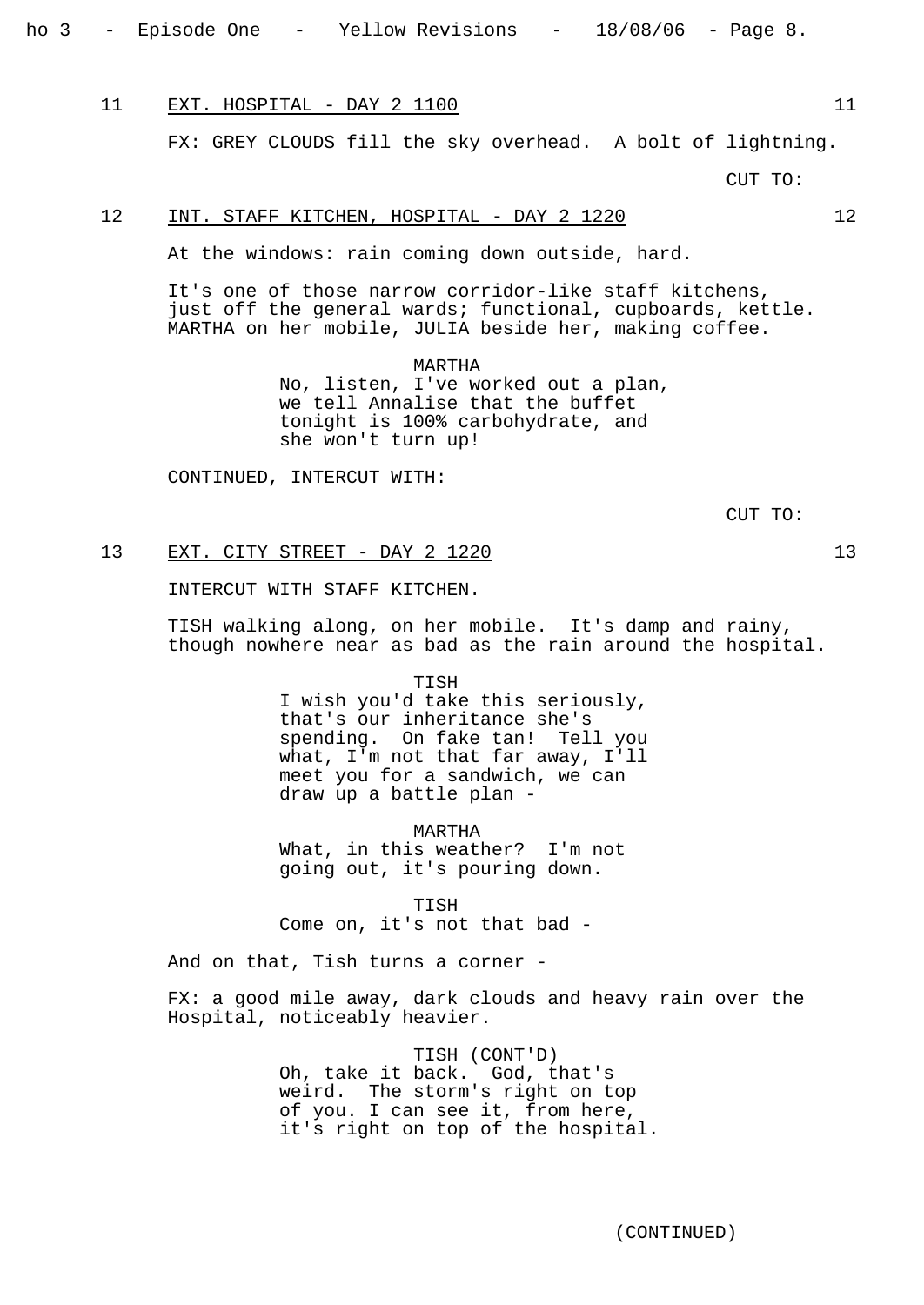- o 3 – Episode One – Yellow Revisions – 18/08/06 Page 8A.
	- 13 CONTINUED: 13

MARTHA Well I'm definitely not going out then.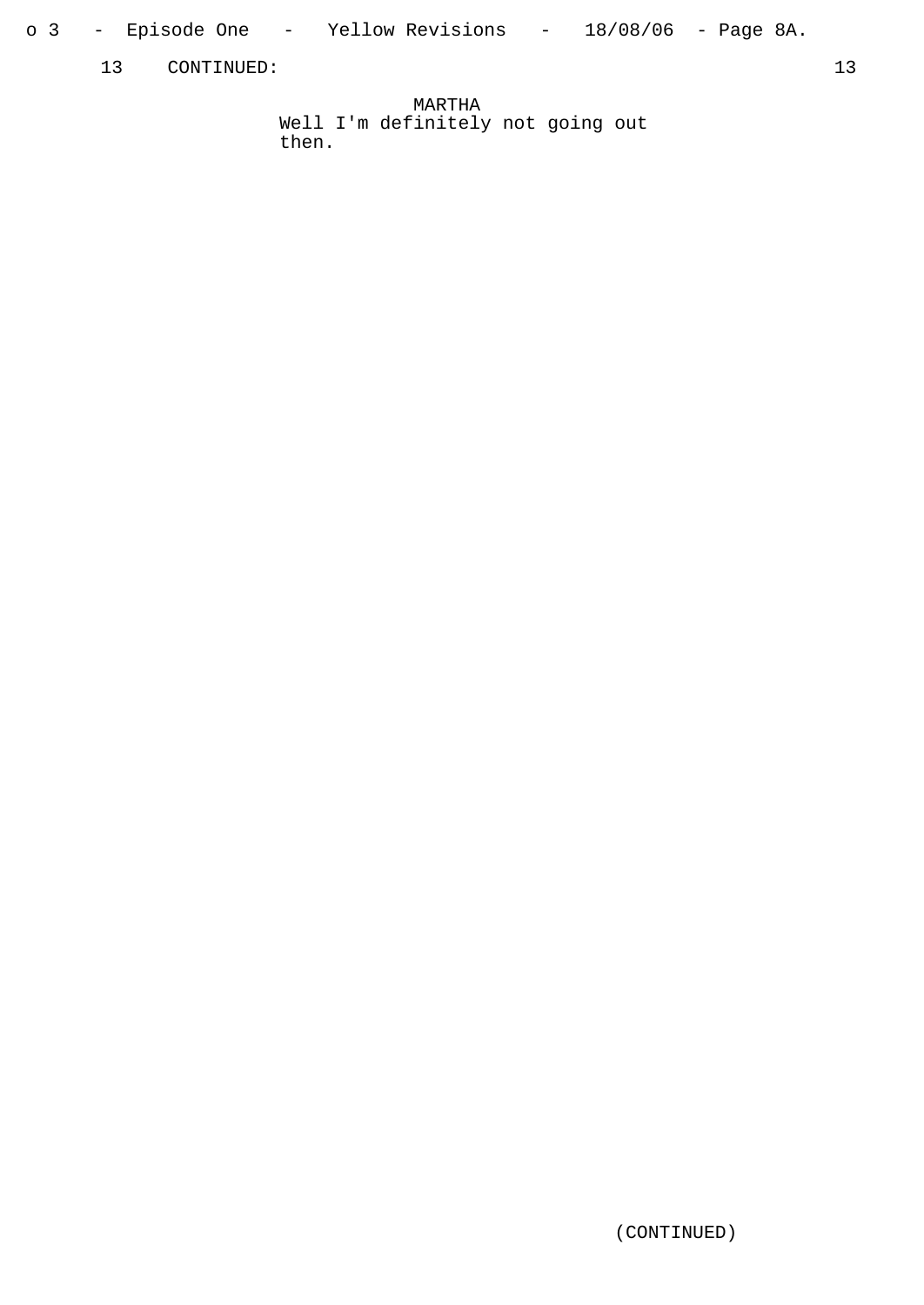13 CONTINUED: (2) 13

TISH No, I'd stay inside if I were you, it just looks... weird.

MARTHA Yeah, but anyway, I've got a plan, this is what we do -

And Martha turns away from the window, faces the door -

THE DOCTOR, in pyjamas & dressing gown, hurries past - a glance at Martha, he seems worried, but then he's gone -

> MARTHA (CONT'D) - we tell Dad and Annalise to get there early, about seven thirty, and we get Leo there at the same time so we can do all that birthday stuff, but we tell Mum to get there for about eight thirty, nine, and that gives me time to have a word with Annalise, and maybe I could tell her... What?

That, at Julia, who's staring beyond Martha, at the window.

JULIA

...the rain.

MARTHA It's only rain.

TISH OOV (quiet) Martha. Have you seen the rain?

MARTHA Why's everyone fussing about rain?

Said, turning round to the window. And Martha stops dead. FX: the window. The rain on the glass is running UP.

> JULIA ...it's going <u>up</u>.

TISH OOV The rain is going up.

Martha & Julia walk forward, gobsmacked...

FX: REVERSE from the opposite side of the window, tracking in on Martha & Julia, water running up the glass...

CUT TO CITY STREET, Tish still on the phone - the rain normal about her - but she's just gaping, and other PEOPLE beginning to stop and stare...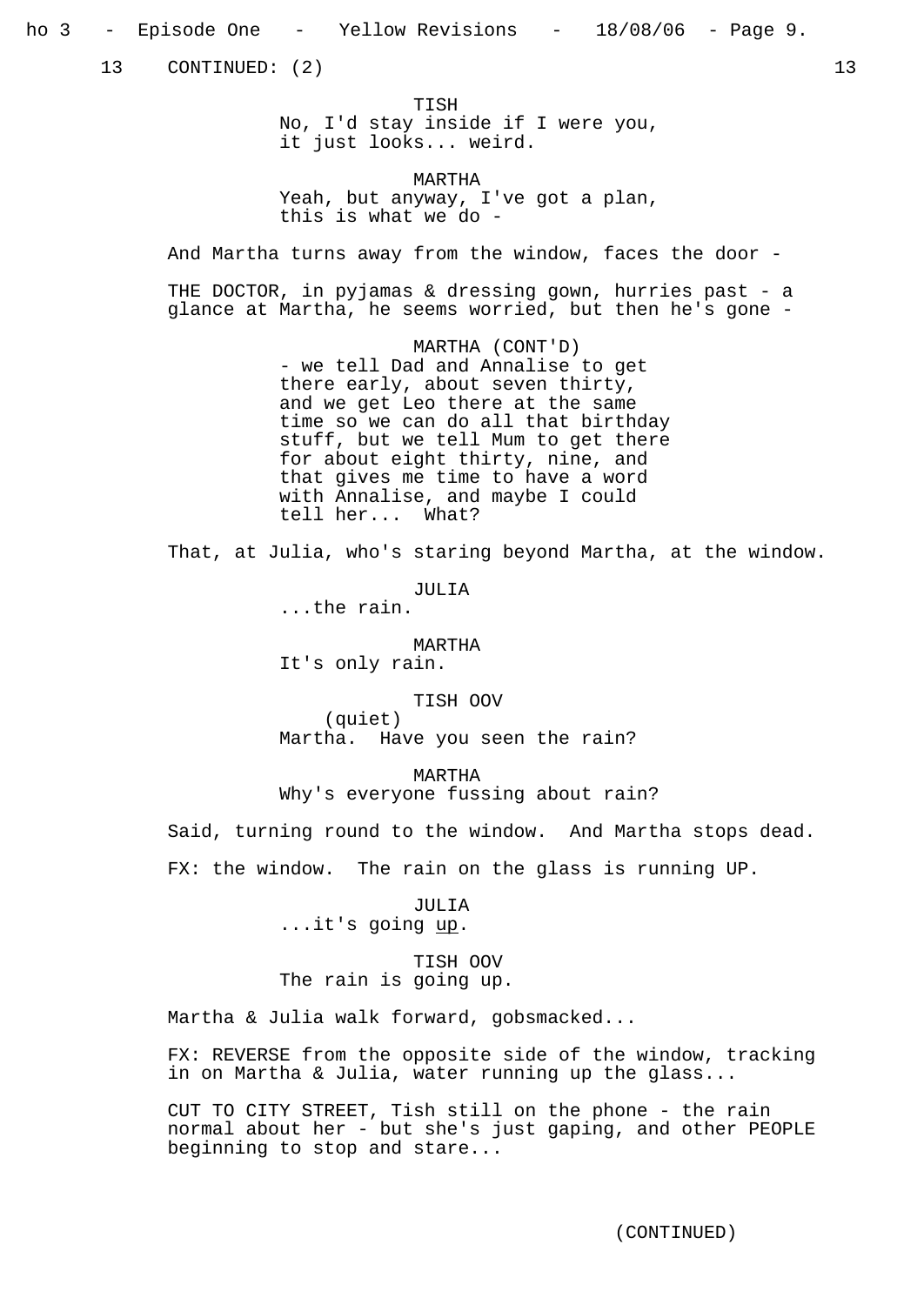| 3 - Episode One - Pink Revisions - 07/08/06 - Page 10.                                                                                                       |
|--------------------------------------------------------------------------------------------------------------------------------------------------------------|
| 13 CONTINUED: (3)                                                                                                                                            |
| FX: the Hospital in the distance, ominous grey clouds<br>circling right overhead, rain flying upwards, hugging close<br>to the building, an unnatural sight. |
|                                                                                                                                                              |
|                                                                                                                                                              |
|                                                                                                                                                              |
|                                                                                                                                                              |
|                                                                                                                                                              |
|                                                                                                                                                              |
|                                                                                                                                                              |
|                                                                                                                                                              |
|                                                                                                                                                              |
|                                                                                                                                                              |
|                                                                                                                                                              |
|                                                                                                                                                              |
|                                                                                                                                                              |
|                                                                                                                                                              |
|                                                                                                                                                              |
|                                                                                                                                                              |
|                                                                                                                                                              |
|                                                                                                                                                              |
|                                                                                                                                                              |
| And they stand, cautious. Shaking off broken crockery.                                                                                                       |
| MARTHA (CONT'D)<br>Felt like an earthquake, or?<br>JULIA<br>Martha. It's night.                                                                              |
|                                                                                                                                                              |
|                                                                                                                                                              |
| JULIA (CONT'D)<br>But It was lunchtime                                                                                                                       |

REVERSE through the window, looking in on Martha, as she slowly walks forward, to look out. Her mind is screaming. But she contains it; she's got to.

MARTHA

It's not night.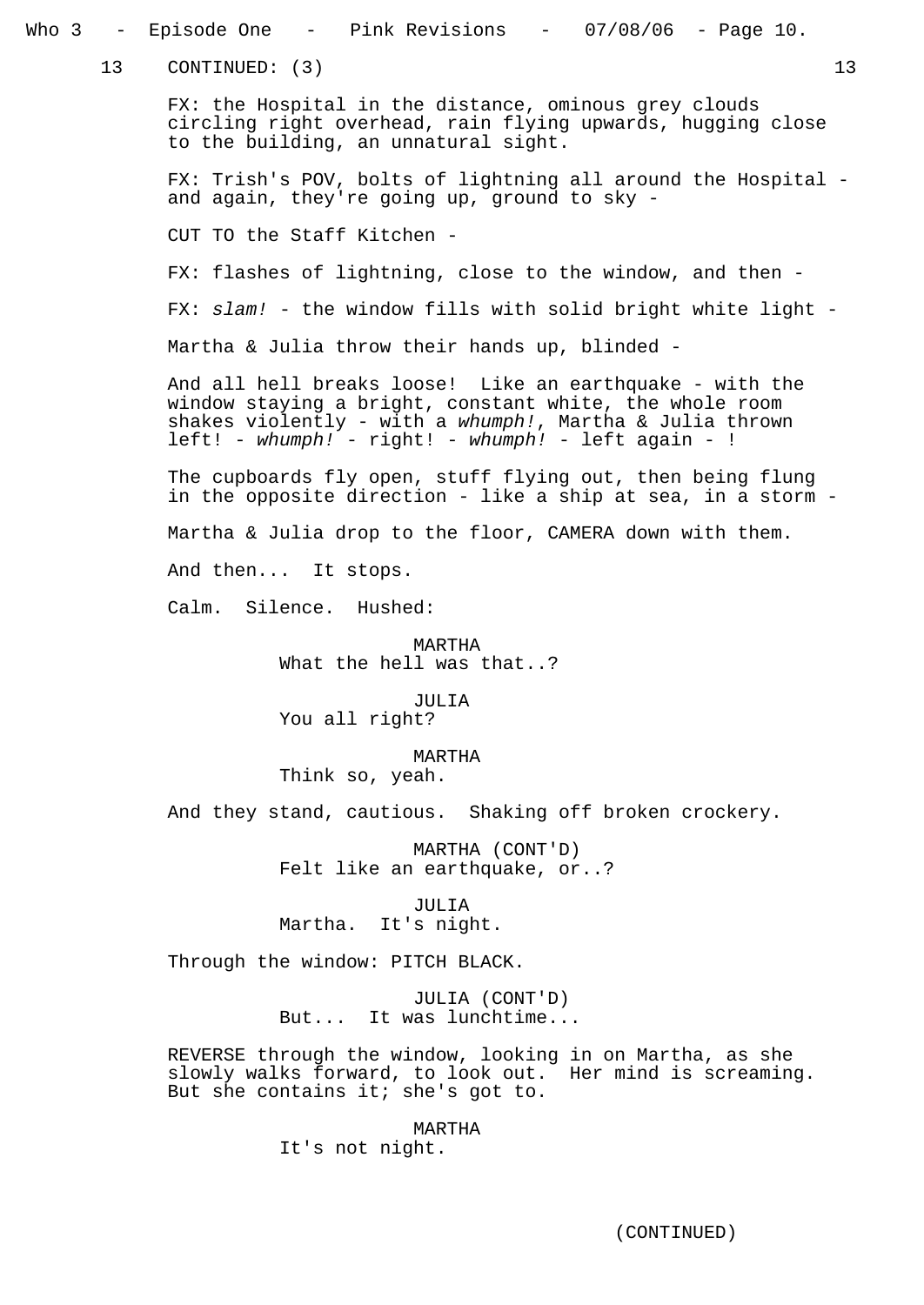ho 3 - Episode One - Shooting Script - 28/07/06 - Page 11.

13 CONTINUED: (4) 13

JULIA But it's got to be, it's dark...

Julia walks forward, to join Martha. Then she just stares.

FX: THEIR POV, outside the window. The surface of THE MOON. With the Earth beyond, suspended in the night sky.

MARTHA

We're on the Moon.

JULIA

...can't be.

MARTHA

We're on the Moon. We're on the bloody Moon.

CUT TO:

#### 14 EXT. FX SHOT 14

WIDE SHOT. The surface of the Moon. With the ROYAL HOPE HOSPITAL sitting there. The central tower, and all its extensions. At its base, bits of road, tarmac & cement, are ripped off, where the building was gouged out of the ground; but otherwise, everything's intact.

CUT TO:

## 15 EXT. HOSPITAL - NIGHT 2 1223 15

FX SHOT: CLOSER on the MAIN TOWER - most windows lit, the last few lights flickering on. Windows filling with people, hundreds of silhouettes, as they approach the glass.

CUT TO:

#### 16 EXT. WINDOWS - NIGHT 2 1223 16

(NB, all Moon scenes now designated NIGHT, though time-ofday is continuous with the same DAY 2.)

CUTTING even CLOSER to the main building -

SHOT of FEMALE WARD WINDOW, looking in. PATIENTS & STAFF start to fill the window, staring out, awestruck, hands against the glass, unable to believe what they're seeing...

SHOT OF MALE WARD WINDOW, looking in. PATIENTS & STAFF slowly approaching the window, staring out...

SHOT OF MR STOKER'S OFFICE WINDOW, looking in. MR STOKER walking up to the glass, open-mouthed...

FX: REVERSE, the surface of the Moon. Undeniable!

And then...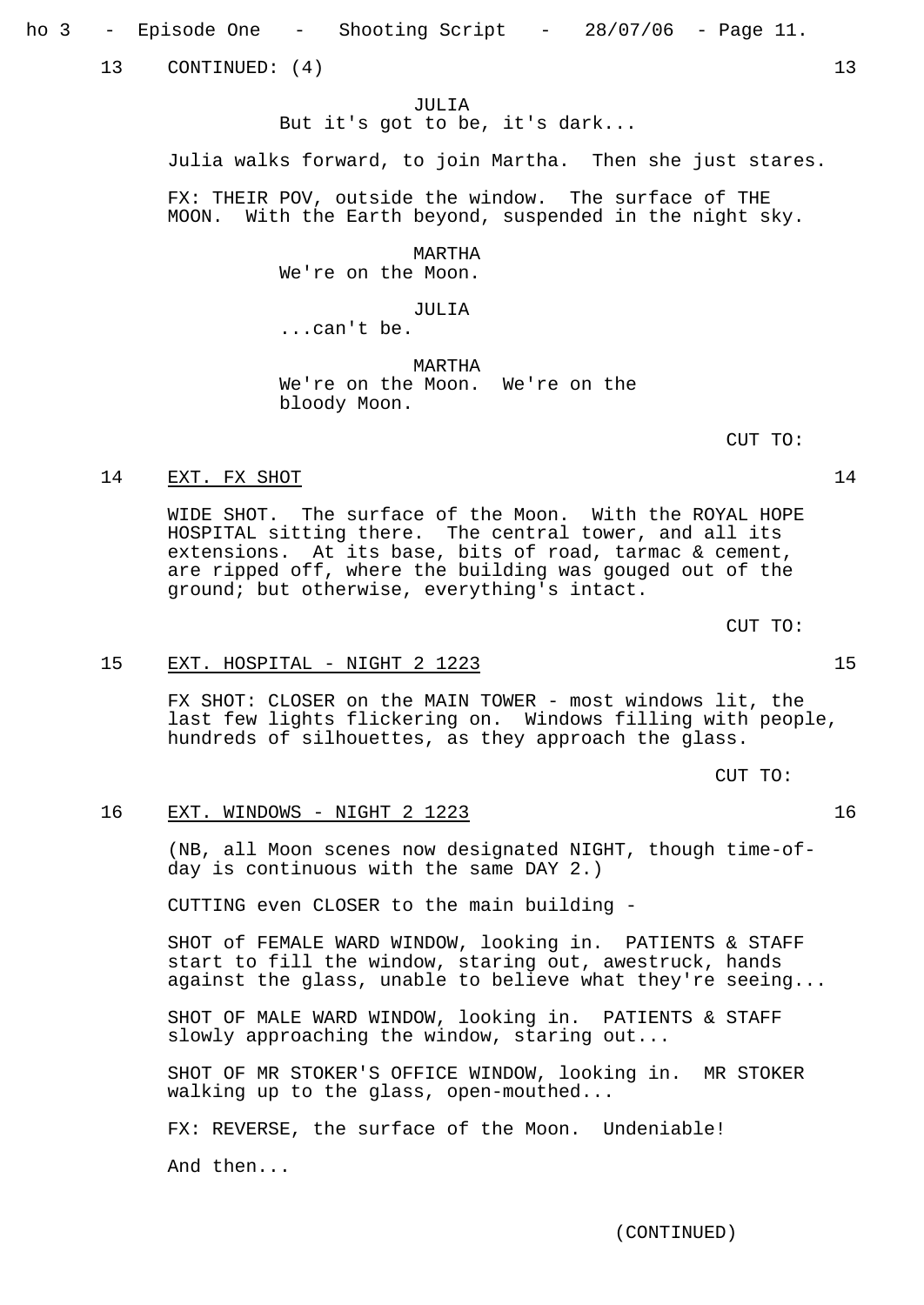ho 3 - Episode One - Shooting Script - 28/07/06 - Page 12.

16 CONTINUED: 16

One WOMAN starts to scream.

Then another WOMAN. Then a MAN.

Then the whole MALE WARD WINDOW full of PEOPLE, panicking.

Then the FEMALE WARD WINDOW, PEOPLE screaming, some sobbing, some wailing, some praying, absolute hysteria, scared witless by that terrible, impossible view.

CUT TO:

## 17 EXT. HOSPITAL - DAY 2 1225

TISH terrified - running, running, running -

Until she's stopped by a POLICEMAN.

TISH Oh my God. Oh my God...

FX SHOT, REVERSE on Tish & others on the edge of a HOLE. A great big crater, gouged out of the ground, where the Hospital used to be, surrounded by buildings on either side. A fountain of water from a broken water pipe.

FX SHOT: EVEN WIDER, the City surrounding the HOLE.

CUT BACK TO TISH, escaping the POLICEMAN, into her mobile:

TISH (CONT'D) Martha, can you hear me? Martha? Are you there? Martha??!

And she's walking past a big blue box.

CUT TO:

#### 18 INT. HOSPITAL WARD CORRIDOR A - NIGHT 2 1225 18

PANIC! MARTHA running down the corridor - JULIA, already crying, but following - and all around -

PATIENTS, VISITORS, STAFF, running left and right, SNATCHED GLIMPSES OF: a WOMAN sitting on the floor, rocking to and fro - two WOMEN hugging, crying, desperate - a MAN in hospital gowns just yelling 'Help me!' like a maniac -

Martha runs to another window -

FX: same view, the Moon, the Earth in the sky.

Martha runs on, Julia following - pushing past FLORENCE, bewildered, in her nightie but clutching a patent black handbag, still genteel in the madness -

> FLORENCE - have you seen Mr Stoker - ?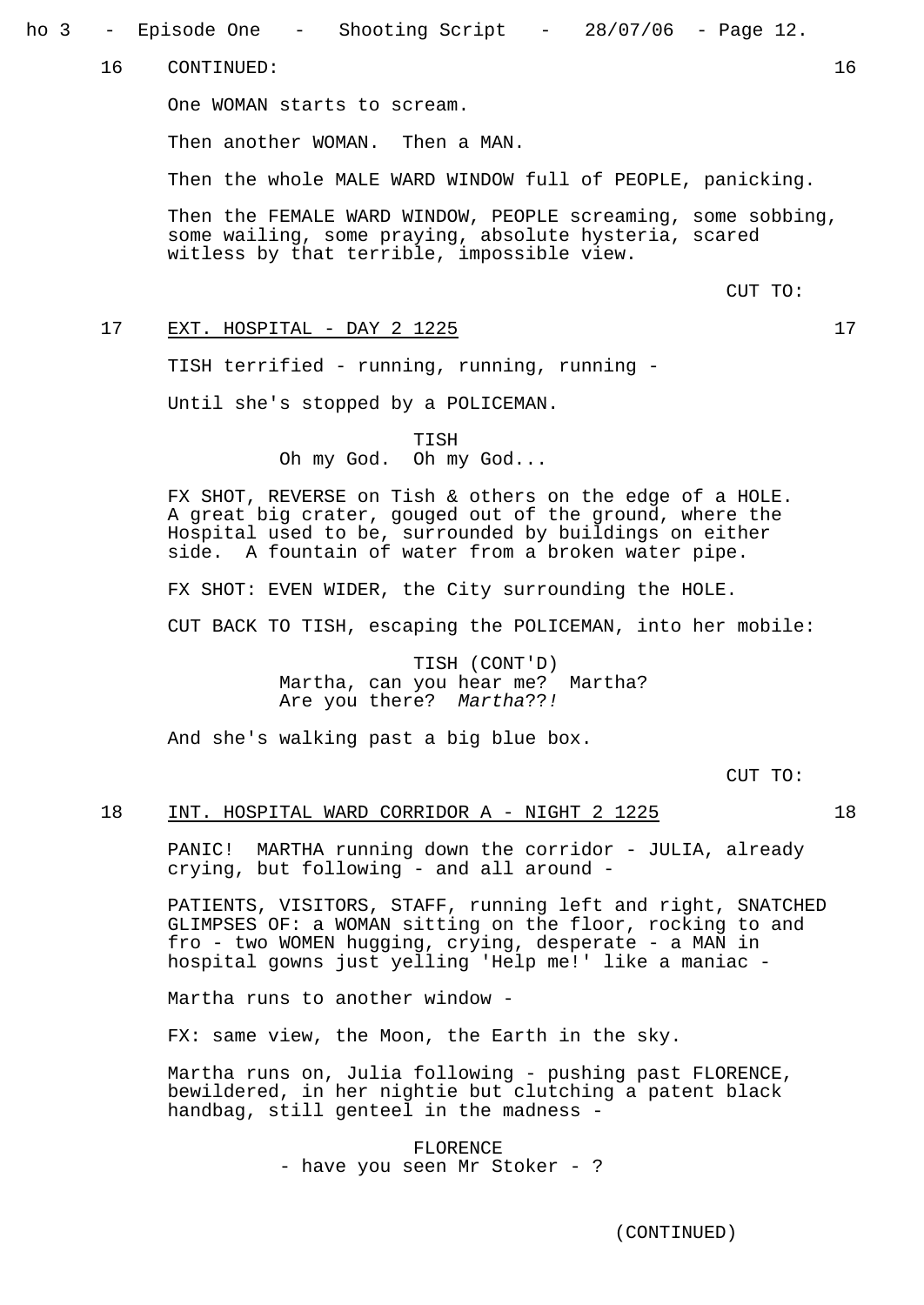ho 3 - Episode One - Shooting Script - 28/07/06 - Page 13.

18 CONTINUED: 18

MARTHA

I'm sorry, I can't -

- Martha pushes on -

CUT TO:

19 INT. MALE WARD - NIGHT 2 1226

MARTHA runs in - heading for the window -

- there's one OLD MAN cowering in bed, another two MEN on the floor, crying - and THE DOCTOR at his bed; as Martha runs past, he draws the curtains round, out of sight -

> MARTHA All right, now everyone, back to bed, we've got an emergency, but we'll sort it out, don't worry -

And Martha & Julia reach the window.

FX: same view, Moon, Earth. Quiet again:

MARTHA (CONT'D) It's real, it's really... real. Hold on -

She goes to open the window -

JULIA

Don't! We'll lose all the air!

MARTHA

They're not exactly airtight. If the air was gonna get sucked out, it would've happened straight away, but it didn't, so how come?

And the screens are pulled back from around the bed -

The Doctor, fully dressed!

THE DOCTOR Very good point! Brilliant, in fact, what was your name?

MARTHA

Martha.

THE DOCTOR And it was Jones, wasn't it? Right then, Martha Jones, question is: how are we still breathing?

JULIA

(crying) We can't be.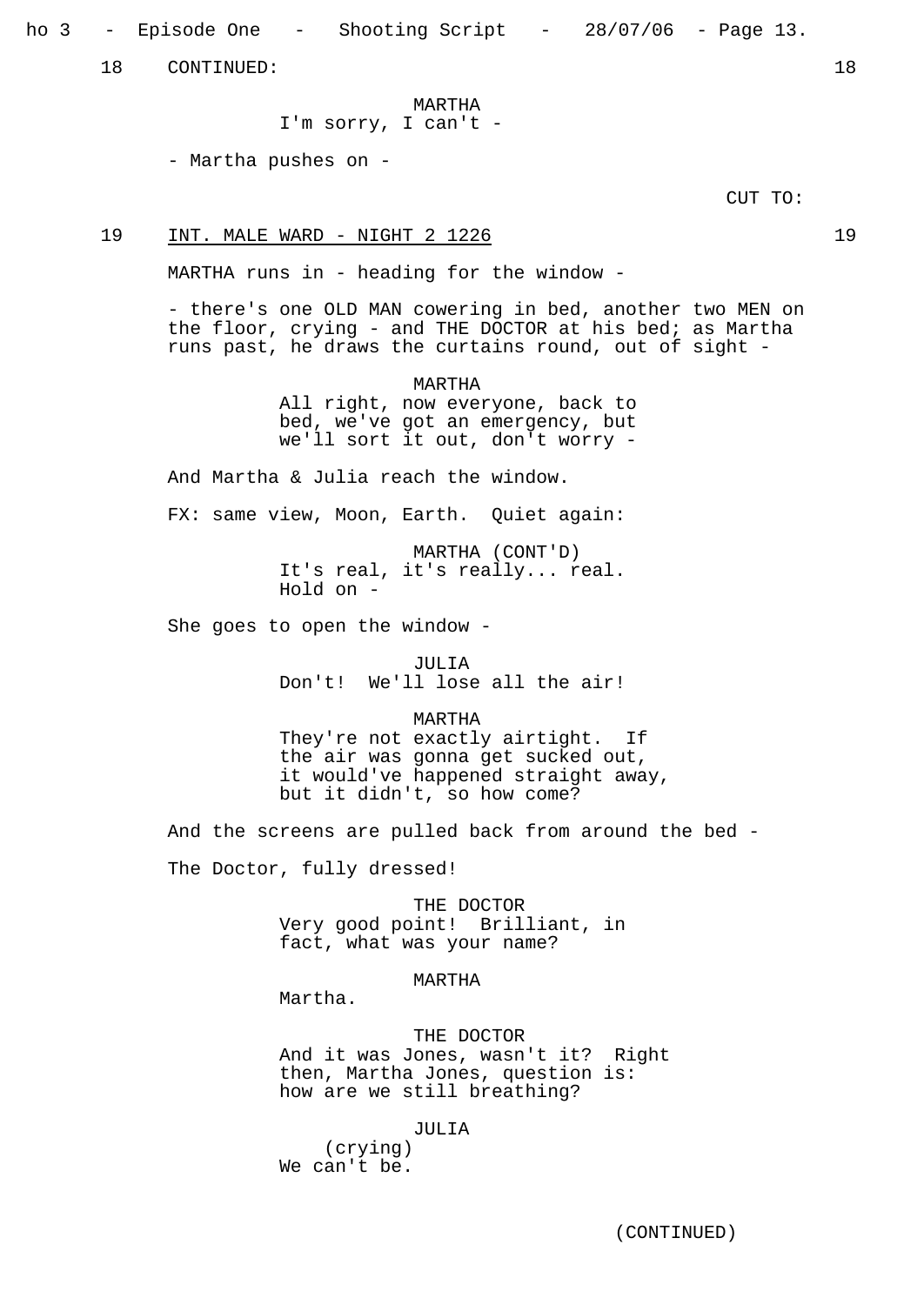19 CONTINUED: 19

THE DOCTOR But obviously, we are, so don't waste my time - Martha, what have we got, is there a balcony on this floor, or a verandah, or..?

MARTHA By the patients' lounge, yeah.

THE DOCTOR Fancy going out?

MARTHA

Okay.

THE DOCTOR We might die.

MARTHA

We might not.

THE DOCTOR Good! Come on - (at Julia) Not her, she'd hold us up.

And he's running out - Martha following -

- but she looks back at Julia, who's pathetic, weeping. Martha makes her choice. She goes with the Doctor.

CUT TO:

#### 20 EXT. PATIENTS' LOUNGE, VERANDAH - NIGHT 2 1230 20

CAMERA outside, looking in. It's an ordinary patients' lounge, cheap chairs, old telly. In the CORRIDOR beyond: glimpses of panic, a WOMAN sobbing on the floor, PEOPLE running past, screams. But fading in b/g: on THE DOCTOR & MARTHA, as they approach the windows, cautious. The room's got French windows opening on to an area of concrete nothing posh, just a low-walled open concrete verandah.

The Doctor tests the handle... Looks at Martha, both take a deep breath... And the Doctor opens the door...

And, nothing, no outrush of air. They exhale. Step out.

MARTHA We've got air. How does that work?

THE DOCTOR Just be glad it does.

FX: CAMERA TRACKING FORWARD over the verandah, to see the Moon's surface beyond. (FX REPEAT the view during dialogue.)

Hold the silence, the two of them looking out, then, quiet: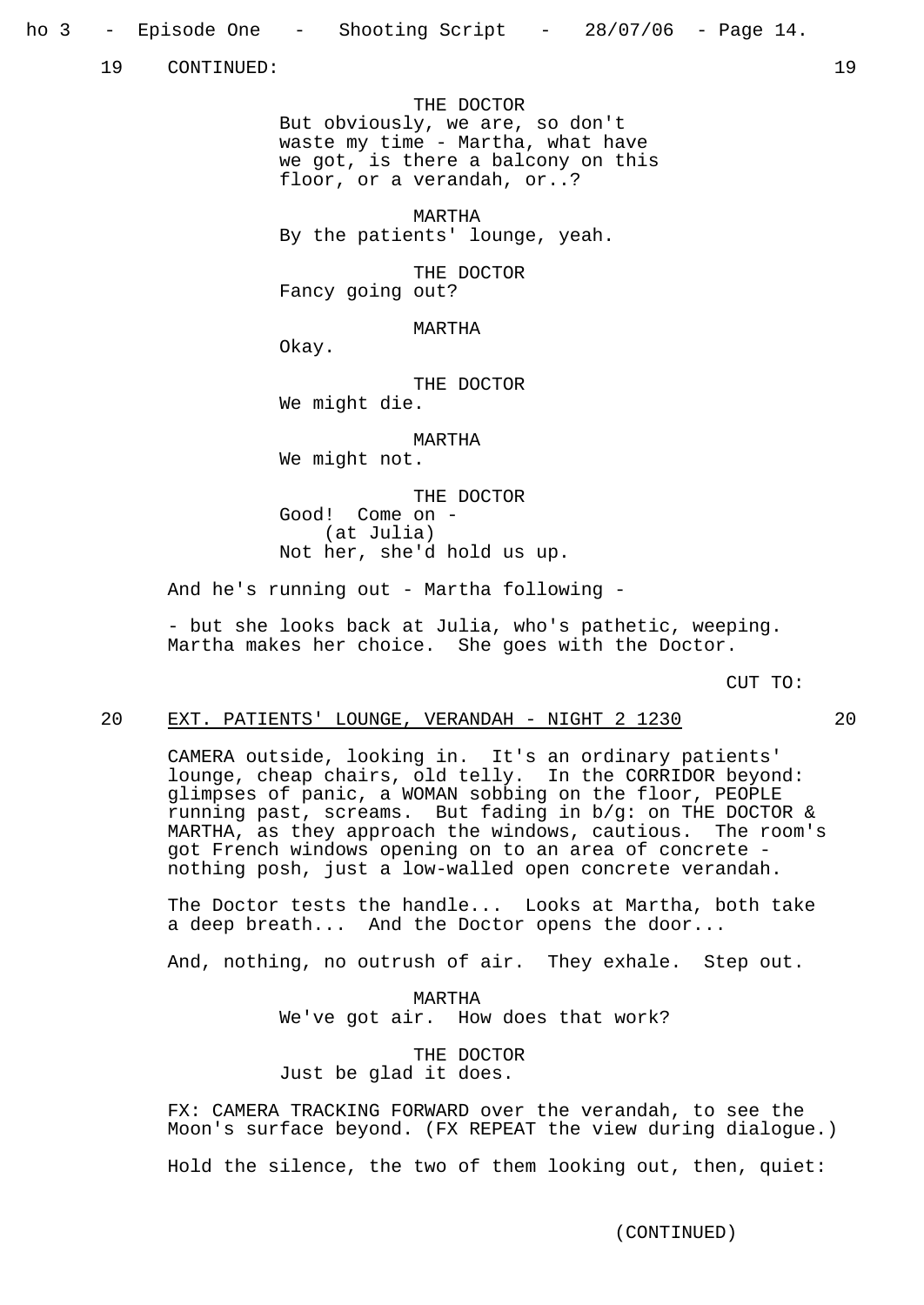ho 3 - Episode One - Shooting Script - 28/07/06 - Page 15.

20 CONTINUED: 20

MARTHA I've got a party tonight. My brother's twenty first. Oh, my mother's gonna be...

For a second, she could cry. Stops herself. Pause.

THE DOCTOR

You okay?

MARTHA

Yeah.

THE DOCTOR

Sure?

MARTHA

Yeah.

THE DOCTOR D'you want to go back in?

MARTHA

No way. Cos... I mean, we could die, any minute, but all the same... (smiles) It's beautiful.

THE DOCTOR D'you think?

MARTHA How many people want to go to the Moon? And here we are.

THE DOCTOR Standing in the earthlight.

Pause, both still looking out. Calm, but more serious:

MARTHA What d'you think happened?

THE DOCTOR What do you think?

## MARTHA

Extraterrestrial. Got to be. I dunno, few years ago, that would've sounded mad, but these days... that spaceship flying into Big Ben. Christmas. And those Cybermen things, that battle in the sky... (beat) I had a cousin, Adeola. She worked at Canary Wharf. Never came home.

On the Doctor, looking at her, realising.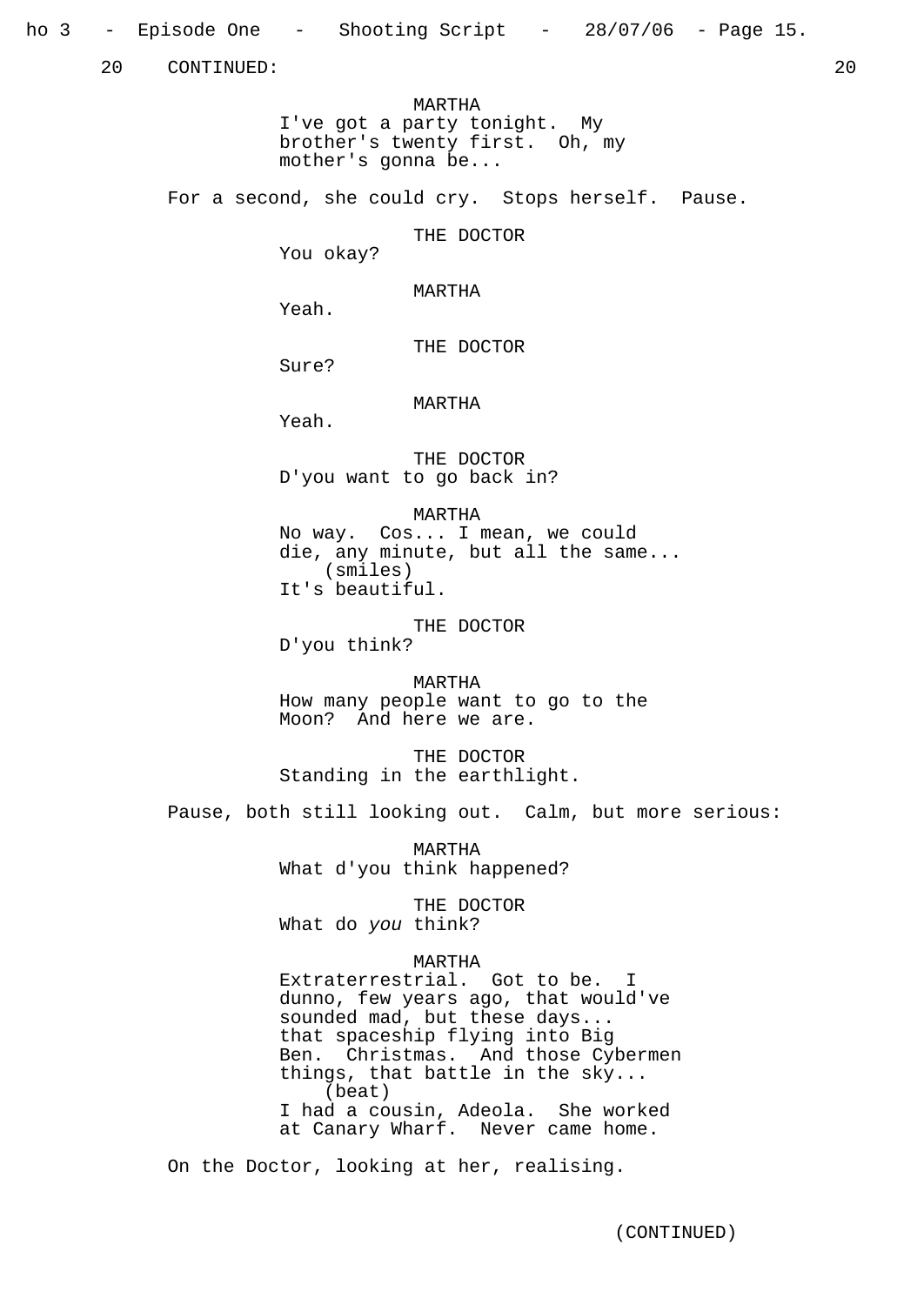Who 3 – Episode One – Pink Revisions – 07/08/06 – Page 16.

20 CONTINUED: (2) 20

THE DOCTOR

I'm sorry.

MARTHA

Yeah.

THE DOCTOR I was there, in the battle, it was...

Long silence. He's still raw.

MARTHA I promise you, Mr Smith, we'll find a way out. If we can travel to the Moon, then we can travel back, there's got to be a way.

THE DOCTOR It's not Smith. That's not my real name.

MARTHA Who are you, then?

THE DOCTOR I'm the Doctor.

MARTHA

Me too, if I ever pass my exams. What is it then, Dr Smith?

THE DOCTOR Just the Doctor.

MARTHA How d'you mean, just the Doctor?

THE DOCTOR Just, the Doctor.

MARTHA What, people call you "the Doctor"?

THE DOCTOR

Yep.

MARTHA

Well I'm not. Far as I'm concerned, you've got to earn that title.

He squats down to the floor, searching -

THE DOCTOR I'd better make a start then, let's have a look, there must be some sort of...

He finds a stone chipping, stands, chucks it over the edge -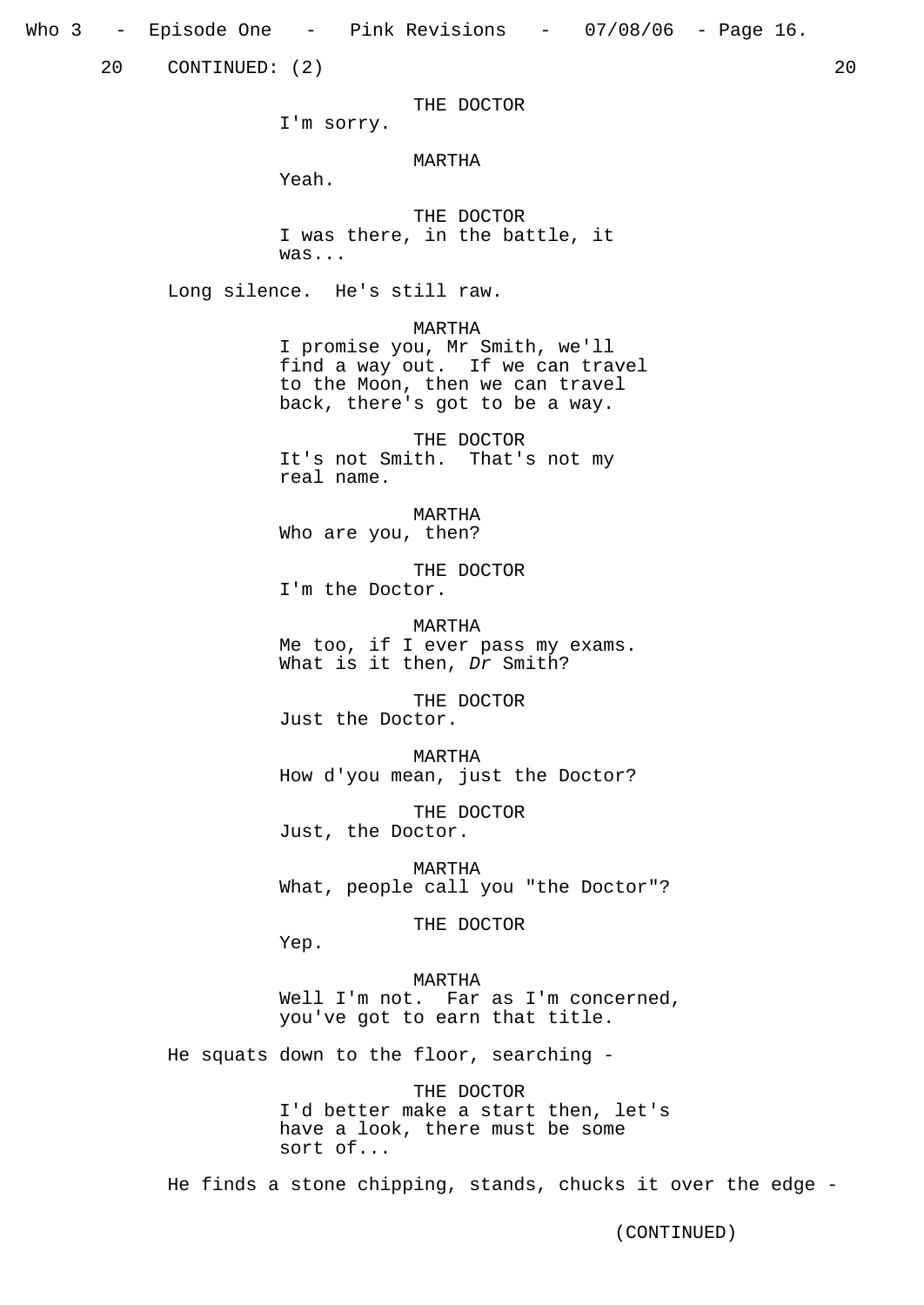## ho 3 - Episode One - Shooting Script - 28/07/06 - Page 17.

20 CONTINUED: (3) 20

FX: vwop!, it's like the stone passes through an invisible membrane, which wobbles, ripples blue, then fades.

> THE DOCTOR (CONT'D) Forcefield. Keeping the air in.

#### MARTHA

But if that's... say, it's like a bubble, sealing us in. That means, this is all the air we've got. What happens when it runs out?

THE DOCTOR How many people in this hospital?

MARTHA Dunno, thousand?

THE DOCTOR One thousand people, suffocating.

MARTHA Why would anyone do that?

A thrrrrmmmmmm in the air - both looking round -

THE DOCTOR Ask 'em yourself. Heads up!

FX: THREE SPACESHIPS fly overhead, appearing from behind and above the Hospital roof. They're like tubes, but massive upright tubes - they stay upright always, no need to be aerodynamic - the size of office blocks, studded with levels and lights, all very functional and military.

Martha automatically grabs hold of the Doctor as they watch -

FX: the three ships start to descend, half a mile away -

CUT TO:

#### 21 EXT. WINDOWS - NIGHT 2 1233 21

As sc.18, CAMERA looking in - FEMALE WARD, PEOPLE now running back to the windows, urgent, to stare out -

CUT TO MALE WARD, some PEOPLE crying at the glass, more running up to join them, awestruck, to see the ships. Including MORGENSTERN; a bit of a geek, he loves it!

CUT TO MR STOKER'S WINDOW. STOKER stares out, in shock.

CUT TO:

## 22 EXT. FX SHOT - NIGHT 2 1233 22

FX: THE THREE MASSIVE TUBES descend on to the surface.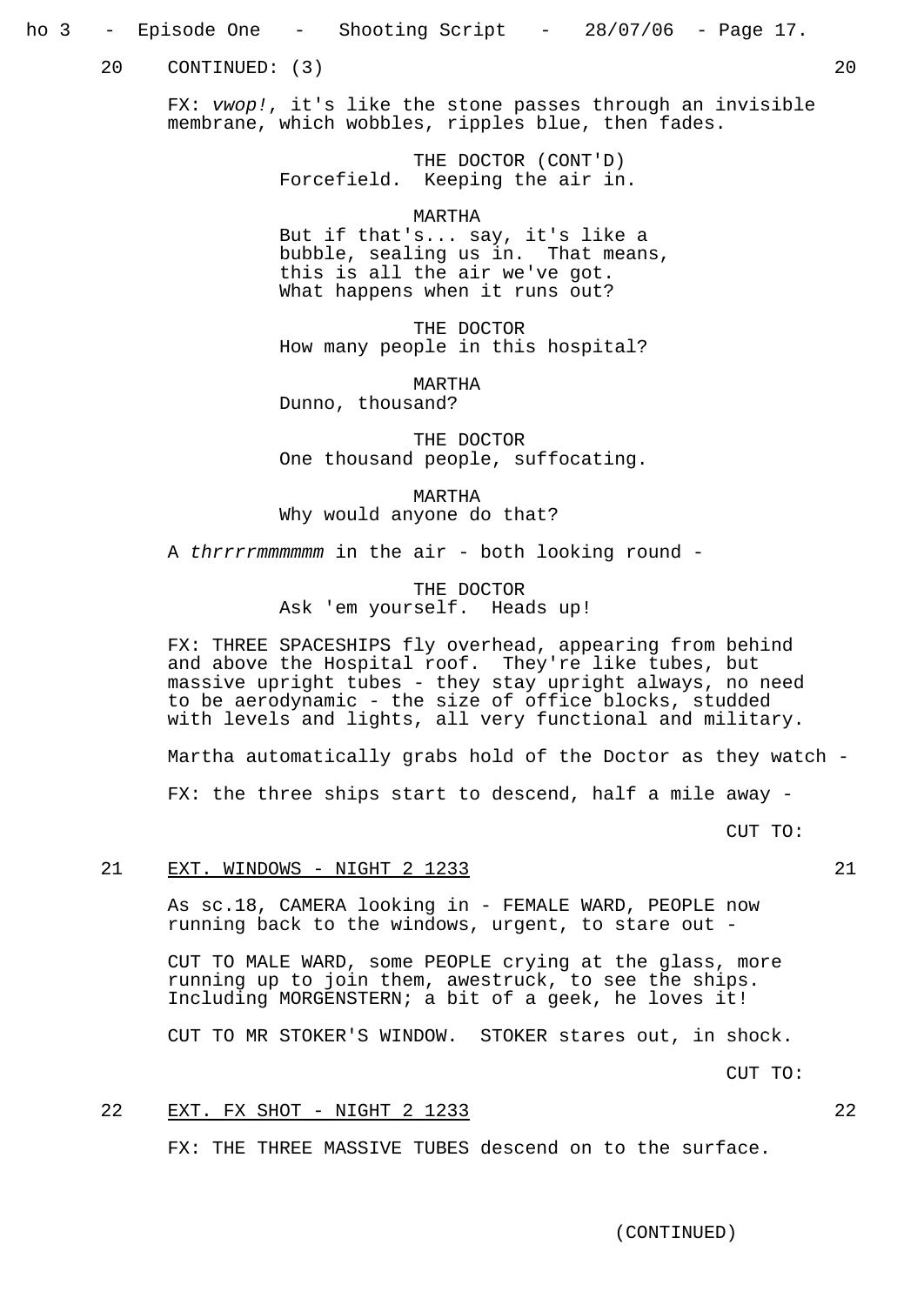ho 3 - Episode One - Shooting Script - 28/07/06 - Page 18.

22 CONTINUED: 22

FX: CU the foremost TUBE, dust blowing up around its base as it settles.

FX: third TUBE lowering, with the HOSPITAL visible half a mile away in b/g.

CUT TO:

#### 23 EXT. PATIENTS' LOUNGE, VERANDAH - NIGHT 2 1234 23

THE DOCTOR & MARTHA right on the edge, looking out.

FX: seen from a distance, the Doctor & Martha's POV; at the base of the foremost TUBE, a white panel slides up, a door opening. A ramp slides down.

FX: figures - too small to be seen clearly - march out, in a line, very military. They head down the ramp -

FX: onto the moon's surface. March towards the hospital.

MARTHA Aliens. That's... aliens. Real, proper aliens.

THE DOCTOR

Judoon.

CUT TO:

#### 24 INT. MR STOKER'S OFFICE - NIGHT 2 1234 24

CAMERA ext, looking in. MR STOKER at the glass, so scared. But he's got a little pair of binoculars (for the golf course). With a shaking hand, he lifts them up.

FX: STOKER's POV, though still distant: yomping across the Moon, a long line of JUDOON. Burly, tough figures in black, heads in black helmets. And armed. Like stormtroopers.

FLORENCE

Mr Stoker..?

FLORENCE is in the doorway, frail, clutching her handbag.

FLORENCE (CONT'D) I'm sorry. I didn't know who else to ask. But can you help me..?

Stoker's wild and bitter, a mad little laugh.

MR STOKER Oh! I think we've gone beyond aspirin, Miss what-was-it?

#### FLORENCE

Finnegan.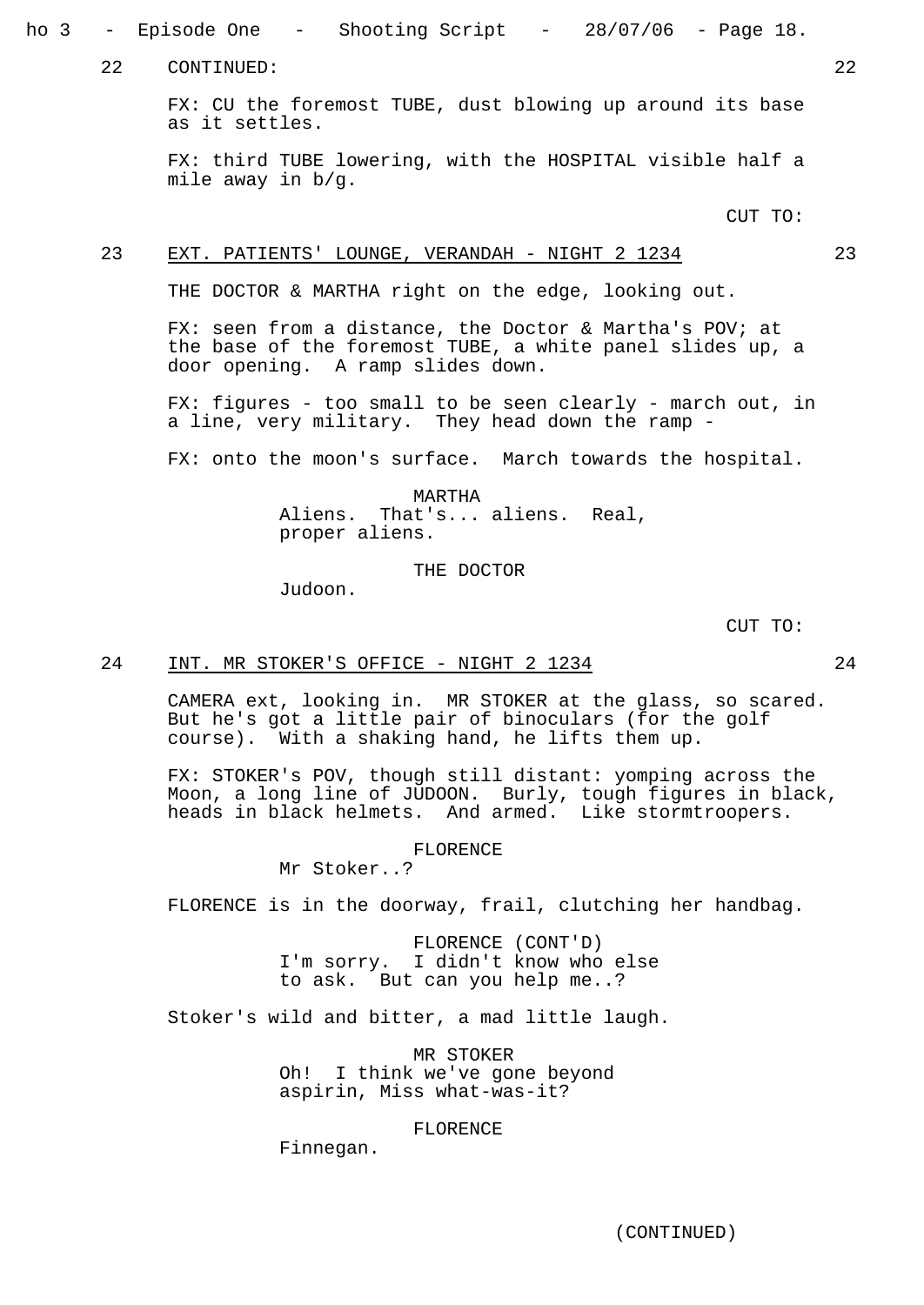24 CONTINUED: 24

#### MR STOKER

Names! What does it matter? What are names now, when something unnameable is marching towards us? Across the Moon! Two more years, I thought, just two more years, then retire to Florida. But there's Florida, in the sky, I can see it! (suddenly quiet) My daughter. She's still in university. I'm never going to see her again.

FLORENCE But I need help, Mr Stoker.

MR STOKER I can't do anything!

FLORENCE Oh, I think you can.

And the TWO MOTORCYCLE COURIERS enter, stand beside her. Florence a lot colder, now, though still polite.

> FLORENCE (CONT'D) You see, there are great tests to come. And terrible deeds. Some of them my own. But if I'm to survive this, then I need you.

MR STOKER I'm sorry, but... what do you two want? It's a bit late to sign for something!

FLORENCE These are my lovely boys. I prefer not to get my hands dirty.

MR STOKER What are you talking about?

FLORENCE Blood. Specifically, yours.

She snaps her fingers -

The two Couriers stride forward - grab Mr Stoker -

MR STOKER - what are you doing? What the hell - ? Get off me, let go of me -

But each is holding one of his arms, facing Florence. Stoker trapped, terrified, as Florence walks closer, musing: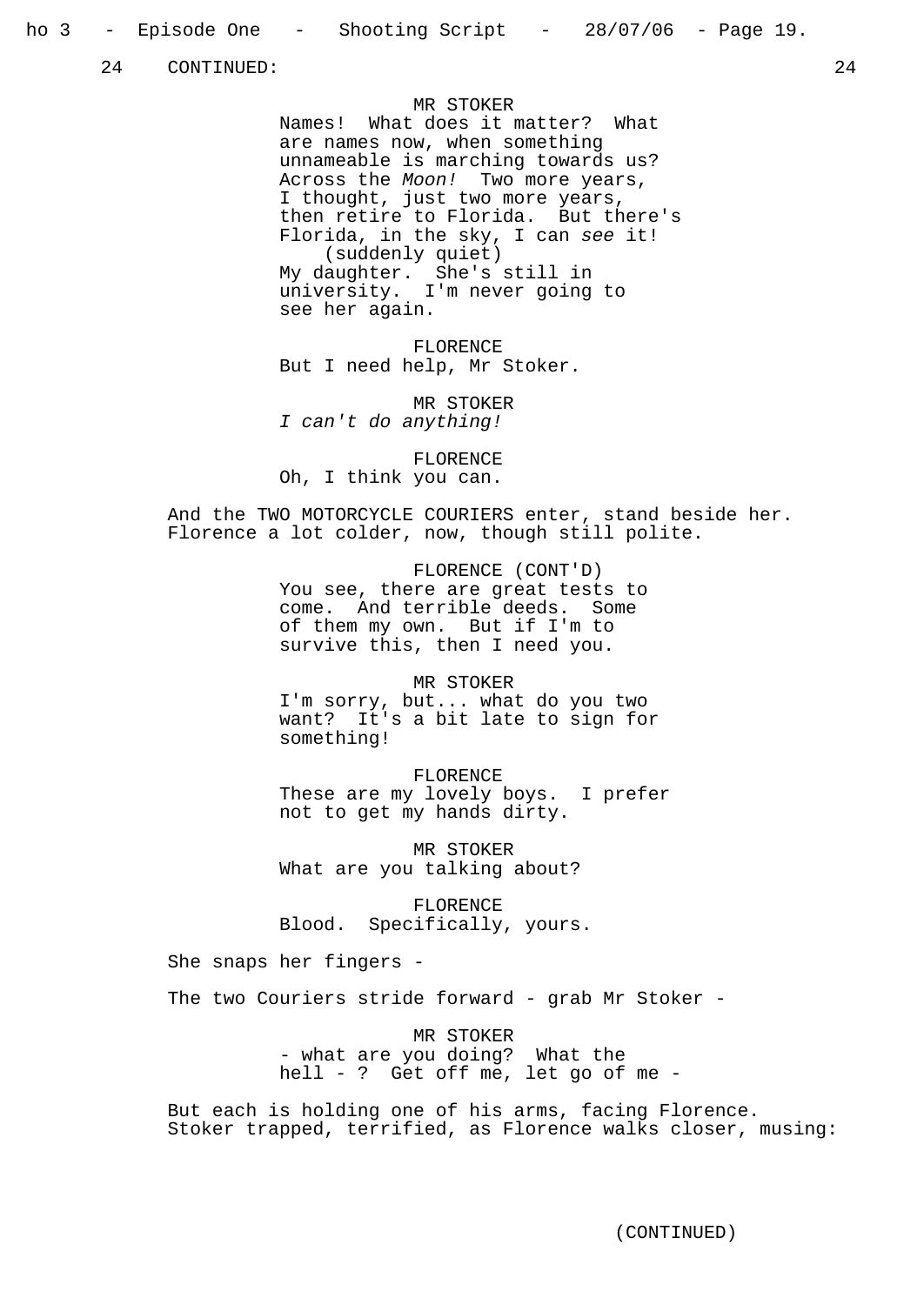24 CONTINUED: (2) 24

FLORENCE You see, I was only salt deficient because I'm so very good at absorbing it. And now I need a some fire in my veins. Who better than a consultant, with blood full of salty fat and vintage wine and all those Michelin-star sauces?

MR STOKER Who are you..?

FLORENCE Oh, I'm a survivor, Mr Stoker. At any cost. And look! (from her handbag:) I even brought a straw.

And she holds up a stripy, bendy straw. A terrible smile.

CU Mr Stoker, as he screams his last.

CUT TO:

## 25 INT. HOSPITAL FOYER - NIGHT 2 1237 25

Plain reception area, spacious; chairs, Information Desk, a little shop. Mezzanine level above. PEOPLE gathered in small, terrified groups, some just huddled on the floor. The level of hysteria is rising, all staring at the doors.

FX: looking out of the doors, PITCH BLACK beyond, with JUDOON marching towards them -

FX: vwop!, the invisible membrane is just outside the doors, the blue ripple around each JUDOON as they yomp forwards -

- and enter reception. People shrinking back, a WOMAN screaming now, others crying, whimpering, a MAN begging, don't kill me, don't kill me. Only MORGENSTERN is wideeyed, fascinated - scared, but loving it.

FX: duplicate number of Judoon, as -

They stamp in, spread out, taking control of the foyer, the JUDOON CAPTAIN standing centre -

THE JUDOON are big & brutish, stocky, thickset, in uniforms of studded black leather panels; the lower half is a leather skirt, like Roman centurions; hefty boots below. Heads are covered with shiny black helmets, in the strangest shape, like the thick head juts forward, on to the chest, then twists up at the end. It's hard to work out, until the JUDOON CAPTAIN twists a clasp at his neck - the hiss of depressurisation - and lifts off his helmet.

The head of a RHINO. A humanoid Rhino. Grey leathery skin. Snout curving down, then up into a horn; helmets modelled around this (all other Judoon keep helmets on).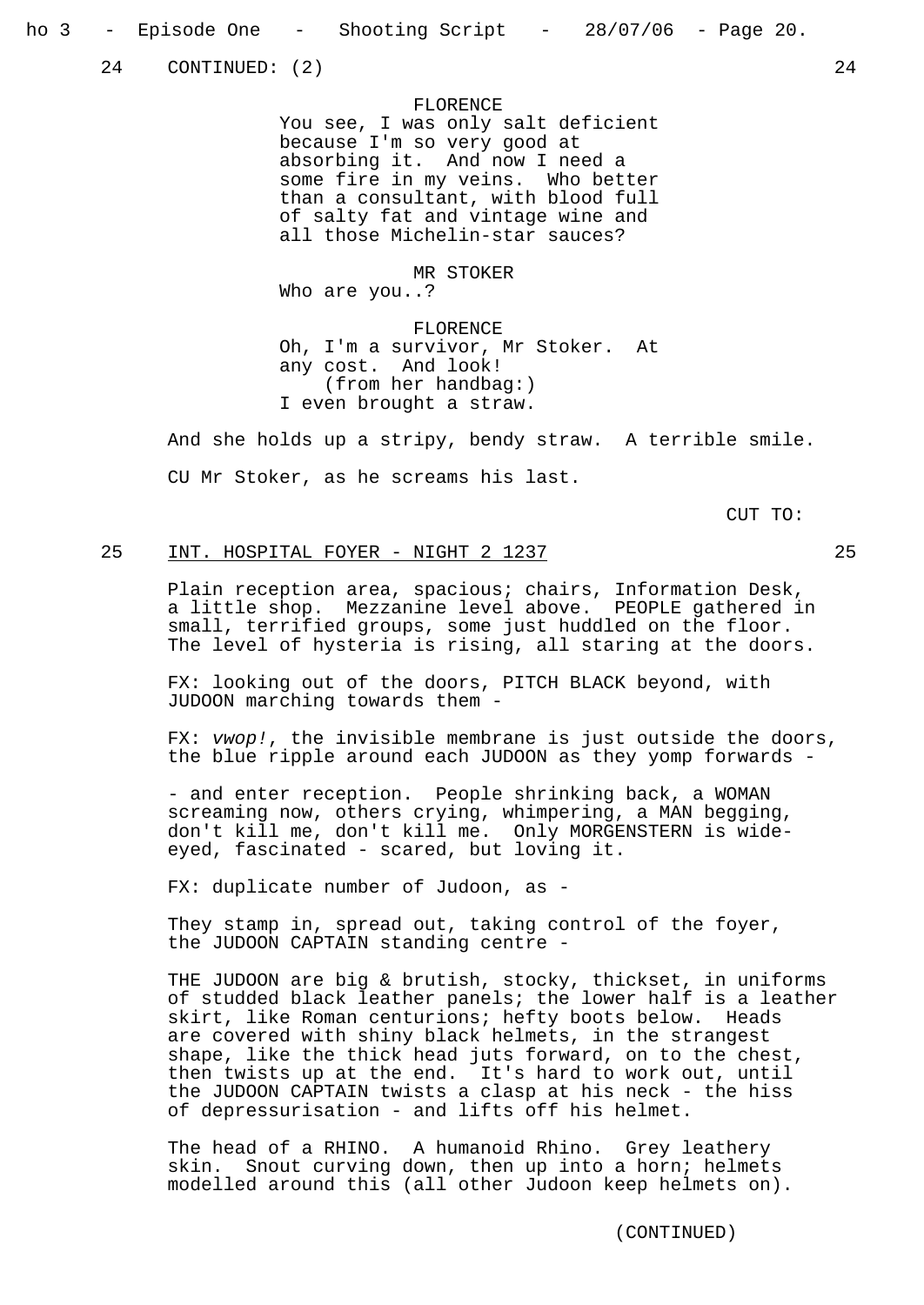ho 3 - Episode One - Shooting Script - 28/07/06 - Page 21.

25 CONTINUED: 25

JUDOON CAPTAIN Bo! Sco! Fo! Do! No! Kro! Blo! Co! Sho! Ro!

On command, all the Judoon raise weapons -

Morgenstern steps forward, brave.

MORGENSTERN Um. We are citizens of Planet Earth. We welcome you in peace -

The Captain strides forward, slams him up against the wall. Then the Captain holds up a mini-torch device. He shines white PRAC LIGHT down Morgenstern's throat -

> MORGENSTERN (CONT'D) No, don't hurt me, I was trying to help, I'm sorry, don't hurt me, please don't hurt me -

The Captain holds up the device, presses a button. Morgenstern's voice plays back, high-pitched, fast, 'Nodonthurtmeiwastryingtohelpimsorryplease - '

The Captain jams the device into a nozzle on his own chest. A whirr, he shudders, then, a deep guttural voice:

> JUDOON CAPTAIN Language assimilated. Designation: EarthEnglish. You will be catalogued.

The Captain holds up a second device, another small handheld tube, shines it on Morgenstern's forehead. PRAC BLUE LIGHT - wip-wip-wip! noise -

> JUDOON CAPTAIN (CONT'D) Category: Human.

And he takes hold of Morgenstern's hand, flips the device round - the other end is a thick magic marker, and he draws an X on the back of Morgenstern's hand. To his troops:

> JUDOON CAPTAIN (CONT'D) Catalogue all suspects!

Judoon stride forward - people shrink back. But all the Judoon have one of the second devices, use it to shine blue light on someone's forehead,  $wip-wip$ - $wip$ ! - then each JUDOON says 'Human,' draws an X on the back of the hand.

All around the room, a MAN, a WOMAN, OLD MAN, KID, MAN #2, scared, but cooperating, as they're branded like cattle.

CUT TO MEZZANINE LEVEL. THE DOCTOR & MARTHA creeping out to look down, unseen. Their POV: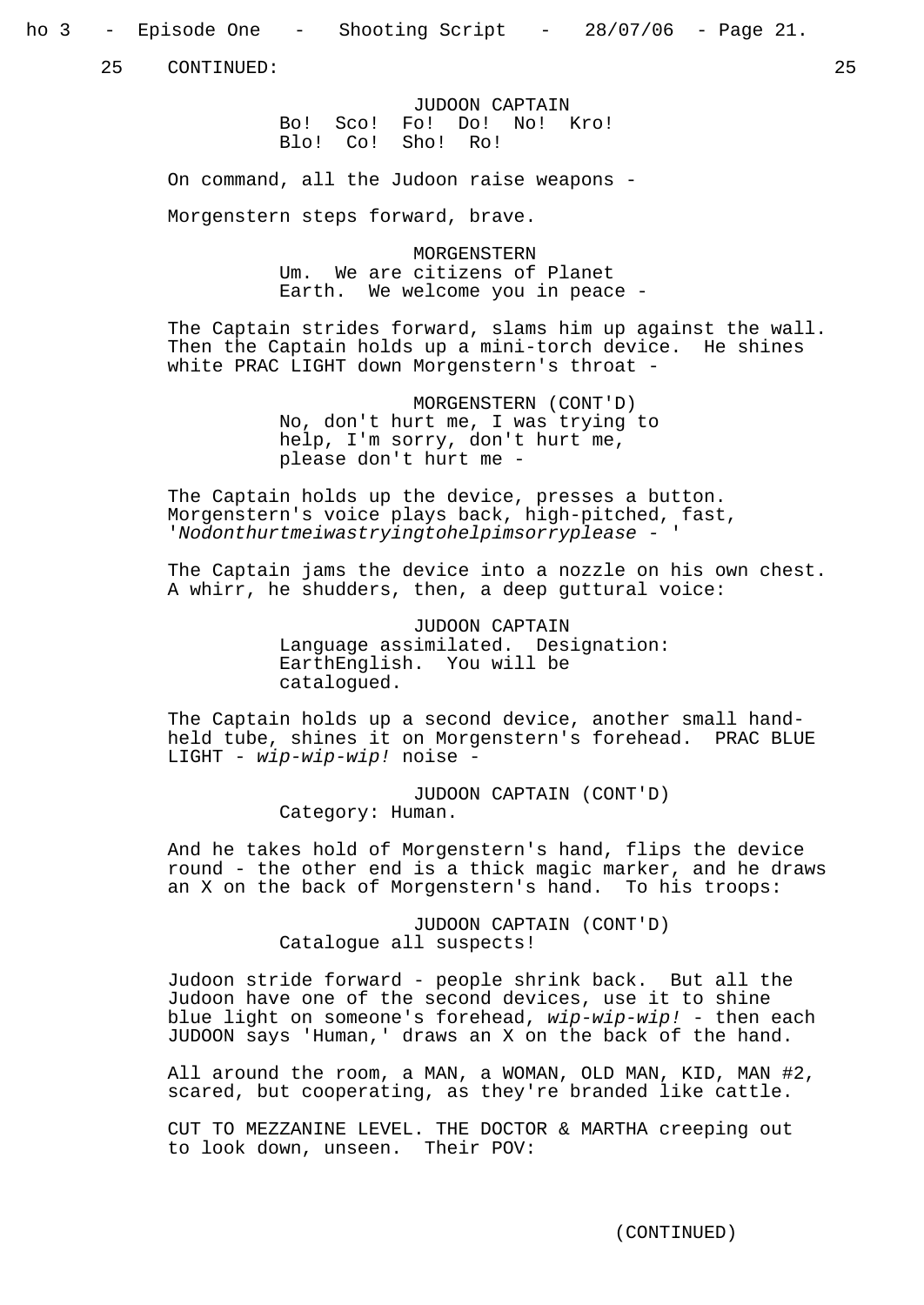## ho 3 - Episode One - Shooting Script - 28/07/06 - Page 22.

25 CONTINUED: (2) 25

FX: HIGH SHOT, DUPLICATION OF JUDOON, moving through PEOPLE, cataloguing them, wip-wip-wip!, 'Human', draw X. Hushed:

> THE DOCTOR Look down there, you've got a little shop. I like a little shop.

MARTHA Never mind that, what are Judoon?

THE DOCTOR They're like police. Well, policefor-hire, more like interplanetary thugs.

MARTHA And they brought us to the Moon?

THE DOCTOR Neutral territory. According to Galactic Law, they've got no jurisdiction over the Earth. So they isolated us. That rain, and the lightning, that was them, using an H2O Scoop.

MARTHA What are you on about, Galactic Law? Where d'you get that from?

But he's shifting round, to get a better viewpoint, and still stay out of sight; she follows.

> MARTHA (CONT'D) If they're police, are we under arrest? Are we trespassing on the Moon or something?

THE DOCTOR No, but I like that! Good thinking. Wish it was that simple. If they're making a catalogue, that means they're after something non-Human. Which is very bad news for me.

## MARTHA

Why?

He just looks at her.

MARTHA (CONT'D) ...no. You're kidding me. (pause) Don't be ridiculous. (pause) Stop looking at me like that!

THE DOCTOR Come on then -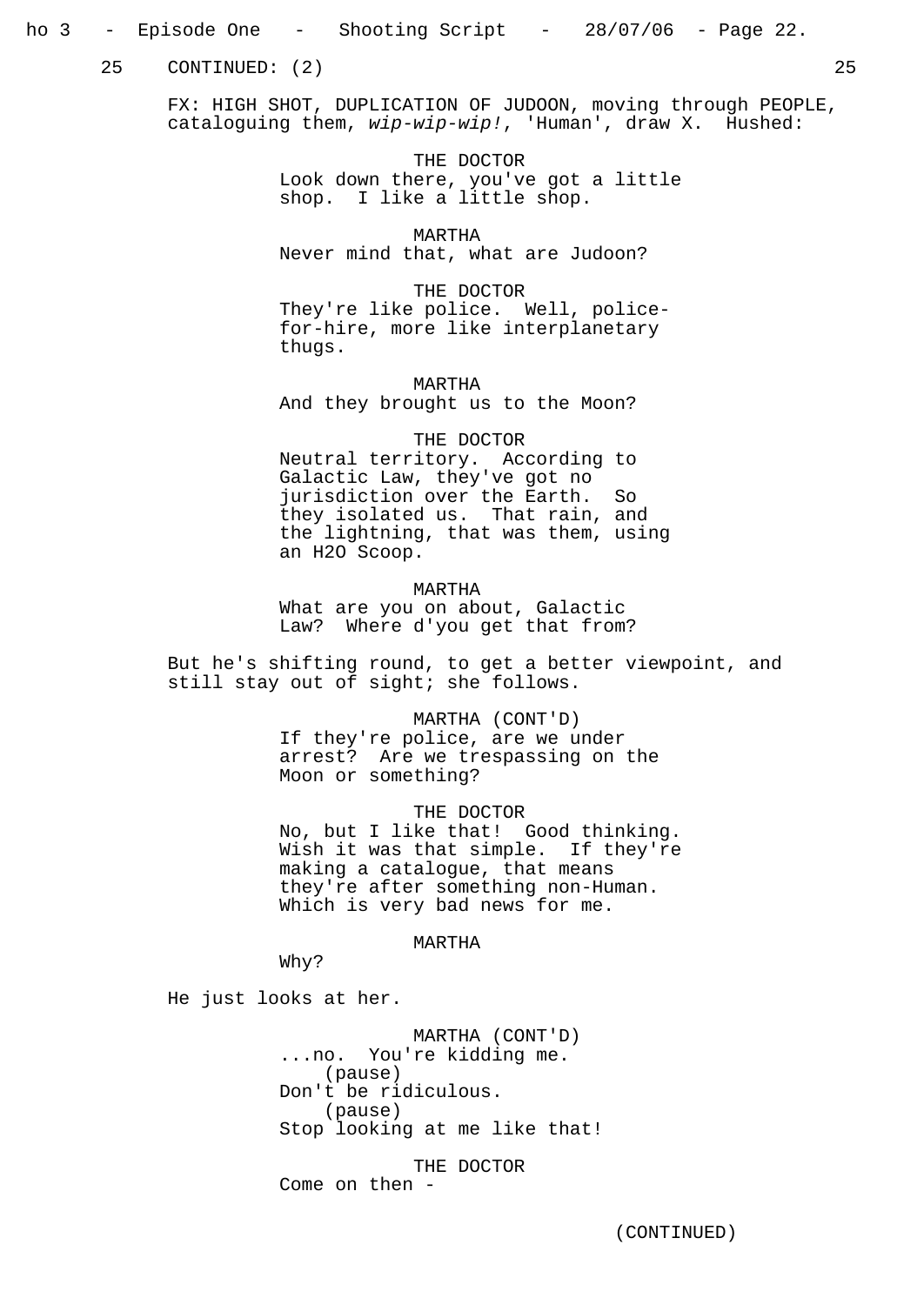Who 3 – Episode One – Pink Revisions – 07/08/06 – Page 23. 25 CONTINUED: (3) 25 He's heading back to the stairs. And - damn him! - she follows. CUT TO FLOOR LEVEL, the CAPTAIN calls out: JUDOON CAPTAIN Troop Five, Floor One! Troop Six, Floor Two! Identify Humans and find the transgressor! Find it! CUT TO: 26 INT. STAIRWELL - NIGHT 2 1240 26 JUDOON yomp up the stairs - big heavy boots stomping, they're brutish thugs, unstoppable - CUT TO: 27 INT. WARD CORRIDOR B - NIGHT 2 1243 27 THE DOCTOR & MARTHA run out of the stairwell - a sign saying FLOOR 6 - and down the corridor - PEOPLE have sunk into themselves in misery, huddled on the floor. The Doctor & Martha hop round & over them, fast - CUT TO: 28 INT. FIRST FLOOR CORRIDOR - NIGHT 2 1243 FLOOR 1 SIGN. The doors at one end slam! open - JUDOON march in - People scream! Stand, run, panicking - genuine, raw fear -But as they run one way, more JUDOON burst through the opposite end - the JUDOON CAPTAIN yelling: JUDOON CAPTAIN Prepare to be catalogued! MORGENSTERN's behind him - ignored by the Captain - MORGENSTERN Just do what they say! All they

want to do is shine this lightthing, it's all right, they're not gonna hurt us, just listen to them -

But people are trapped in the middle of the corridor, not listening, terrified, some crouching down, begging -

One MAN picks up a chair, swings it at the nearest Judoon it just breaks over his back, harmless.

> JUDOON CAPTAIN Charge: physical assault. Plea: guilty. Sentence: execution.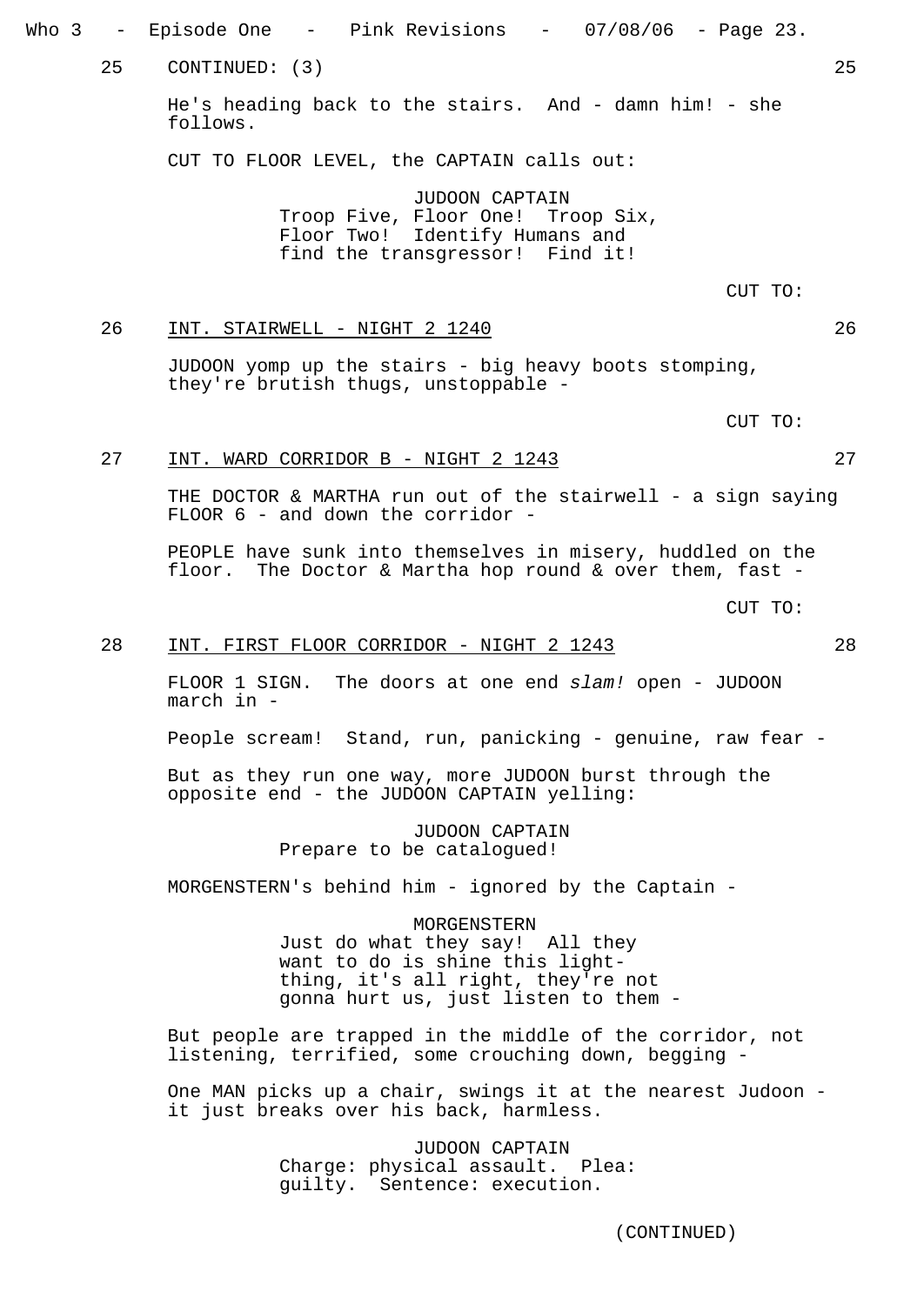ho 3 - Episode One - Shooting Script - 28/07/06 - Page 24.

28 CONTINUED: 28

And he lifts up his big, heavy gun -

FX: a strong, thick, vicious red beam blasts out -

FX: MAN screams, wrapped in red light, burns into nothing.

All the people screaming now, desperate. And the Judoon advance. Grab people, one by one, begin the process, light, forehead, wip-wip-wip!, 'Human', X. Morgenstern, helpless:

> MORGENSTERN You didn't have to do that.

JUDOON CAPTAIN Justice is swift.

CUT TO:

## 29 INT. NURSES' STATION, WARD CORRIDOR - NIGHT 2 1244 29

The NURSES' STATION is the central part of the corridor, a wider open space with a big counter/desk, admin, etc. THE DOCTOR sonicking the computer, MARTHA just running up -

> MARTHA They've reached the third floor what's that thing?

THE DOCTOR Sonic screwdriver.

MARTHA Well if you're not gonna answer me properly.

THE DOCTOR It really is! It's a screwdriver! And it's sonic! Look!

MARTHA What else have you got? Laser spanner?

THE DOCTOR

I did, but it was stolen by Emily Pankhurst, that cheeky woman - (of the computer) What's wrong with this computer?! The Judoon must have locked it down. Judoon Platoon, upon the Moon. (feverish) Cos, I was just travelling past, I swear, I was just wandering, I wasn't looking for trouble, honestly, I wasn't. (MORE)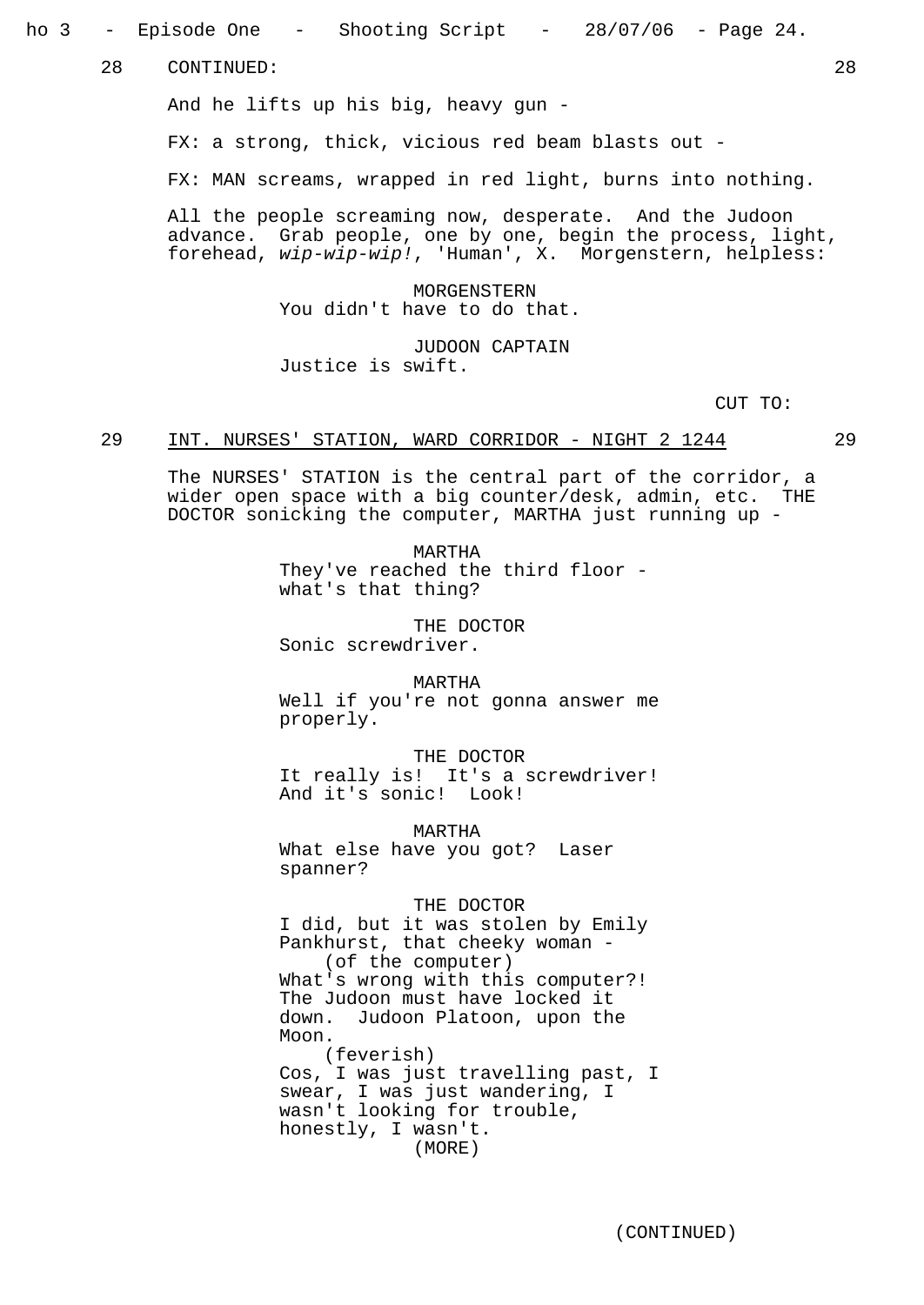29 CONTINUED: 29

THE DOCTOR (CONT'D) But I noticed plasma coils around the Hospital - like, that lightning, that's a plasma coil, it's been building up for two days now - so I checked in, I thought something was going on *inside*. Turns out, the plasma coils were the Judoon, up above.

MARTHA But what are they looking for?

THE DOCTOR Something that looks Human, but isn't.

MARTHA Like you, apparently.

THE DOCTOR Like me, but not me.

MARTHA Haven't they got a photo?

THE DOCTOR Might be a shape-changer.

MARTHA Well whatever it is, can't you just leave the Judoon to find it?

THE DOCTOR If they declare the Hospital guilty of harbouring a fugitive... They'll sentence it to execution.

MARTHA

All of us?

THE DOCTOR

Oh yes. But if I can find this thing first... (of the screen) Oh d'you see?! They're thick, Judoon are thick, they're so completely thick, they've wiped the records! That's clever!

MARTHA What are we looking for?

#### THE DOCTOR

I don't know, say, any patient admitted in the past week with unusual symptoms. (whirrs away) Maybe there's a back-up...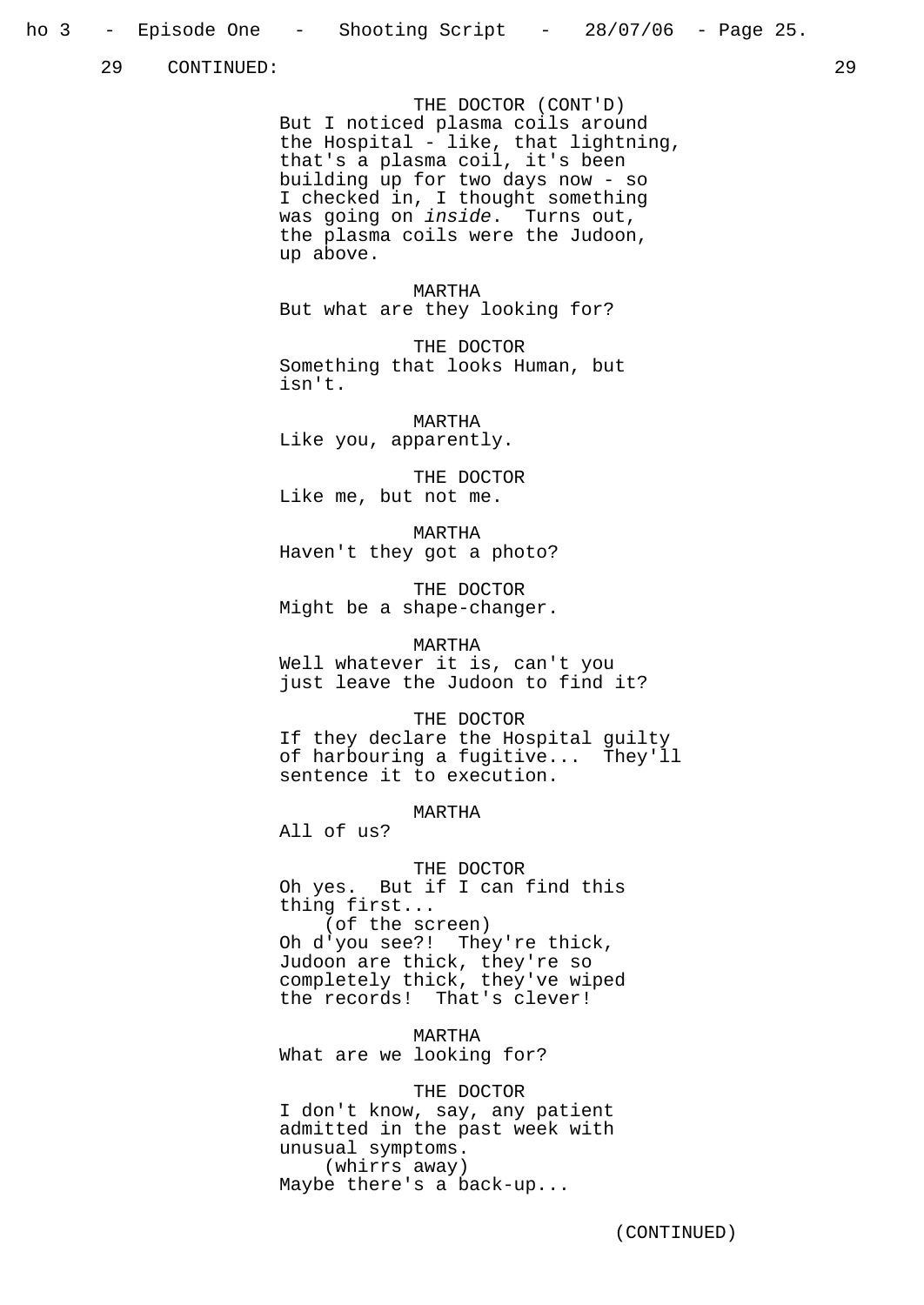Who 3 – Episode One – Pink Revisions – 07/08/06 – Page 26.

29 CONTINUED: (2) 29

MARTHA

You keep working, I'll go and ask Mr Stoker, he might know -

And she runs off -

CUT TO:

#### 30 INT. MR STOKER'S OFFICE CORRIDOR - NIGHT 2 1245 30

A quieter corridor, leading off the main stretch, no people around. MARTHA hurries down, knocks on the door -

## MARTHA

Mr Stoker...?

And she enters without waiting -

CUT TO:

#### 31 INT. MR STOKER'S OFFICE - NIGHT 2 - CONTINUOUS 31

MARTHA hurries in. And stops dead.

Her POV: the TWO MOTORCYCLE COURIERS standing stock still, behind Stoker's desk. She looks down...

Legs, jutting out from behind the desk. Mr Stoker's.

And then - and she stares, can't take this in -

FLORENCE rises up from behind the desk. A terrible glint in her eye. A chilling smile. Her lips are very red. She's holding a straw, which is now dark red. And a drop of blood falls from it.

> FLORENCE Ohh, kill her.

One Courier starts forward -

Martha runs - !

CUT TO:

# 32 INT. MR STOKER'S OFFICE CORRIDOR - NIGHT 2 - CONTINUOUS 32 MARTHA runs out, slams the door shut, runs down to -

THE DOCTOR, just ambling down the corridor, smiling -

THE DOCTOR I restored the back-up -

#### MARTHA

I found her!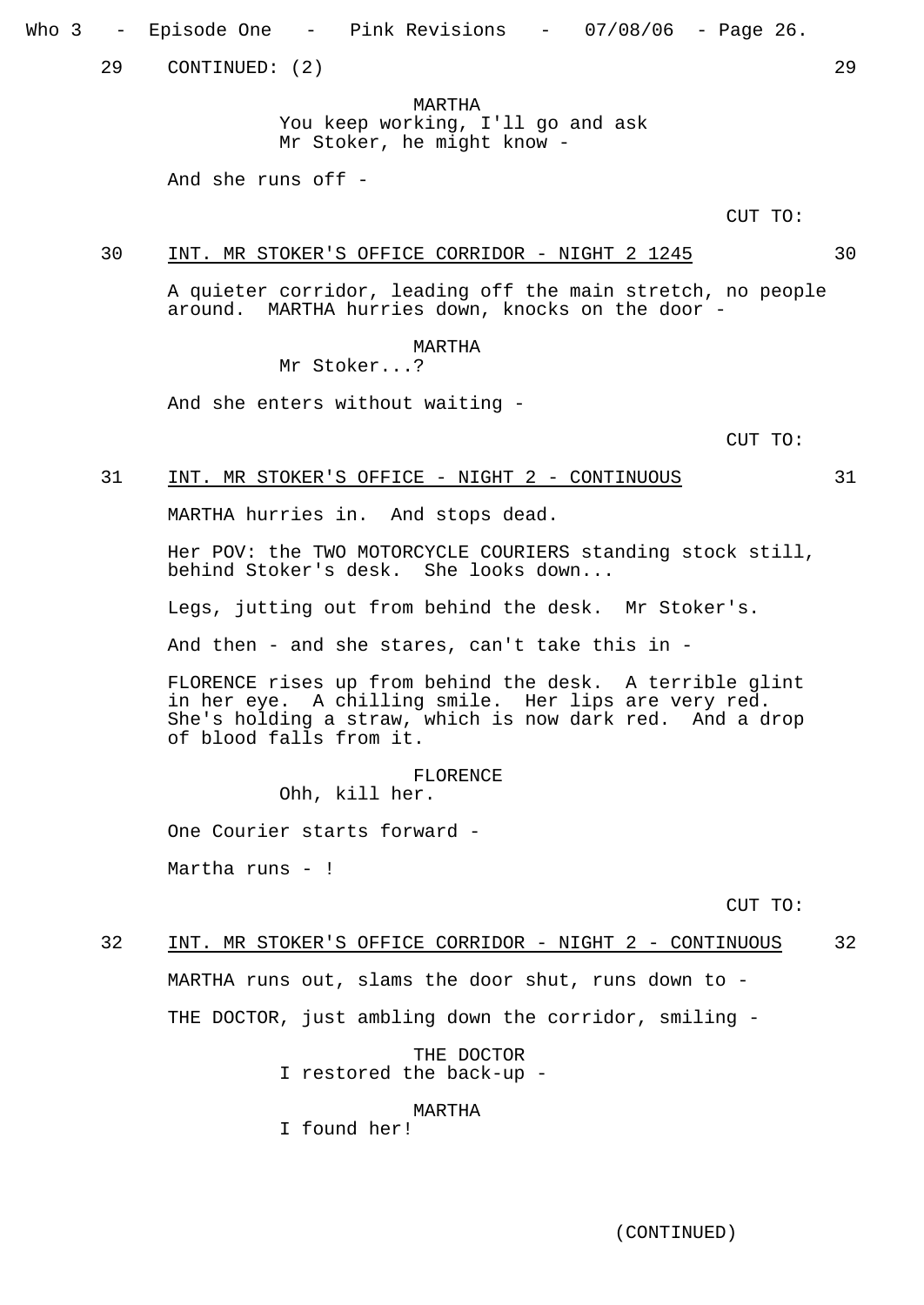ho 3 - Episode One - Shooting Script - 28/07/06 - Page 27.

32 CONTINUED: 32

THE DOCTOR

You did what?

PRAC FX: WHAM! - Stoker's door goes flying -

THE MOTORCYCLE COURIER strides out into the corridor.

And the Doctor grabs Martha's hand.

THE DOCTOR (CONT'D)

Run.

And they do -

CUT TO:

## 33 INT. WARD CORRIDOR B - NIGHT 2 - CONTINUOUS 33

THE DOCTOR & MARTHA run down the corridor, leap over PEOPLE not holding hands for long, cos it's easier not to -

THE MOTORCYCLE COURIER runs, fast -

The Doctor & Martha run into the stairwell -

CUT TO:

# 34 INT. STAIRWELL - NIGHT 2 - CONTINUOUS 34 THE DOCTOR & MARTHA run down the stairs -Above them, the MOTORCYCLE COURIER runs down, fast -The Doctor & Martha stop - below them: JUDOON, yomping up the stairs - The Doctor charges through the Floor 5 door -

CUT TO:

## 35 INT. 5TH FLOOR CORRIDOR - NIGHT 2 - CONTINUOUS 35

THE DOCTOR & MARTHA run out on to Floor 5 -

Long, endless corridors, as long as possible; not a ward floor, this is a more technical area, deserted, empty and echoing. The Doctor & Martha run, run, like a nightmare -

Behind them, the MOTORCYCLE COURIER bursts on to Floor 5. And he runs, really runs, like Robert Patrick in Terminator 2, a proper, lethal, focused run, belting along, vicious -

The Doctor & Martha swing round a corner -

CUT TO: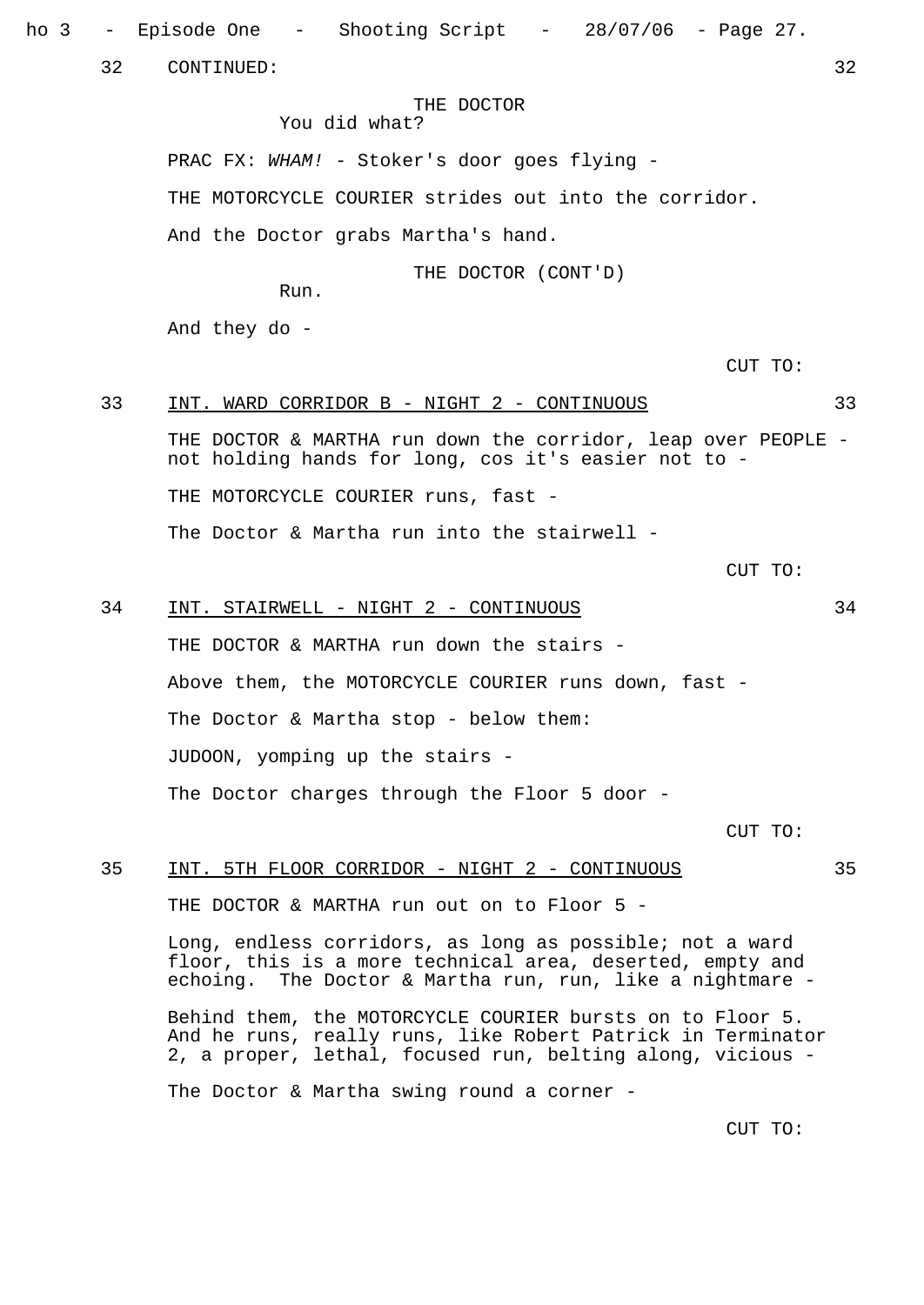## 36 INT. 5TH FLOOR CORRIDOR #2 - NIGHT 2 - CONTINUOUS 36

Another nightmarish long stretch - THE DOCTOR & MARTHA running as fast as they possibly can -

- THE MOTORCYCLE COURIER turning the corner, belting along, inhuman, unstoppable -

- catching up -
- The Doctor & Martha running -
- Courier speeding up, a running machine -
- just feet away from them -

- and the Doctor grabs Martha, swings her round into a sudden turn down a side-corridor -

CUT TO:

## 37 INT. X-RAY ROOM - NIGHT 2 - 1248 37

- though the nature of the room isn't clear as THE DOCTOR & MARTHA run in, just glimpses of the location in the heat of action, as he slams the door, sonics it shut -

- but he doesn't stop - fast - shoves Martha towards the sealed-off-staff area (either behind lead-panels, or a separate room with glass partition looking into the room).

> THE DOCTOR When I say now, press the button -

MARTHA I don't know which one -

THE DOCTOR Then find out!

He leaves her, runs to the overhead CAMERA -

CUT TO OUTSIDE THE ROOM, the MOTORCYCLE COURIER slams at the doors, it's locked. But he's relentless, stands back, as far away as possible, then runs and hurls himself at the door - a genuine, massive  $smack - !$ 

Inside, the overhead camera is on a moveable arm - the Doctor sonics it so that it becomes even more mobile, swings down to his level on a metal arm -

- Martha's found an instructions manual, reads, frantic -

- Motorcycle Courier hurls itself again - smack - !

- CU the hinges on the door beginning to give -

- the Doctor's now got the moveable arm right in front of him - he jams the sonic screwdriver right into the camera,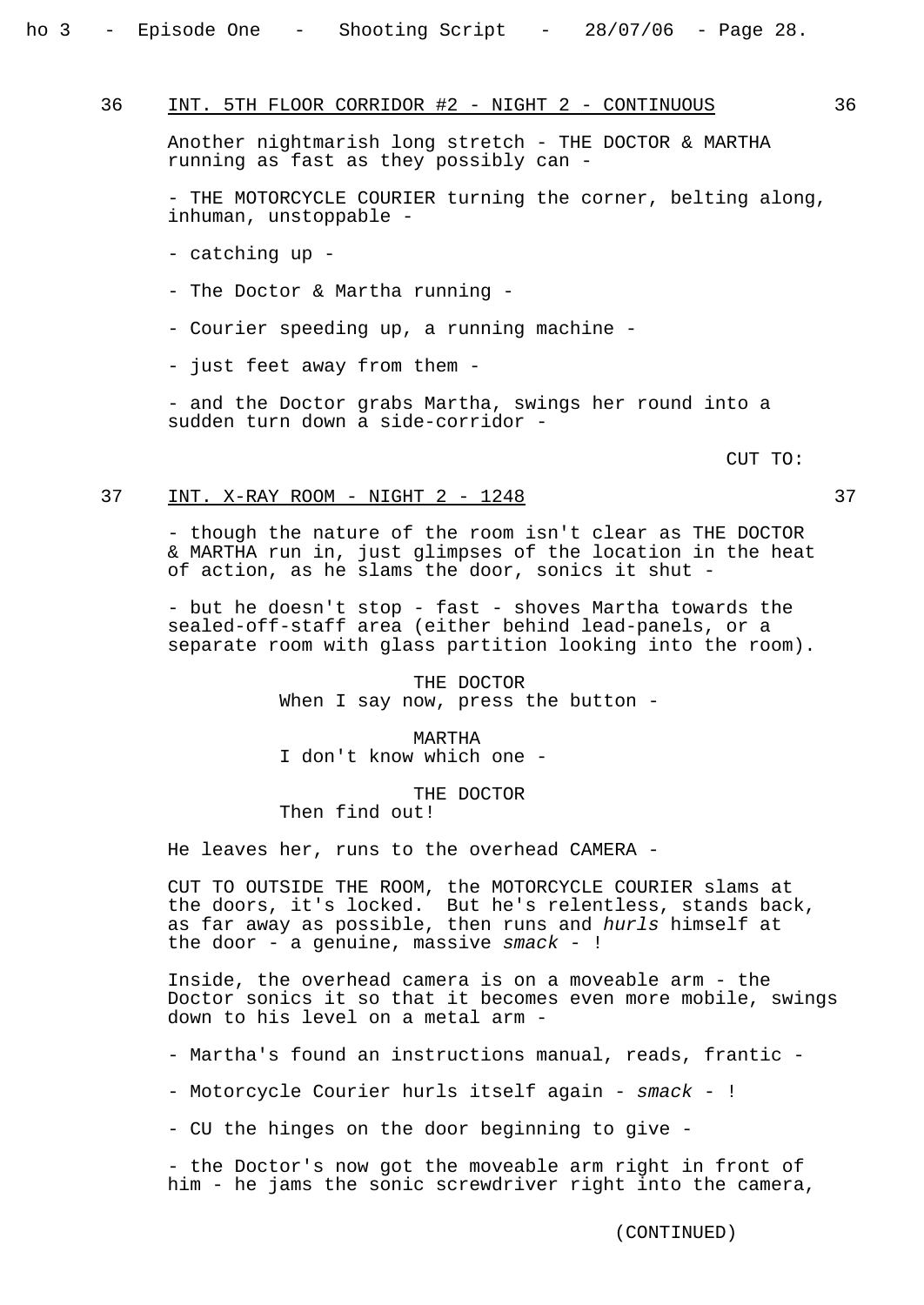ho 3 - Episode One - Shooting Script - 28/07/06 - Page 29.

37 CONTINUED: 37

so it's sticking out the top of it - and he's holding the camera at his chest, facing the door, like a gun -

- the Courier launches himself at the door again -

- wham! - the door falls down flat -

- the Courier stands tall in the doorway -

THE DOCTOR (CONT'D)

Now!

Martha slams down on the button -

FX: FLASH! The whole picture flares black & white, the Doctor's skeleton visible, the Courier with no bones, just solid mass - then back to normal, and...

The Courier topples, stiff, like a statue - and as it falls, reveal the sign X-RAY DEPARTMENT behind it.

Silence. Martha still scared, behind her screen/partition. (If it's a separate room, then this over a mic:)

> MARTHA ...what did you do?

THE DOCTOR Increased the radiation by 5000%. Killed him dead.

MARTHA But.. isn't that gonna kill you?

THE DOCTOR Naah, it's only Rontgen radiation, we used to play with Rontgen bricks in the nursery. It's safe for you to come out, I've absorbed it all.

Martha steps out, still staring, as the Doctor begins to shake and shudder, a little twitching dance -

> THE DOCTOR (CONT'D) ...all I need to do is expel it, say, if I concentrate and shift the radiation out of my body and into one spot - say, my left shoe -

And his little dance is focusing on his left foot -

THE DOCTOR (CONT'D) Ooh! Ah! There we go, easy does it! Out, out, out, ooh, that itches, ow, ouch, hold on -

And he whips off his shoe (and sock, all in one), shoves it in a yellow-plastic lined waste/sharps bin -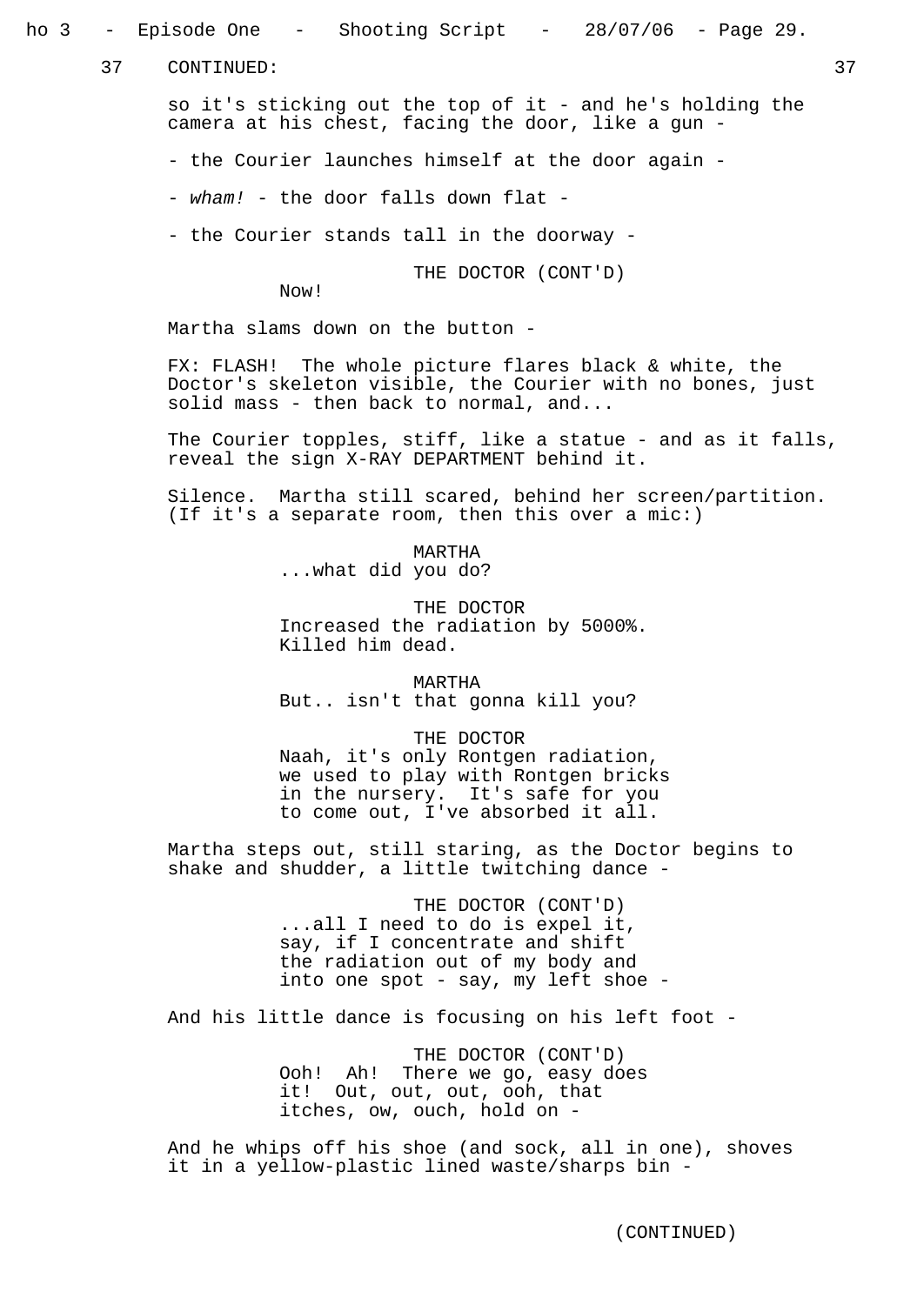ho 3 - Episode One - Shooting Script - 28/07/06 - Page 30.

37 CONTINUED: (2) 37

THE DOCTOR (CONT'D)

Done!

MARTHA You're completely mad.

THE DOCTOR You're right, I look daft with one shoe.

And he whips off his right shoe & sock, bins them.

THE DOCTOR (CONT'D) Barefoot on the Moon!

MARTHA (of the Courier) So what's that thing, where's he from, the Planet Zovirax?

The Doctor kneels down beside it.

THE DOCTOR Just a Slab, they're called Slabs. Basic slave drones, d'you see... (squeezes its arm) Solid leather, all the way through. Someone's got one hell of a fetish.

He goes back to the X-RAY CAMERA, removes the sonic -

MARTHA But it was that woman, Miss Finnegan, it was working for her.

THE DOCTOR My sonic screwdriver!

He holds it up; a crispy frazzle at one end.

MARTHA She was one of the patients, but... Mr Stoker, she killed him

THE DOCTOR It burnt out the sonic screwdriver!

MARTHA She had this straw, like some sort of vampire -

THE DOCTOR I love my sonic screwdriver!

MARTHA

Doctor!

THE DOCTOR

Sorry.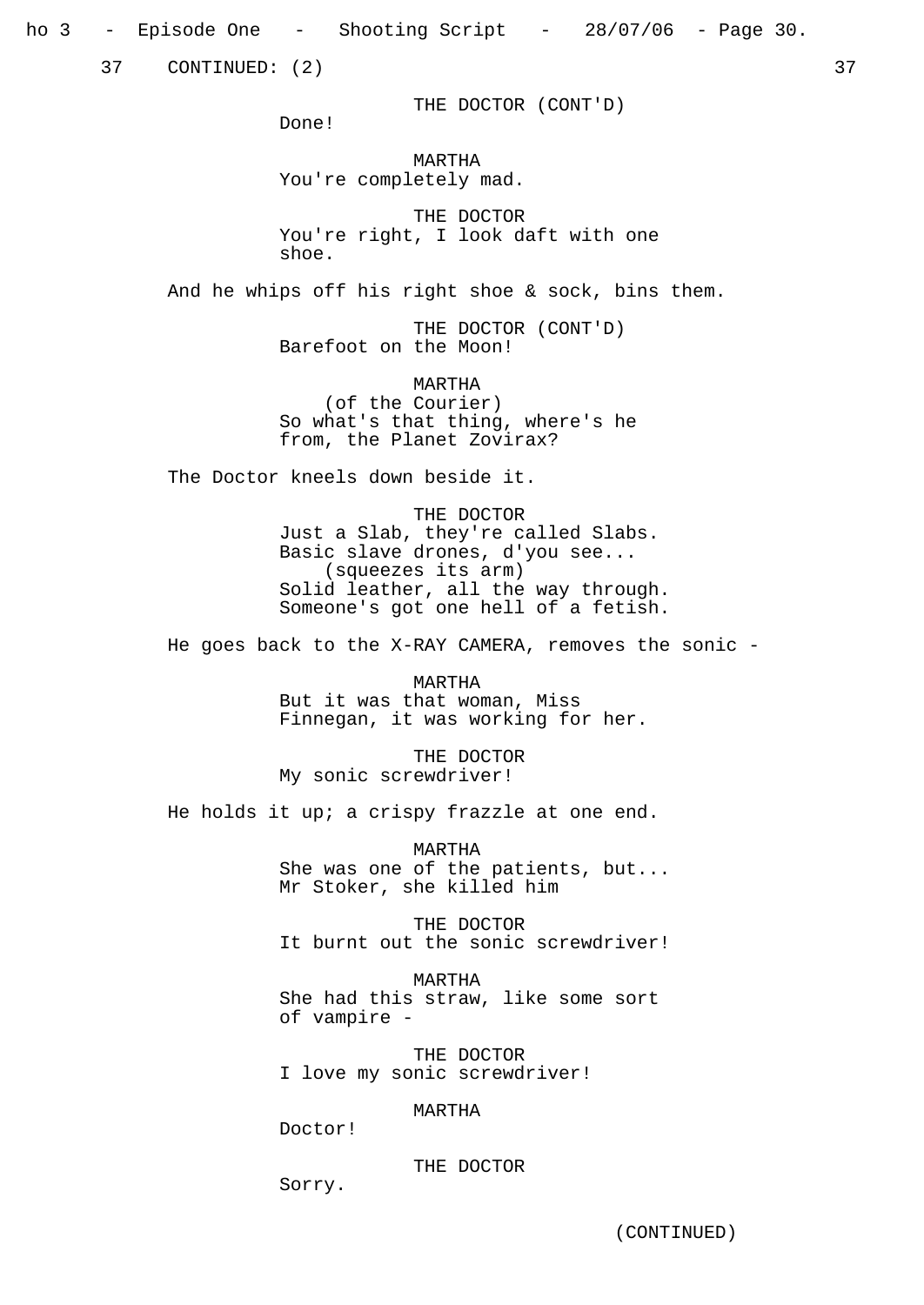Who 3 – Episode One – Pink Revisions – 07/08/06 – Page 31.

37 CONTINUED: (3) 37 37

And he chucks the sonic away, over his shoulder. Smiles:

THE DOCTOR (CONT'D) You called me Doctor.

MARTHA Anyway! Miss Finnegan is the alien, she was drinking Mr Stoker's blood.

THE DOCTOR Funny time to take a snack, you'd think she'd be hiding, unless... No! Yes! That's it! Wait a minute... Yes! Shape-changer, internal shape-changer! She wasn't drinking blood, she was assimilating it -

CUT TO:

## 38 INT. WARD CORRIDOR B - NIGHT 2 1250 38

FLORENCE steps out into mid-corridor, calm.

CUT TO JUDOON bursting in at the far end -

JUDOON CAPTAIN Prepare to be catalogued!

As sc.28, people scream, run -

But as the pattern repeats, FLORENCE is confident, just standing there. Waiting for her verdict.

CUT TO:

## 39 INT. X-RAY ROOM - NIGHT 2 1250 39

THE DOCTOR energised, mid-theory -

THE DOCTOR - if she can assimilate Mr Stoker's blood, she can mimic the biology. She'll register as Human!

CUT TO:

## 40 INT. WARD CORRIDOR B - NIGHT 2 1251 40

FLORENCE calm, as the JUDOON CAPTAIN stands in front of her, shines the light on her forhead - wip-wip-wip!

JUDOON CAPTAIN

Human.

He marks an X on the back of her hand, stomps on.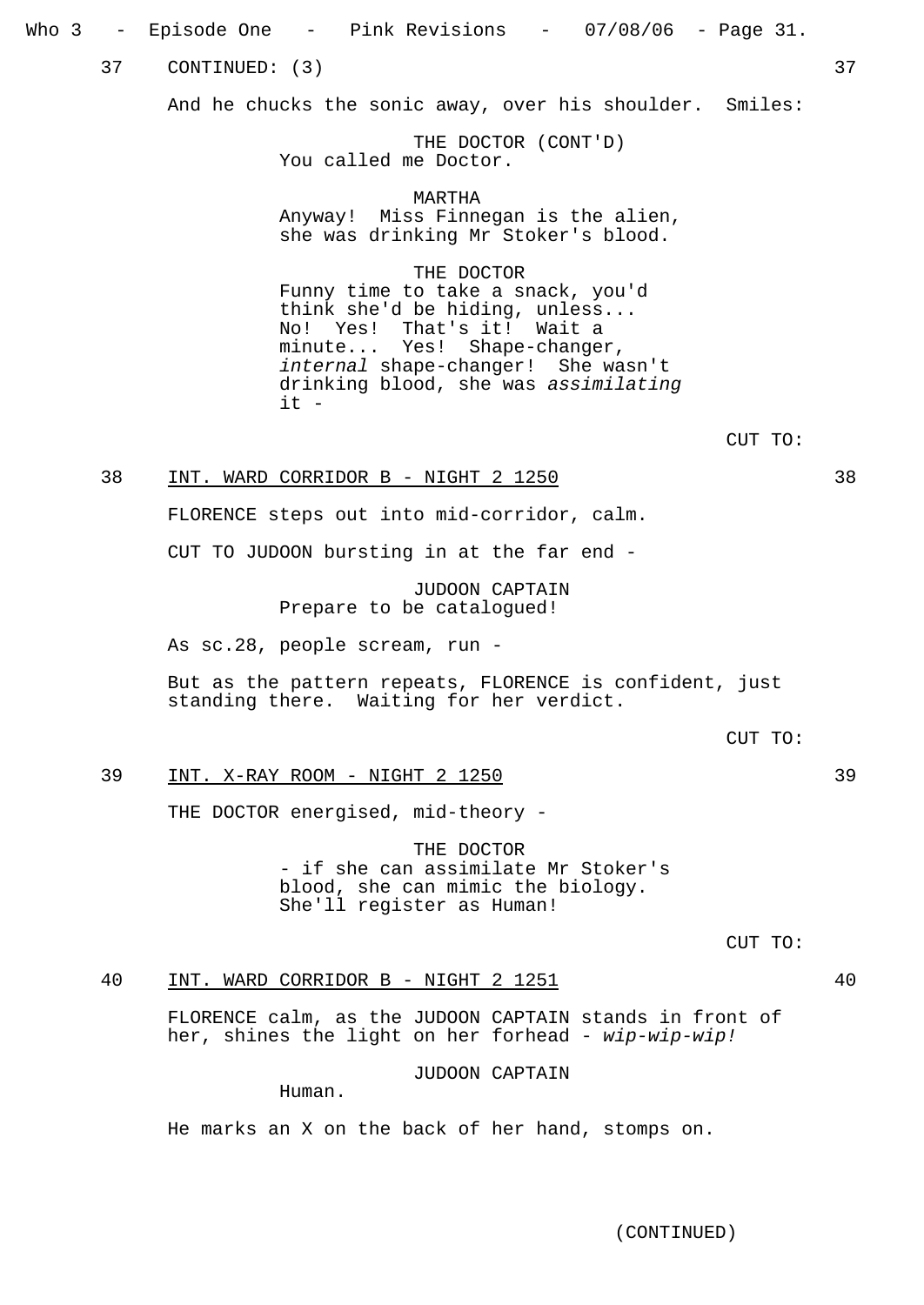## ho 3 – Episode One – Pink Revisions – 07/08/06 – Page 31A.

40 CONTINUED: 40

More panic in b/g, people scared, being tested, but Florence cradles her hand, the precious X. Smiling.

CUT TO: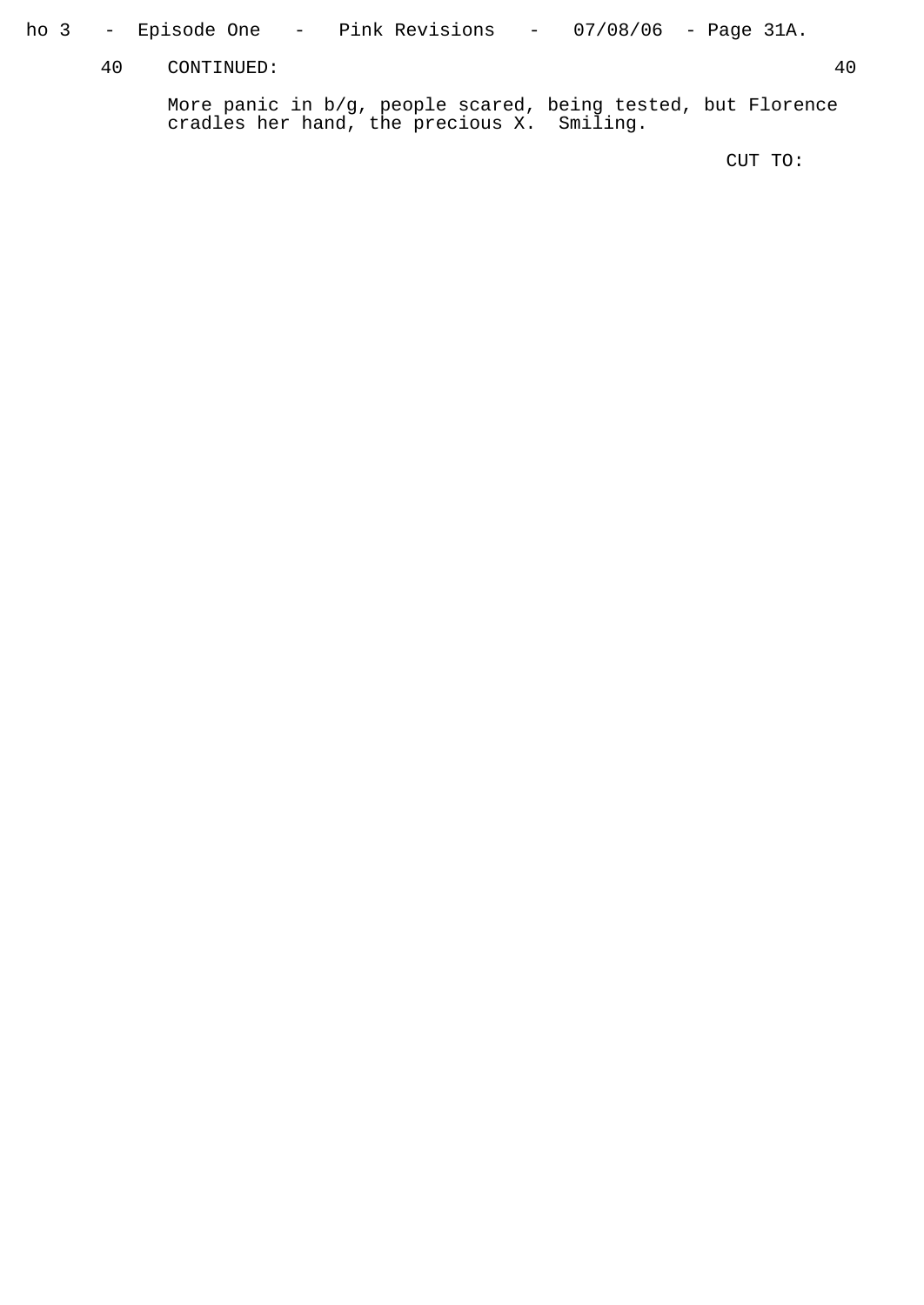Doctor Who 3 - Episode One - Salmon Revisions - 26/10/06 - Page 32.\*

41 INT. X-RAY ROOM - NIGHT 2 1251 41

THE DOCTOR - we've got to find her, and show the Judoon - come on -  $!$ 

And they run out -

CUT TO:

## 41A INT. HOSPITAL CORRIDOR - NIGHT 2 1252 41A\*

A MOTORCYCLE COURIER steps into shot. Stands still. Turns \* carefully from side to side, as though scanning. The shiny  $*$ <br>viser giving nothing away visor giving nothing away. \*

Hold. Then it walks on... \*

REVEAL: THE DOCTOR & MARTHA, further down the corridor,  $*$ hiding behind a trolley, crouching down. (Although the  $*$ <br>Slab's walked off they're tense waiting for it to have  $*$ Slab's walked off, they're tense, waiting for it to have  $*$ gone a good distance.) Hushed: \*

> THE DOCTOR  $*$ <br>
> hing about Slabs, thou That's the thing about Slabs, they  $*$ <br>always travel in pairs always travel in pairs.

MARTHA \* And what about you?

THE DOCTOR  $*$ What about me what?

MARTHA \* Haven't you got back-up? You must \* have a partner or something.  $*$ 

THE DOCTOR  $*$ <br>resturbs on the Moon Humans! We're stuck on the Moon,<br>
running out of air with Judoon running out of air, with Judoon  $*$ <br>and a bloodsucking criminal and  $*$ and a bloodsucking criminal, and  $*$ <br>
You're asking personal questions you're asking personal questions - \* come on -

He's just rising up, cautiously, stepping out - on Martha, \* following, a beat behind - \*

> MARTHA \* Oh I like that, 'Humans'! I'm \*<br>still not convinged you're an alien - \* \* still not convinced you're an alien -

> > CUT TO: \*

#### 42 INT. 5TH FLOOR CORRIDOR #2 - NIGHT 2 1252 42

TIGHT ON THE DOCTOR & MARTHA, as they step out -

Right in front of THREE JUDOON. The lead Judoon holds up his device, shines a light on the Doctor's forehead.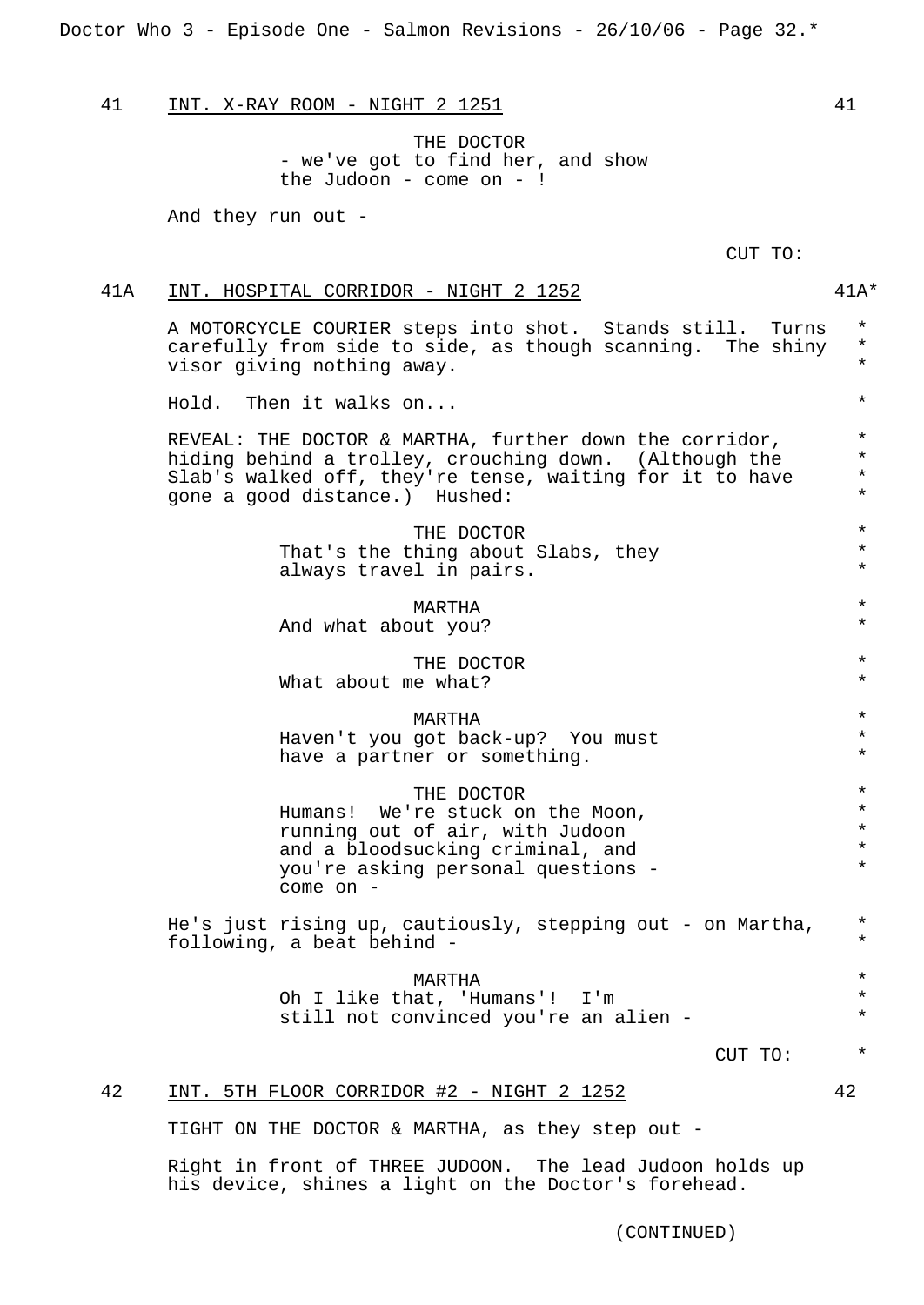Doctor Who 3 - Episode One - Salmon Revisions - 26/10/06 - Page 32A.

42 CONTINUED: 42

Wip-wip-wip - but then - wreeeeeeeeeeeeeeeee!

JUDOON

Non Human!

MARTHA Oh my God, you really are!

The Doctor grabs Martha's hand -

THE DOCTOR

And again.

And they run -

The Judoon stay where they are, lift up their guns -

FX: three streams of vicious red from the barrels -

FX: The Doctor & Martha duck left, onto a stairwell, as the red beams stream past them, just missing -

PRAC FX: explosion at the far end of the corridor, where the beams hit.

The Judoon stomp in pursuit (though they're lumbering beasts, the Doctor & Martha are much faster)-

CUT TO:

## 43 INT. STAIRWELL - NIGHT 2 1253 43

THE DOCTOR & MARTHA run up, up, up, desperate -

They reach FLOOR 6, charge through -

CUT TO FLOOR 5 below, the JUDOON charging through, on to the stairs, charging up -

CUT TO:

## 43A INT. HOSPITAL CORRIDOR - NIGHT 2 1254 43A\*

TIGHT on THE DOCTOR & MARTHA running through a door,  $*$ slamming it shut - top speed, the Doctor sonics the lock - \* they hurry on -

CUT TO: \*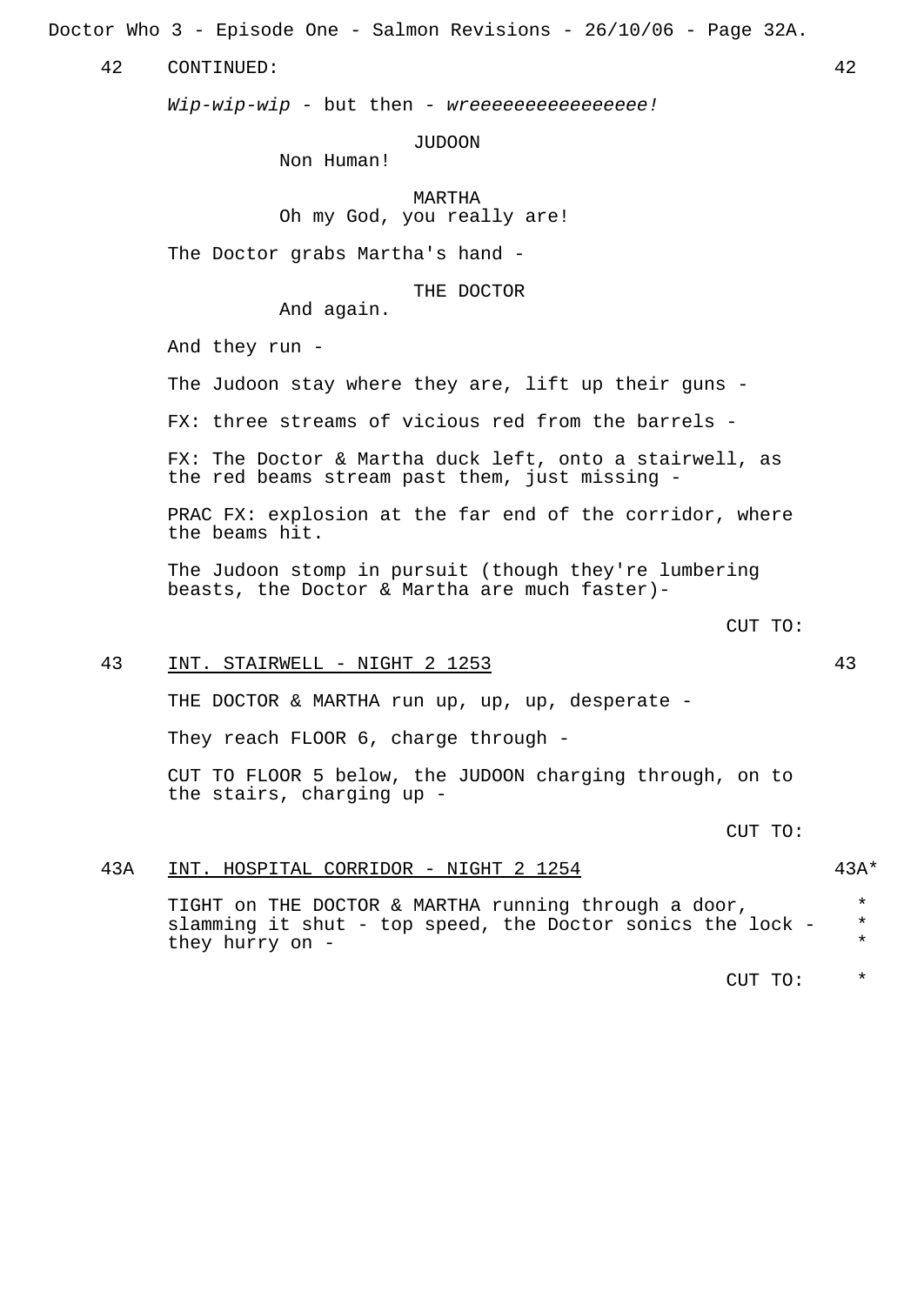| 44<br>. . | OMITTED | $\sqrt{ }$ |
|-----------|---------|------------|
|           |         |            |

AND AND

45 45

## 45A INT. WARD CORRIDOR B - NIGHT 2 1254

THE DOCTOR & MARTHA charge through -

PEOPLE now sitting against the walls of the corridor, all X'd, but lots of them are now clinging on to oxygen bottles & masks, breathing in deep, some couples swapping, sharing a mask. But no sign of any Judoon.

> THE DOCTOR They've done this floor, come on -

They run down the corridor, dodging people. But MARTHA stops, kneels by JULIA, who's helping a WOMAN with oxygen.

> MARTHA How much oxygen is there?

JULIA Not enough for all these people, we're gonna run out.

THE DOCTOR (to Martha) How d'you feel, are you all right?

MARTHA

(smiles) Running on adrenalin.

THE DOCTOR Welcome to my world.

MARTHA What about the Judoon?

THE DOCTOR Great big lung reserves, it's not gonna slow them down, where's Mr Stoker's office?

MARTHA

This way -

And they run off -

CUT TO:

46 INT. MR STOKER'S OFFICE - NIGHT 2 1256 46

THE DOCTOR & MARTHA burst in -

MARTHA She's gone, she was here...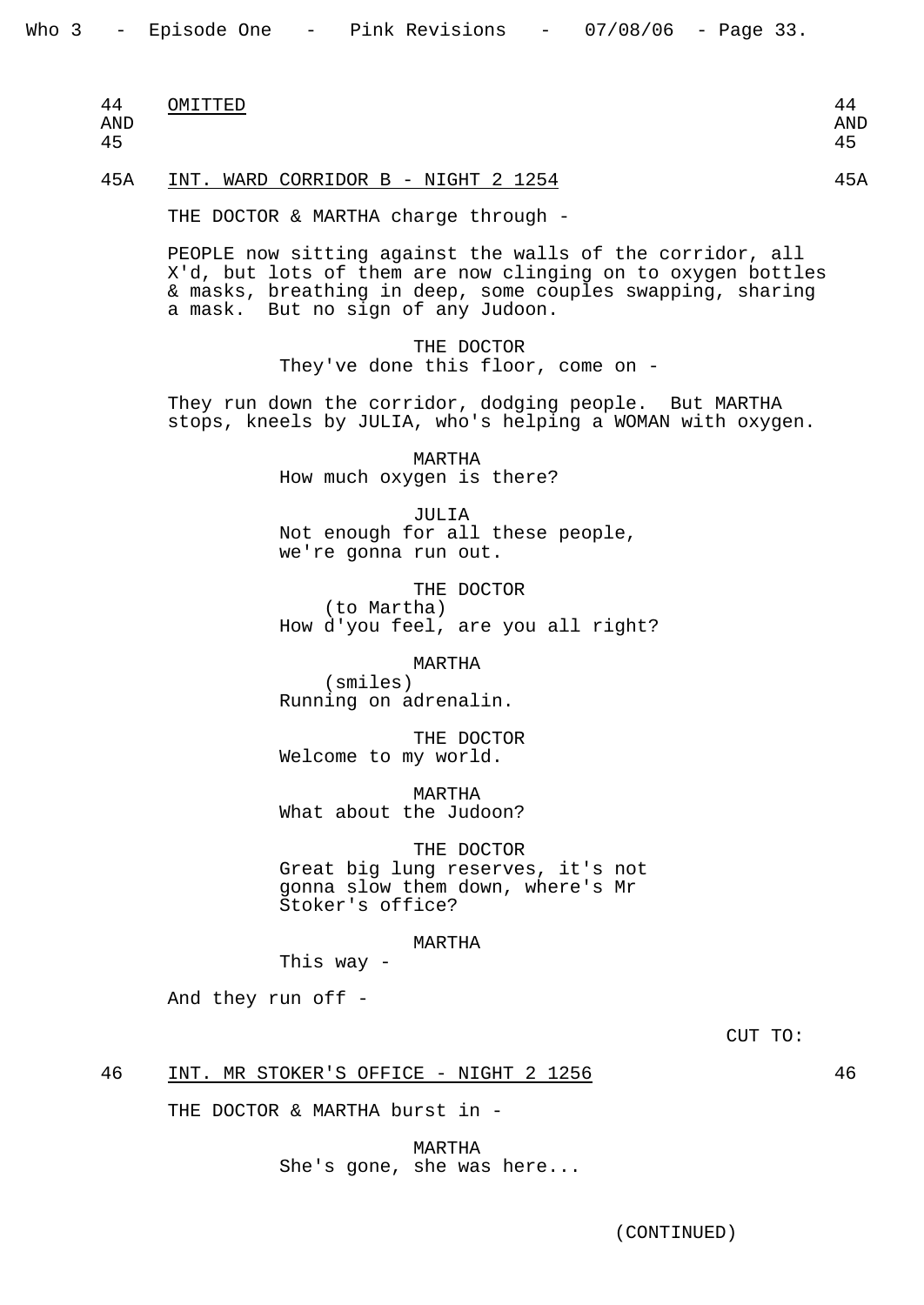## ho 3 – Episode One – Pink Revisions – 07/08/06 – Page 33A.

46 CONTINUED: 46

The Doctor goes to examine MR STOKER'S body. He's wideeyed in death, a pin-prick of blood on his neck.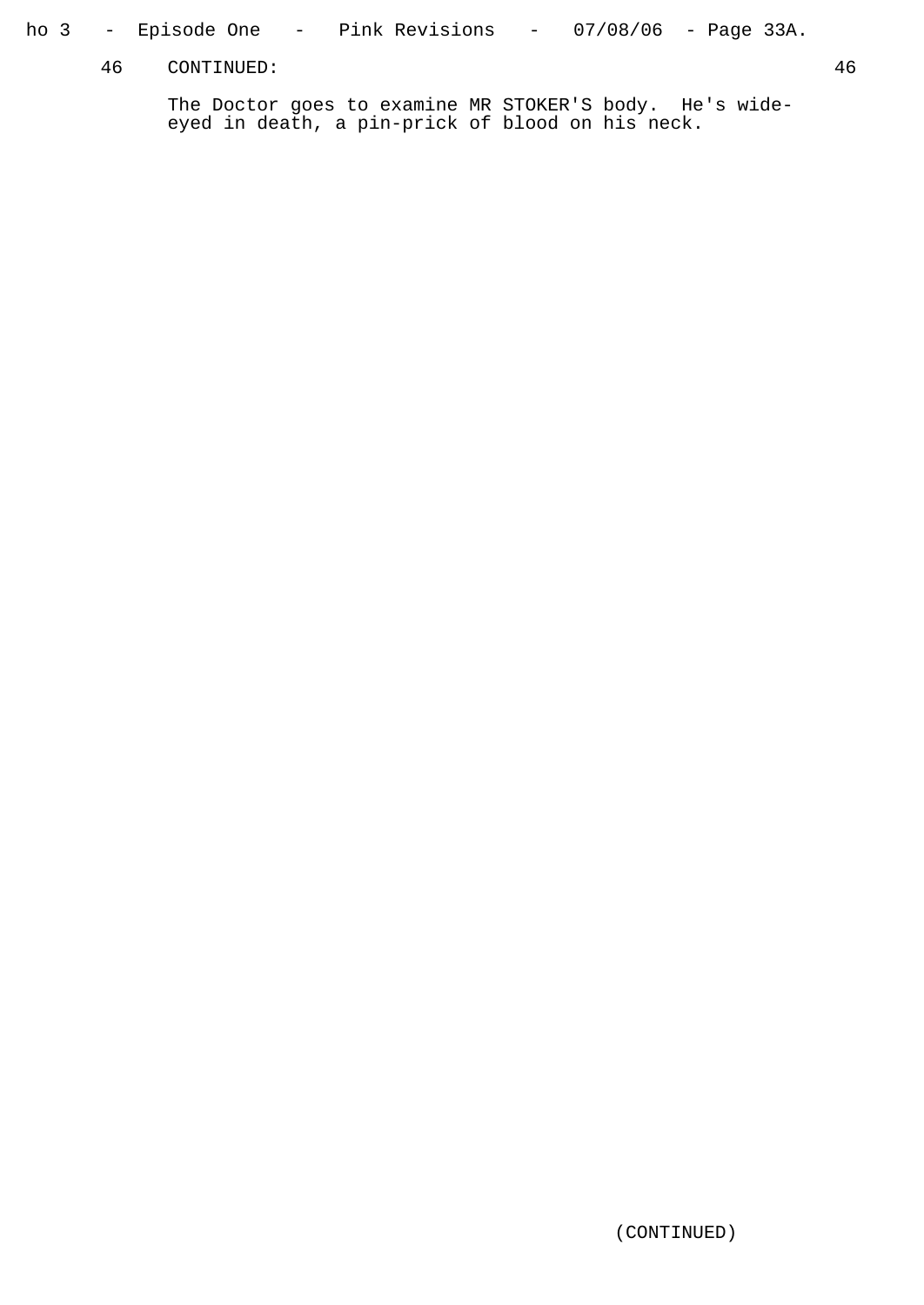46 CONTINUED: (2) 46

THE DOCTOR Drained him dry. Every last drop. I was right, she's a Plasmavore.

MARTHA What's she doing on Earth?

THE DOCTOR Hiding, on the run, like Ronald Biggs in Rio de Janeiro. (stands) But what's she doing now? She's still not safe, the Judoon could execute us all - come on -

And he's running out, but -

MARTHA

Wait a minute.

And she kneels down by Mr Stoker. Gently closes his eyes. She stands. Beat, the Doctor respecting her for that. Then back to it, they run out -

CUT TO:

## 47 INT. MR STOKER'S OFFICE CORRIDOR - NIGHT 2 - CONTINUOUS 47

THE DOCTOR & MARTHA hurry out - the Doctor thinking fast -

THE DOCTOR Think think think, if I was a wanted Plasmavore, surrounded by police, what would I do - ? (looks round, stops) Uh oh...

Signs at the far end, including an arrow towards MRI DEPT.

THE DOCTOR (CONT'D) She's as clever as me. Almost.

A crash! from the opposite direction, they look round -

CUT TO:

## 48 INT. WARD CORRIDOR C - NIGHT 2 1258 48

JUDOON yomping down the corridor, the PEOPLE exhausted, pale, just shrinking back, curling up -

> JUDOON CAPTAIN Find the Non Human! Execute!

> > CUT TO: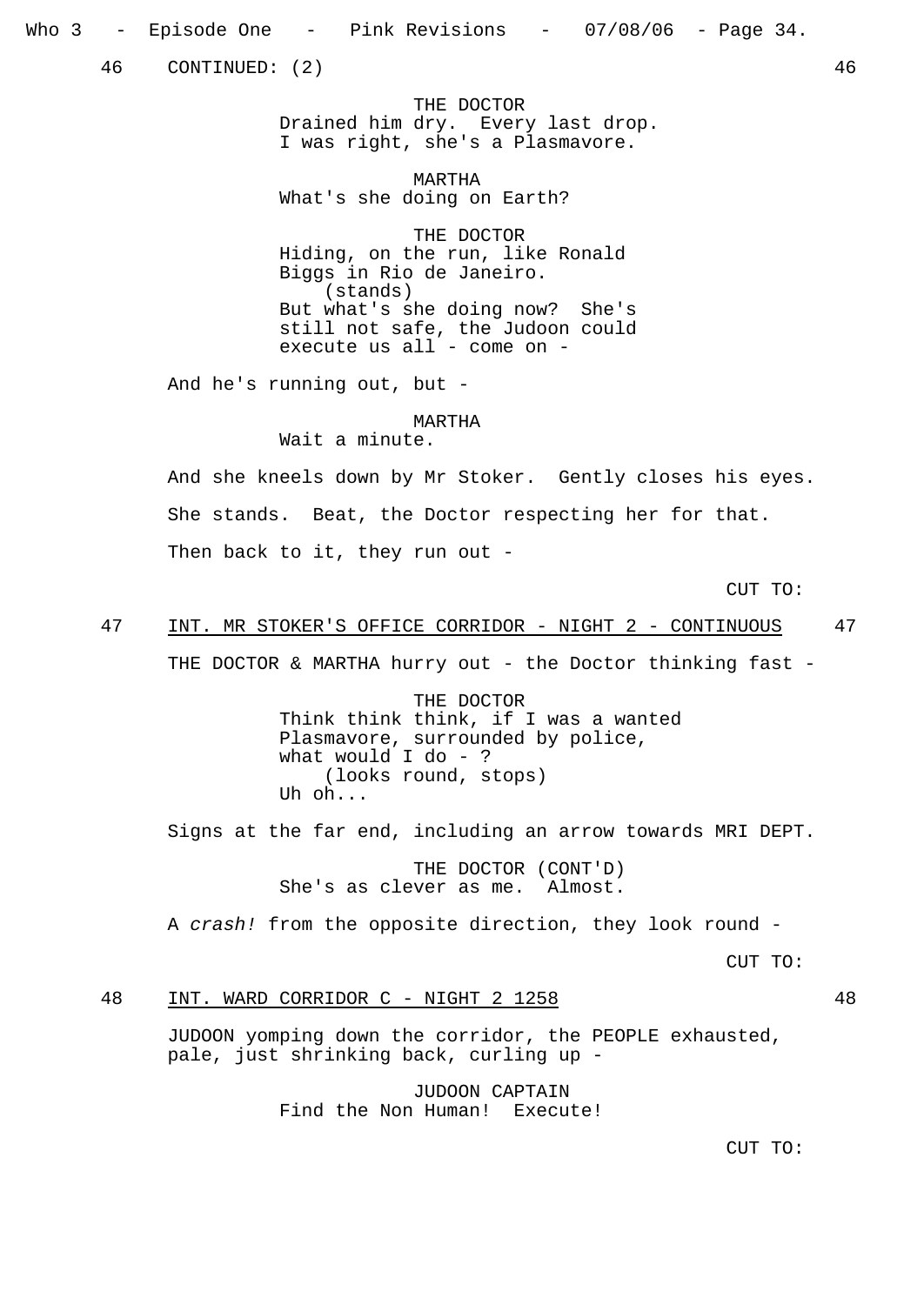49 INT. MR STOKER'S OFFICE CORRIDOR - NIGHT 2 1258 49

No Judoon in sight yet - THE DOCTOR faces MARTHA, squareon, fast:

> THE DOCTOR Martha, I need time, stay here, you've got to hold them up -

MARTHA How do I do that?

THE DOCTOR Just, forgive me for this. It could save a thousand lives. And it means nothing, honestly, nothing.

And he kisses her! Good three seconds.

Then he runs off, towards the MRI SIGN. On Martha. She can't help it, she's kind of pleased.

> MARTHA ...that was nothing?

> > CUT TO:

## 50 INT. CORRIDOR OUTSIDE MRI ROOM - NIGHT 2 1259 50

Another long, echoing corridor - THE DOCTOR runs -

Skids to a halt. Ahead of him: the door to the MRI room. the edges flickering with PRAC BLUE LIGHT.

And the Doctor runs towards it -

CUT TO:

## 51 INT. MRI ROOM - NIGHT 2 - CONTINUOUS 51

THE DOCTOR runs in -

The room is humming with power. Flickering blue light. The MRI SCANNER fills one wall, and around it -

FX: occasional arcs of blue lightning around the portal.

In the SEALED OFF OBSERVATION BOOTH, FLORENCE is standing with armfuls of wiring, rebuilding the whole thing.

And the Doctor acts like a Human as Florence walks calmly from the booth, into the room.

> THE DOCTOR Have you seen?! There are these things, these great big Space Rhino things, I mean, Rhinos from space, and we're on the Moon! Big space Rhinos, with guns! On the Moon! (MORE)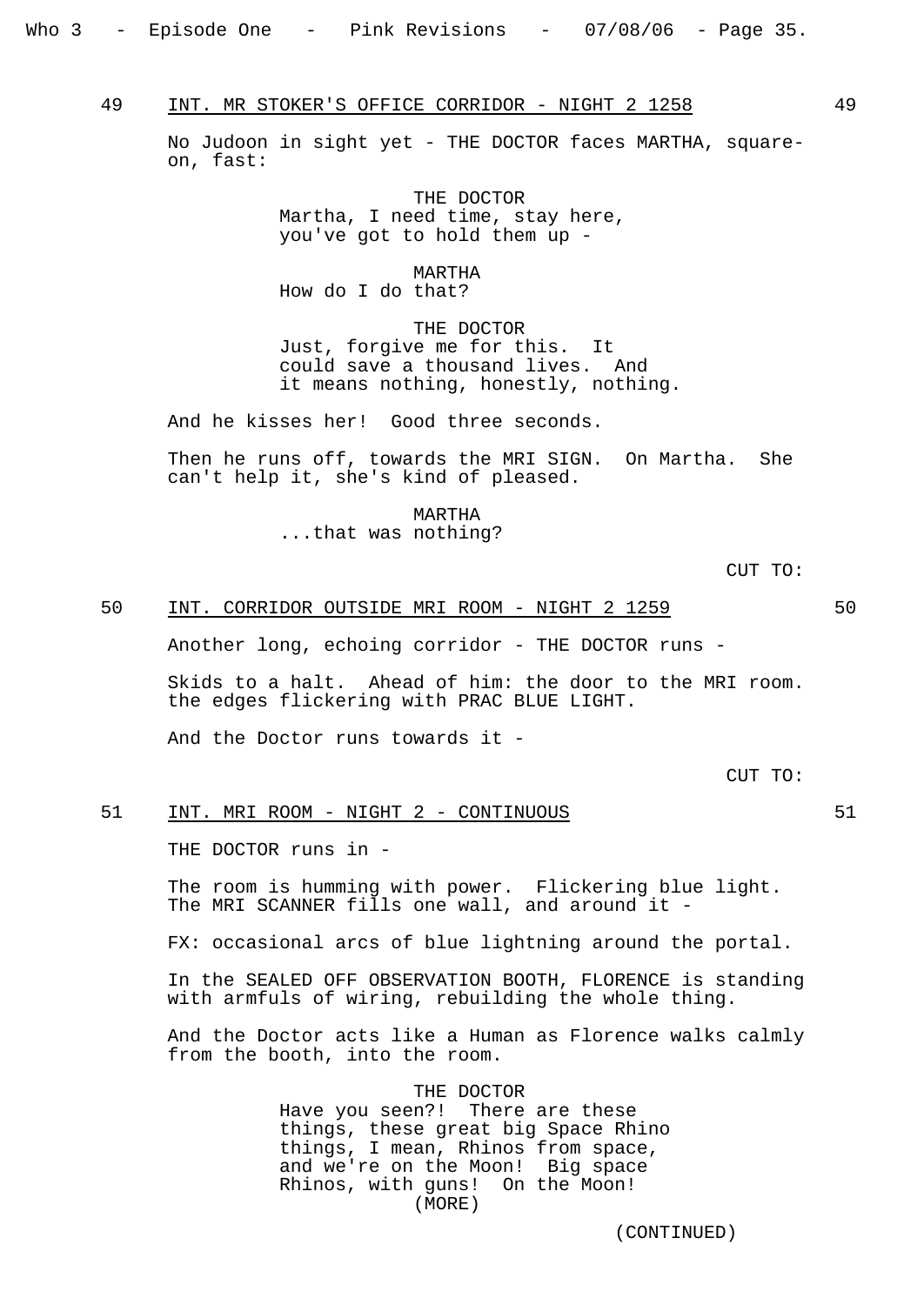51 CONTINUED: 51

THE DOCTOR (CONT'D) I only came in for my bunions! (his bare feet) Look! I mean, all fixed now, perfectly good treatment, and the nurses were lovely, I said to my wife, I'd recommend this place to anyone, but then we end up on the Moon! And did I mention the Rhinos?!

## FLORENCE

Hold him.

Previously hidden from shot, MOTORCYCLE COURIER #2 steps out, grabs the Doctor, pinning his arms behind him -

CUT TO:

## 52 INT. WARD CORRIDOR B - NIGHT 2 1301

MARTHA standing centre of the corridor, brave, as -

The JUDOON appear, charging towards her

MARTHA

Now listen, I know who you're looking for, and she's this woman, she calls herself Florence -

But the JUDOON CAPTAIN holds up the device, wip-wip-wip!

JUDOON CAPTAIN

Human -

But then an off-key wip-wip-wip-wrooOOOooo -

JUDOON CAPTAIN (CONT'D) Wait! Partial Non Human!

All JUDOON raise their guns, Martha scared. The Captain he shines the device on her mouth - wip-wip-wip-wreeeeeeee!

> JUDOON CAPTAIN (CONT'D) Non Human element confirmed! Authorise full scan!

He shoves Martha against the wall. All the Judoon cluster round, and shine their testing devices on her -

> JUDOON CAPTAIN (CONT'D) What are you? What are you?

CU Martha, scared, but knowing it buys the Doctor time.

CUT TO: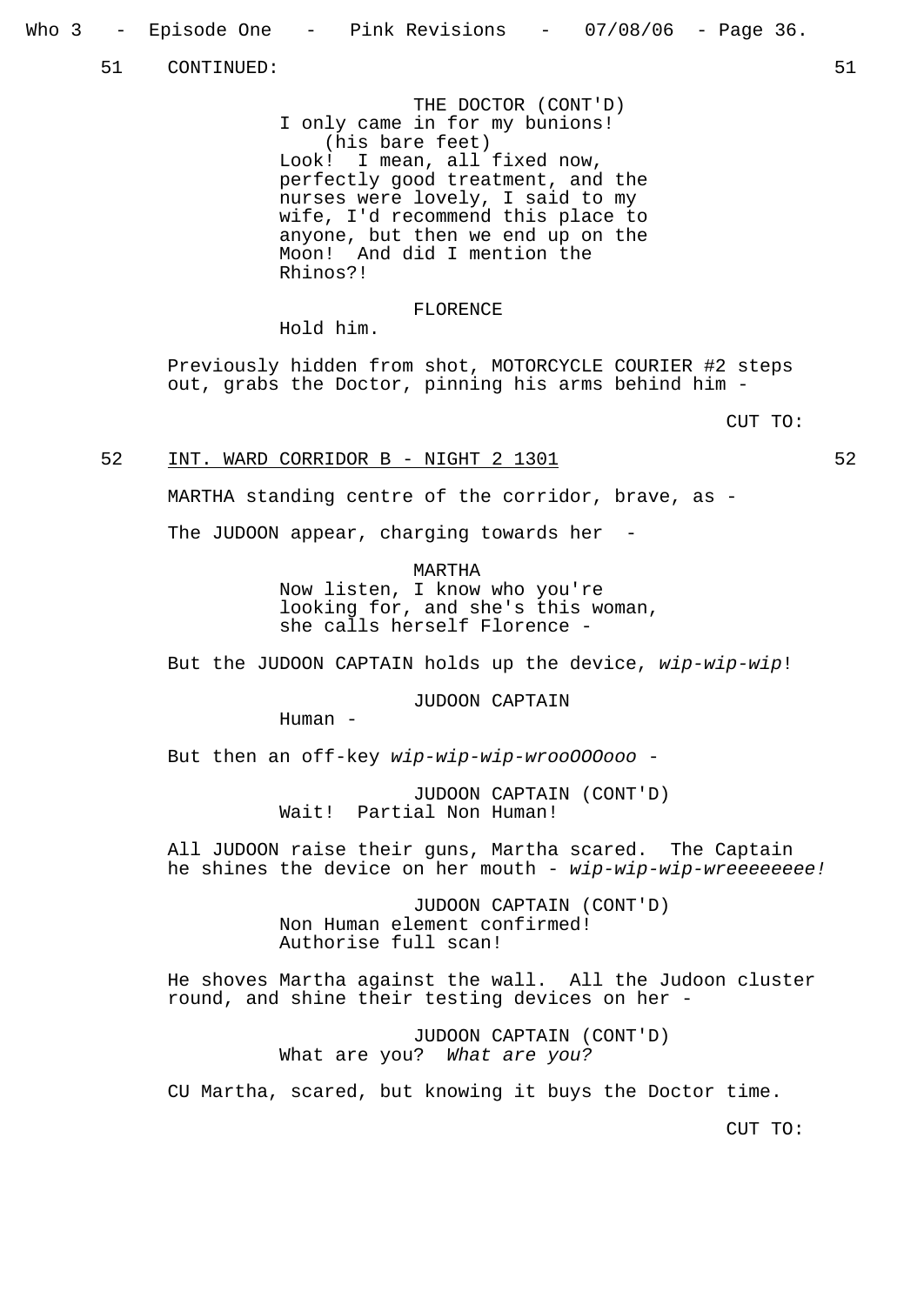## 53 INT. MRI ROOM - NIGHT 2 1302

THE DOCTOR being all scared and helpless, held by the MOTORCYCLE COURIER, FLORENCE calmly walking round, adjusting equipment. Power building, blue light flickering.

FX: another bolt of electricity around the scanner.

THE DOCTOR Um, that big metal thing, is it supposed to be making that noise?

FLORENCE You wouldn't understand.

THE DOCTOR But.. isn't that a Magnetic Resonance Imaging thing? Like, a ginormous sort of magnet? I did Magnetics GCSE. Well, I failed, but all the same...

#### FLORENCE

A magnet, with its settings now increased to 50,000 tesla.

THE DOCTOR That's a bit strong, isn't it?

#### FLORENCE

It'll send out a magnetic pulse that should fry the brainstem of any living thing within two hundred and fifty thousand miles. Except for me. Safe within this room.

### THE DOCTOR

But hold on, I did Geography GCSE, and I passed that one, doesn't that distance include the Earth?

#### FLORENCE

Only the side facing the Moon. The other half will survive. Call it my little gift.

### THE DOCTOR

But... you'll have to excuse me, I'm a bit out of my depth, I've spent the past fifteen years working as a postman, hence the bunion, why would you do that?

#### FLORENCE

With everyone dead, the Judoon ships are mine, to make my escape.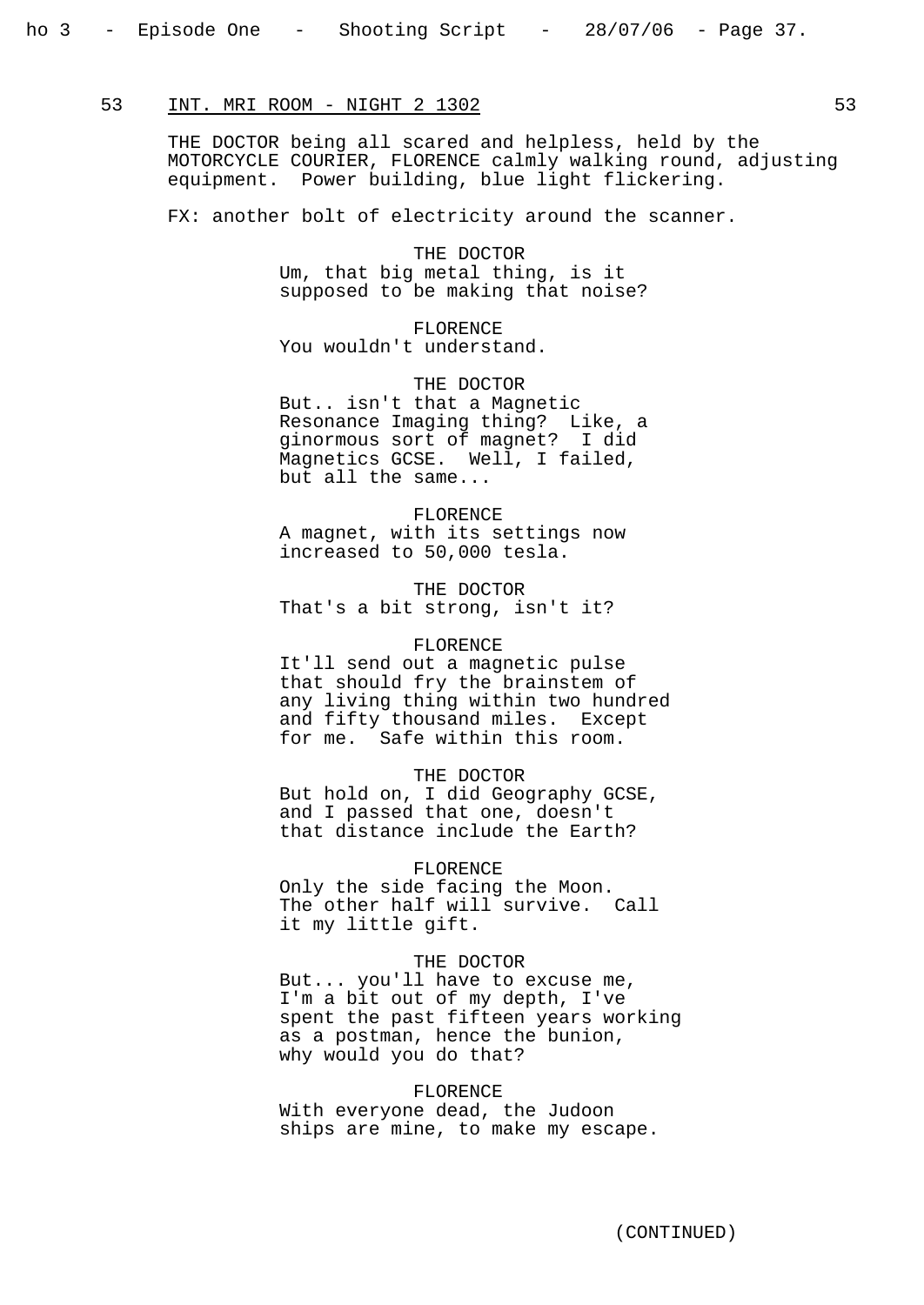ho 3 - Episode One - Shooting Script - 28/07/06 - Page 38.

53 CONTINUED: 53

THE DOCTOR No, but that's weird. You're talking like some sort of alien.

FLORENCE

Quite so.

THE DOCTOR

No!

FLORENCE

Oh yes.

THE DOCTOR You're joshing me.

FLORENCE

I am not.

THE DOCTOR I'm talking to an alien? In hospital? What, has this place got an E.T. department?

#### FLORENCE

It's the perfect hiding place. Blood banks downstairs, for a midnight feast. And all this equipment, ready to arm myself, if the police should come looking.

THE DOCTOR So... Those rhinos, they're looking for you!

She holds up her hand, the X mark.

FLORENCE Except I'm hidden.

THE DOCTOR Oh, right, maybe that's why they're increasing their scans.

FLORENCE

They're doing what?

## THE DOCTOR

Big Chief Rhino boy, he said, no sign of Non Human, we must increase our scans up to Setting Two.

FLORENCE Then I must assimilate again.

THE DOCTOR What does that mean?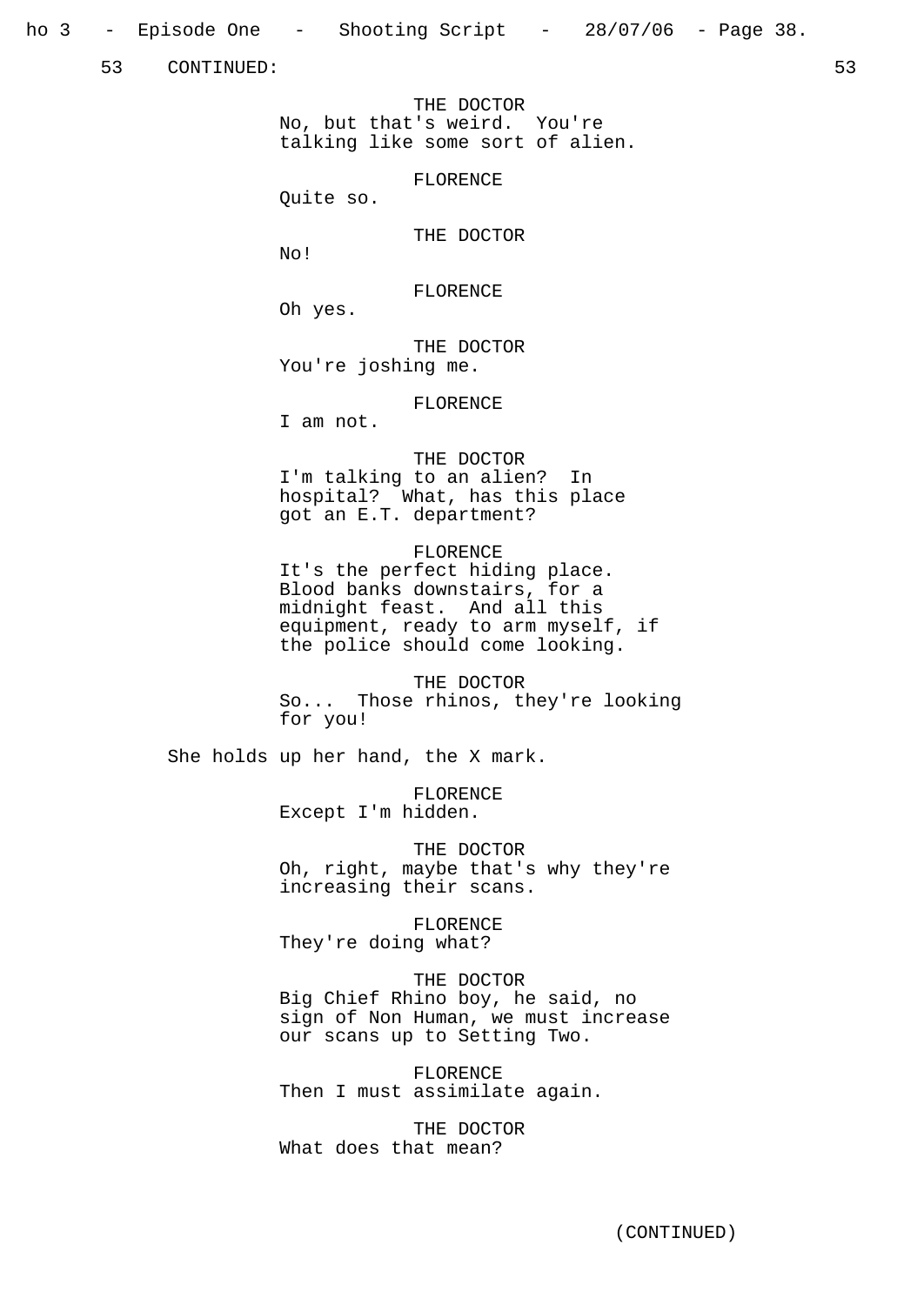53 CONTINUED: (2) 53

FLORENCE I must appear to be Human.

THE DOCTOR Well you're very welcome to come home and meet the wife, she'd be honoured. We can have cake!

FLORENCE Why would I have cake? (digs in handbag) I've got my little straw.

THE DOCTOR That's nice. Milkshake? I like banana.

Florence closer to him, now, studying him, clever:

FLORENCE Quite the funny man. And yet, I think, laughing on purpose. At the darkness. I think it's time you found some peace. (to the Courier) Steady him!

The Courier tilts the Doctor's head, exposing his neck.

THE DOCTOR What are you doing?!

FLORENCE I'm afraid this is going to hurt. But if it's any consolation, the dead don't tend to remember.

And she advances, that awful smile, the Doctor helpless.

CUT TO:

## 54 INT. WARD CORRIDOR B - NIGHT 2 1305

An X being drawn on the back of MARTHA's hand.

JUDOON CAPTAIN Confirm: Human. Traces of facial contact with Non Human. (to the Judoon) Continue the search!

As the other Judoon yomp away - in the MRI direction - the Captain hands Martha a sheet of A4.

> JUDOON CAPTAIN (CONT'D) You will need this.

MARTHA What's that for?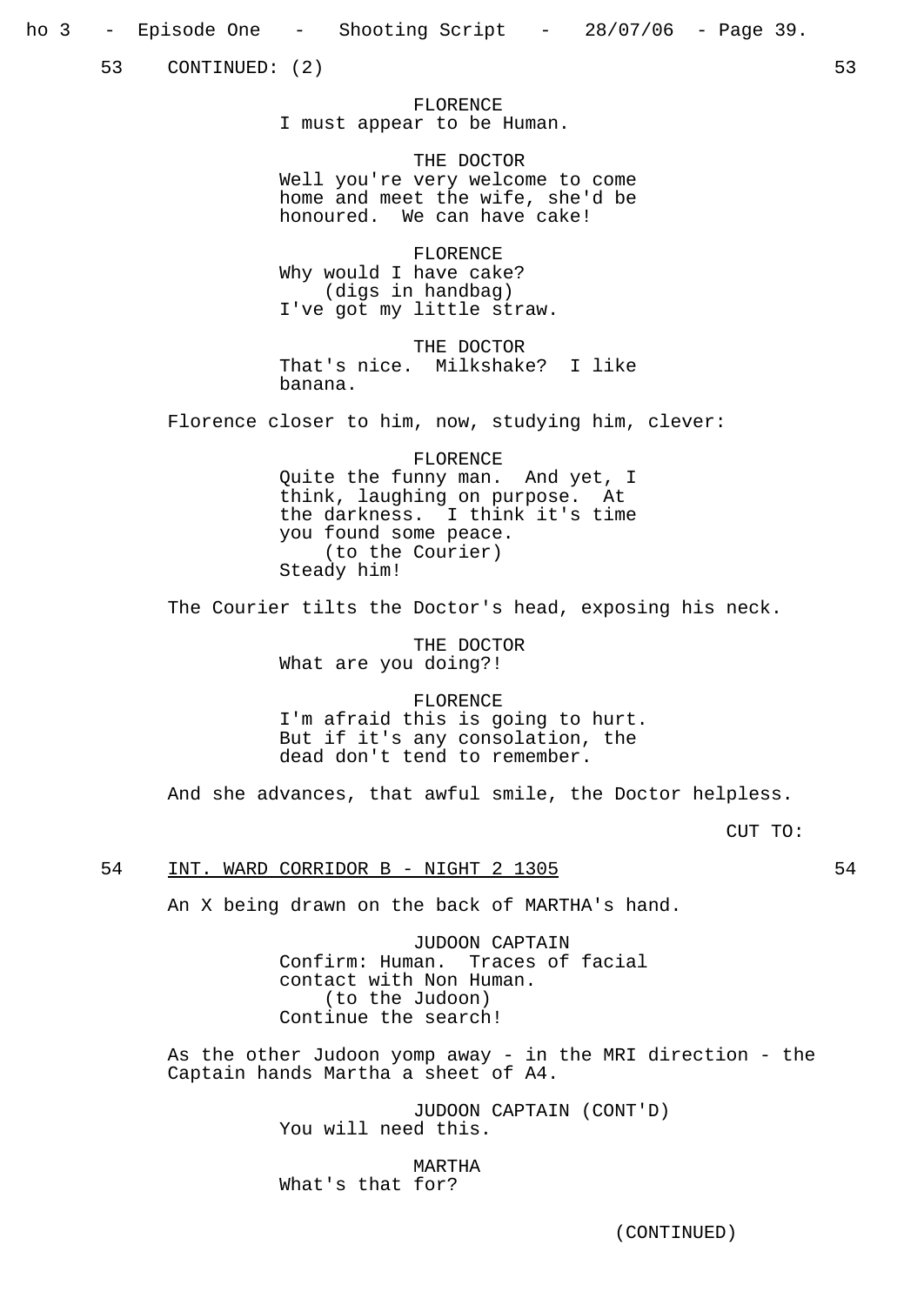ho 3 - Episode One - Shooting Script - 28/07/06 - Page 40.

54 CONTINUED: 54

JUDOON CAPTAIN

Compensation.

And he yomps off. Beat, on Martha, stunned by it all. But then she runs, following the Judoon.

CUT TO:

## 55 INT. MRI ROOM - NIGHT 2 1306 55

WIDE SHOT, FLORENCE at THE DOCTOR'S neck, as he's held fast by the MOTORCYCLE COURIER.

FX: hellish bolts of lightning round them, from the scanner.

CU: FLORENCE wide-eyed, sucking in, with a straw at the Doctor's neck (no blood, just pressing against his skin). And the Doctor's not acting now; he's dying.

## 56 INT. CORRIDOR OUTSIDE MRI ROOM - NIGHT 2 1307 56

THE JUDOON charge down the corridor -

Behind them, MARTHA following. But she stops for a second, heaving for breath; it's getting to her. She shakes it off, runs on, determined -

CUT TO:

CUT TO:

## 57 INT. MRI ROOM - NIGHT 2 1307

Bam! - the JUDOON kick the door open -

As THE MOTORCYCLE COURIER lets go of THE DOCTOR. And he falls to the ground -

Dead.

FLORENCE just putting her straw away. (All around, the flicker of blue light, the power still building...)

> FLORENCE Now, see what you've done? This poor man just died of fright.

## JUDOON CAPTAIN

Scan him!

The Judoon hold out their devices, point them at the Doctor's body, wip-wip-wip -

As MARTHA runs into the doorway, held back by a Judoon, but still able to see, as -

> JUDOON CAPTAIN (CONT'D) Confirmation: deceased.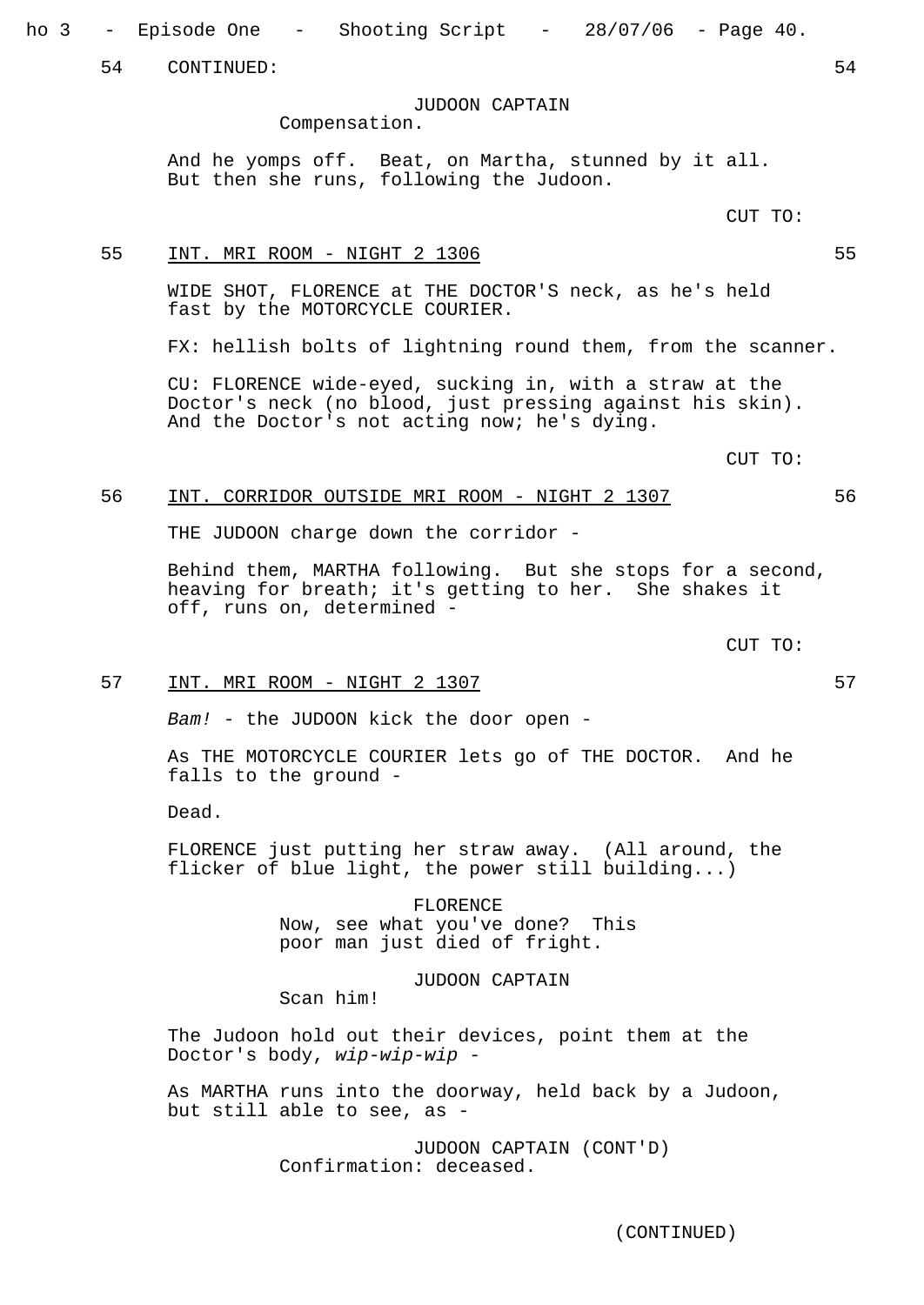57 CONTINUED: 57

MARTHA No, but he can't be - let me through, let me see him -

But the Judoon stops her going in.

JUDOON CAPTAIN Case closed.

MARTHA

(wild, desperate) But it was her! She killed him, she did it, she murdered him -

JUDOON CAPTAIN Judoon have no authority over Human crime.

MARTHA But she's not Human!

FLORENCE Oh, but I am, surely? I've been catalogued.

She holds up her hand, marked with an X.

MARTHA But she's not, she assimilated - (suddenly realises) Wait a minute. You drank his blood? The Doctor's blood - !

She grabs the device off her Judoon -

And points it at Florence. Wip-wip-wip -

FLORENCE I don't mind, scan all you like.

Wreeeeeee!

JUDOON CAPTAIN

Non Human!

FLORENCE

What?!

JUDOON CAPTAIN Confirm analysis!

All the Judoon hold out devices, wip-wip-wip-wreeeeee! Florence panicking -

> FLORENCE But - that's a mistake, it's got to be, I'm Human, I'm as Human as they come -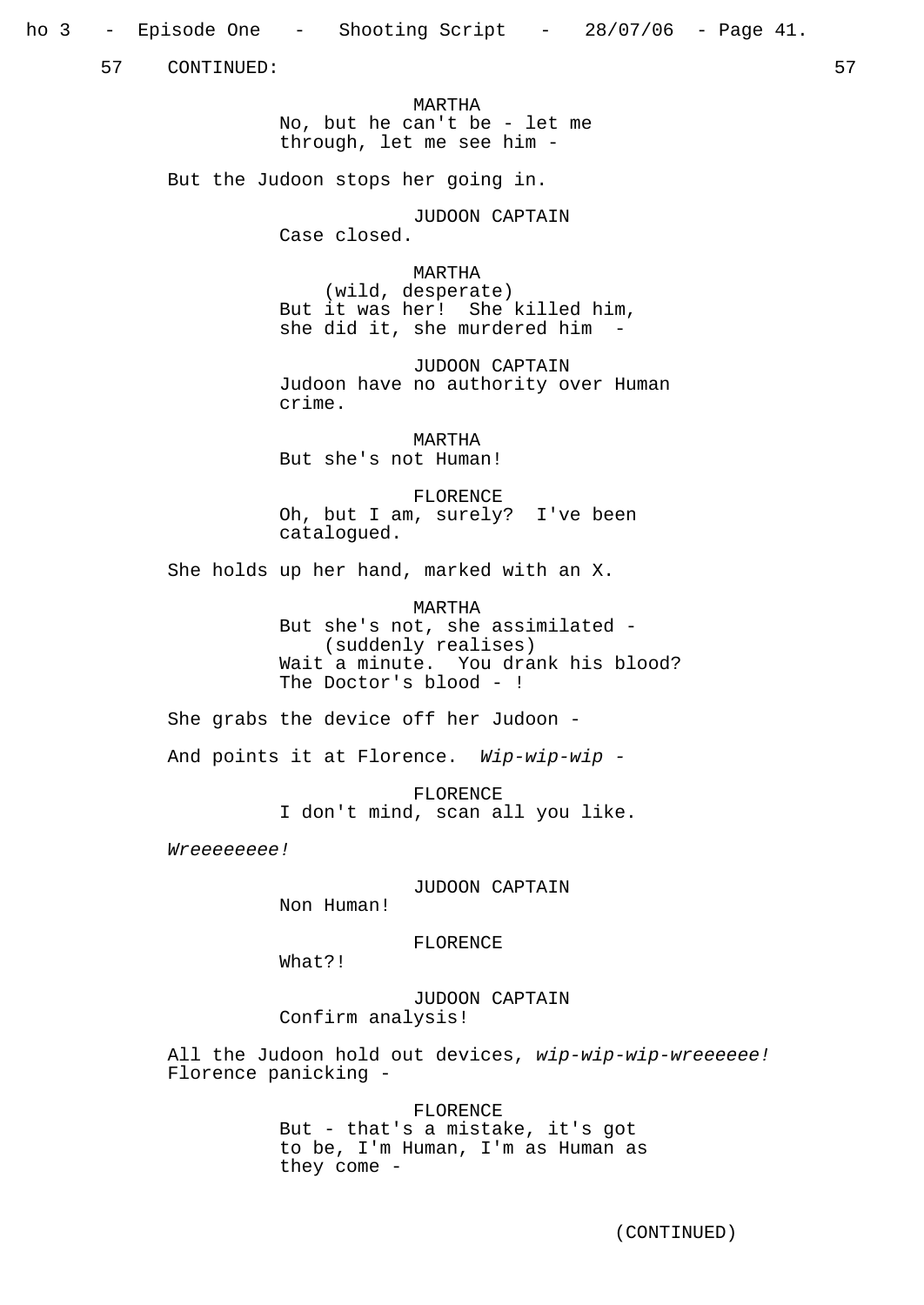57 CONTINUED: (2) 57

MARTHA He gave his life so they'd find you.

JUDOON CAPTAIN Confirm: Plasmavore! Charged with the crime of murdering the Child Princess of Padrivole Regency Nine -

#### FLORENCE

And she deserved it! Those pink cheeks and blonde curls, and that simpering voice, oh, she was begging for the bite of a Plasmavore!

JUDOON CAPTAIN Then you confess?

FLORENCE Confess? I'm proud of it! Slab, stop them - !

The Motorcycle Courier steps forward -

FX: in one shot, a JUDOON fires and the Courier burns with red light, vanishes -

- but Florence is running, into the booth -

JUDOON CAPTAIN Verdict: guilty. Sentence: execution!

All the Judoon lumber into the room, formally raise guns, a firing squad, facing the glass of the booth -

Florence is jamming two circuits together, vicious -

FLORENCE Enjoy your victory, Judoon. Cos you're going to burn with me! Burn in Hell.

FX: ALL the JUDOON GUNS fire, boiling streams of red -

FX: a hole in the window melts like wax, the beams blistering right through -

FX: FLORENCE wrapped in red light, and she burns away into nothing, screaming her last.

The Judoon lower their guns - and as they do so, Martha runs into the room, to the Doctor, distraught -

> JUDOON CAPTAIN Case closed.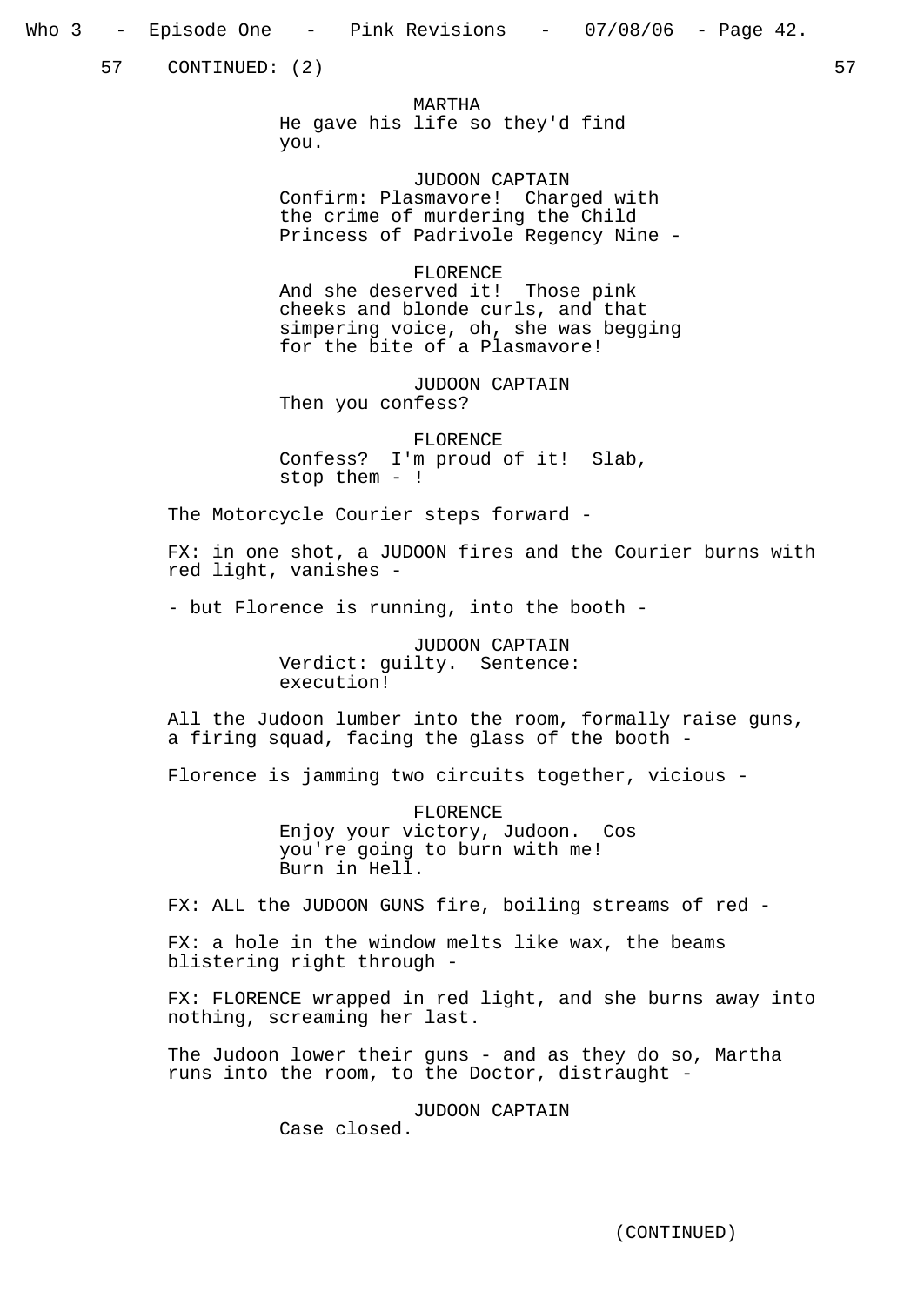- ho 3 Episode One Pink Revisions 07/08/06 Page 42A.
	- 57 CONTINUED: (3) 57

FX: another arc of lightning across the room, and the 'tunnel' of the scanner is now becoming a hollow lightstorm, spitting power -

> MARTHA But what did she mean, burn with me? The scanner shouldn't be doing that, she's done something -

The Judoon Captain wips the scanner with his device -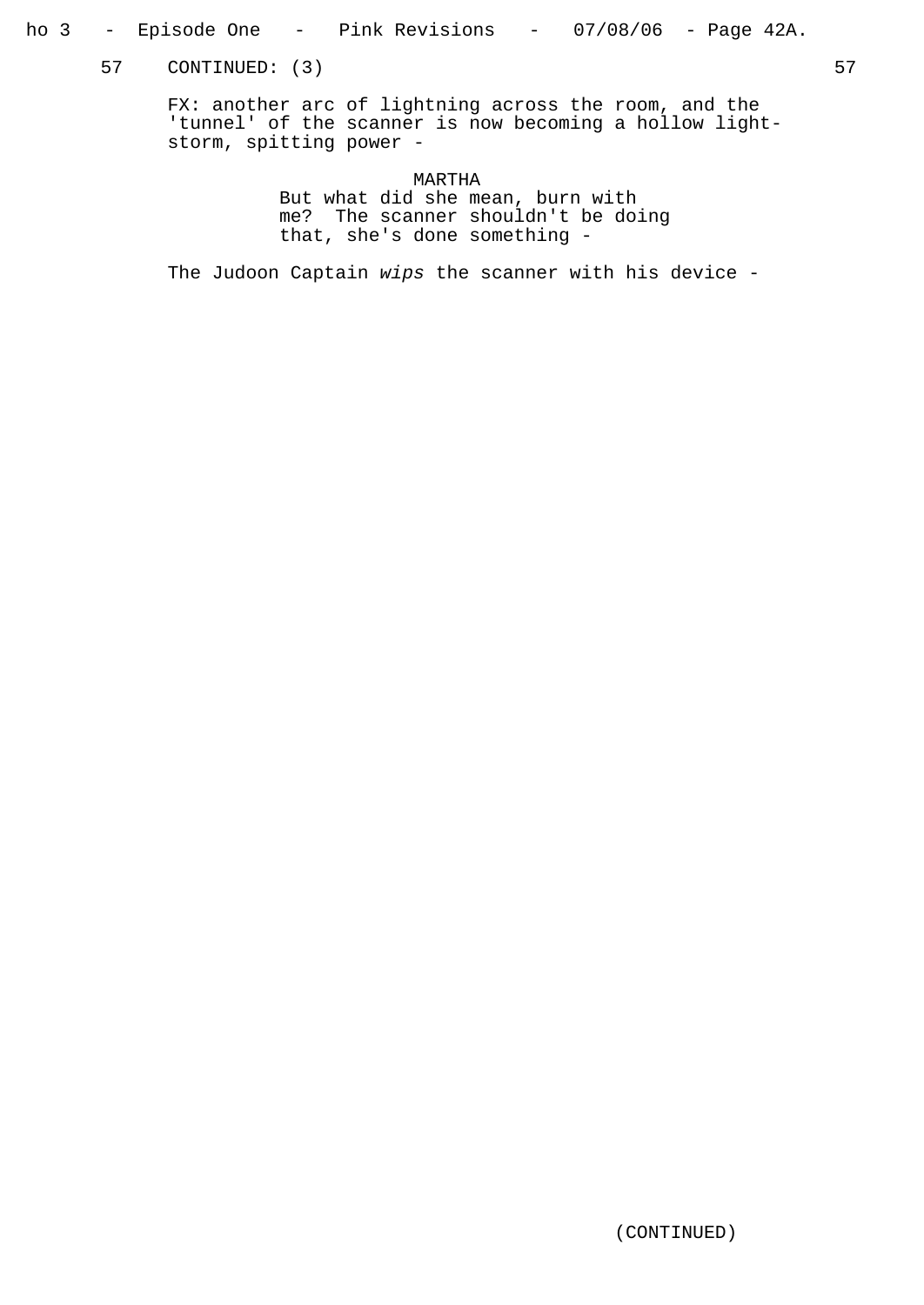Who 3 – Episode One – Pink Revisions – 07/08/06 – Page 43.

57 CONTINUED: (4) 57

JUDOON CAPTAIN Scans detect lethal acceleration of mono-magnetic pulse.

MARTHA Well do something, stop it!

JUDOON CAPTAIN Our jurisdiction has ended. Judoon will evacuate.

MARTHA What?! But you can't just leave it! What's it gonna do?

JUDOON CAPTAIN (on a comms device) All units! Withdraw!

CUT TO:

## 58 INT. STAIRWELL - NIGHT 2 1310

JUDOON yomp down, as fast as they can -

CUT TO:

## 59 INT. HOSPITAL FOYER - NIGHT 2 1310 59

JUDOON yomp out (NB, not facing doors, no FX, just the sound of the membrane vwop!)

PEOPLE huddled, staring, bewildered; and now, exhausted, clinging to their masks, the oxygen tanks beginning to run out. MORGENSTERN, feeble:

> MORGENSTERN But what about the air? We're running out of air...

Judoon ignore him, march onwards.

CUT TO:

#### 60 INT. CORRIDOR OUTSIDE MRI ROOM - NIGHT 2 - 1311 60

JUDOON yomp out in a line, heading down the corridor -

MARTHA in the MRI doorway, yells after them -

MARTHA You can't just go! That thing's gonna explode, and it's your fault!

But they stomp away regardless, gone.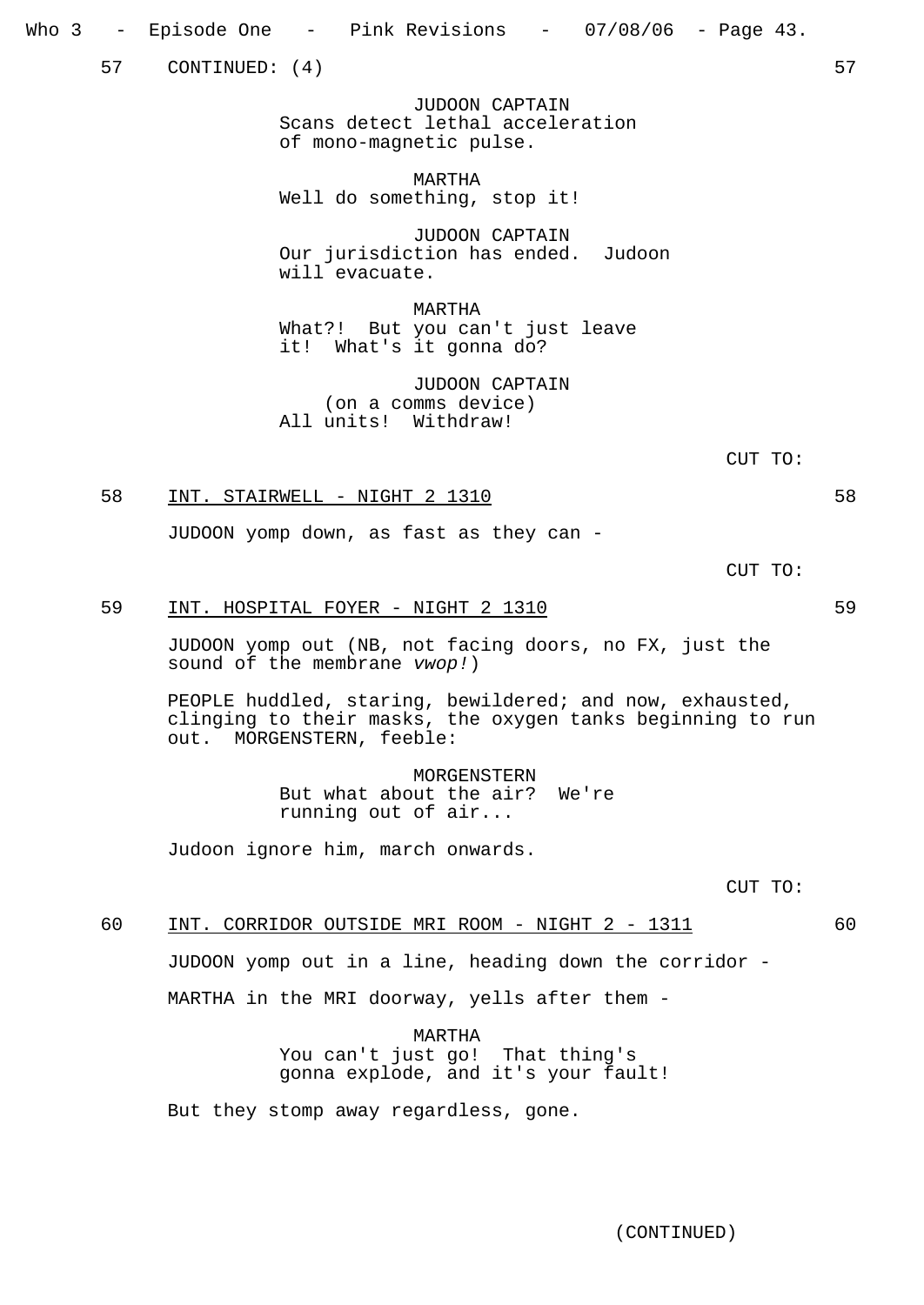ho 3 – Episode One – Pink Revisions – 07/08/06 – Page 43A.

60 CONTINUED: 60

For a second, Martha's dizzy - the air running out - but she recovers, determined, runs back into the MRI room -

CUT TO: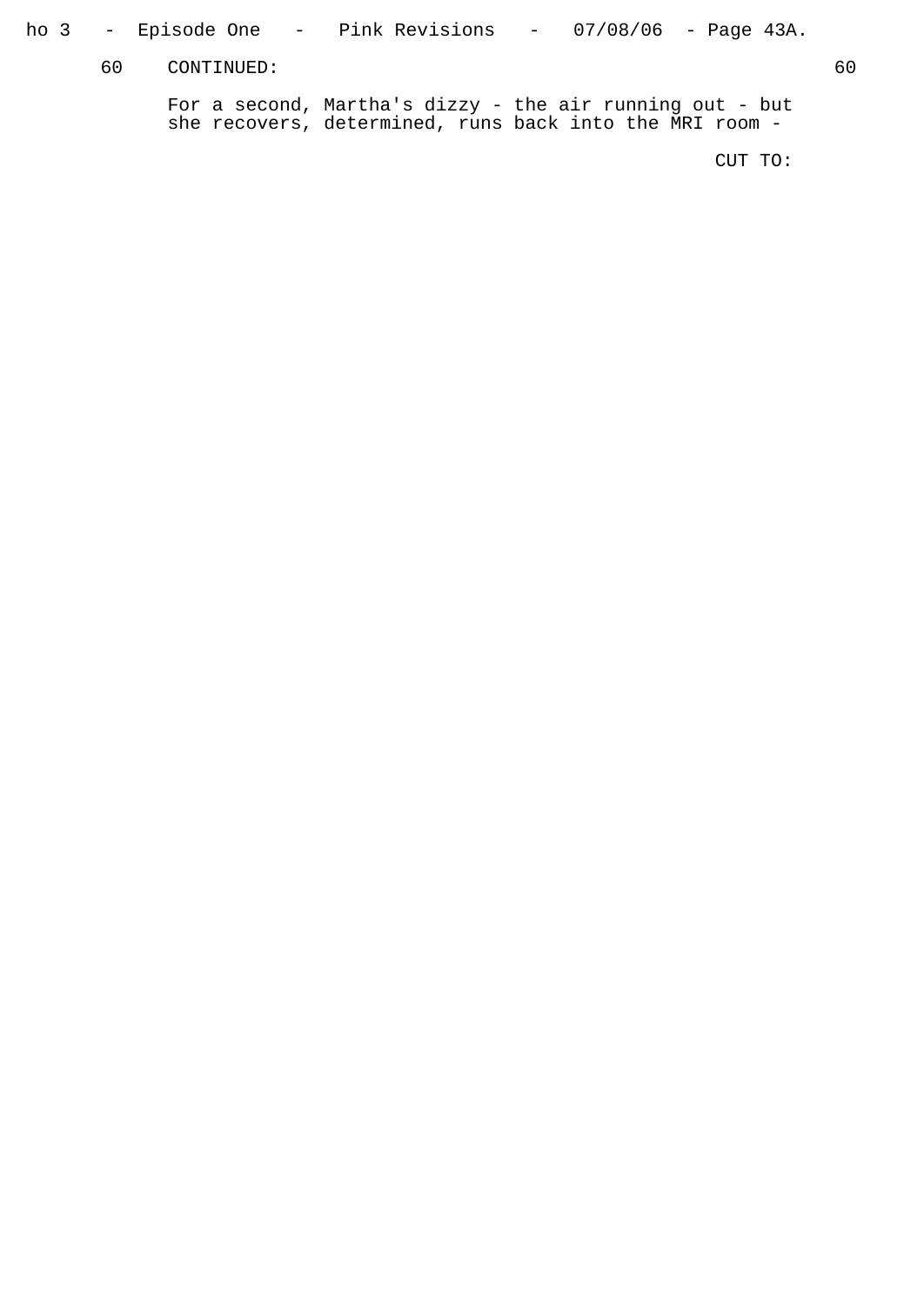Doctor Who 3 - Episode One - Salmon Revisions - 26/10/06 - Page 44.

61 INT. MRI ROOM - NIGHT 2 - CONTINUOUS 61

FX: lightning in the scanner-tunnel, wild now -

CU the COMPUTER SCREEN - the words MAGNETIC OVERLOAD \* flashing up - \*

MARTHA runs to THE DOCTOR, muttering, frantic -

MARTHA

C'mon, c'mon, c'mon -

And she kneels beside him; she gets to work. She applies CPR, breathes into his mouth, then pumps his chest, one, two, three, gives him mouth-to-mouth again, pumps his chest. Desperate, but clever, in control.

And this is so  $real$ ; just a medical student trying to bring</u> a man back to life, the sheer physical urgency of it.

And then she remembers!

MARTHA (CONT'D)

Two hearts!

She pumps the left side of his chest, one, two, three. Then the right side, one, two, three. Mouth to mouth. Left side, one, two, three, right side, one, two, three.

FX: WIDE SHOT, blue lightning crackling from the scanner around Martha and her patient.

Martha getting more desperate, flushed, exhausted - the air's getting thin, but doesn't think of herself; nothing will stop her saving this man.

CU OXYGEN TANK, with an old-fashioned circular dial, clearly \* labelled OXYGEN. The needle on the dial lowering, going  $*$ <br>further and further into the red further and further into the  $red...$ 

Close on her. Working, working, working. Saving his life.

MARTHA's running out of air - CU on her as she lifts her  $*$ <br>head up for a second struggling her breathing shallow -  $*$ head up for a second, struggling, her breathing shallow - \*<br>but she keeps going manages to take one more long, deep \* but she keeps going, manages to take one more long, deep \*<br>breath in to give to the Doctor lowers her head down \* breath in, to give to the Doctor, lowers her head down  $*$ again - \*

And then...

The Doctor breathes in. Eyes flicker open. Not magically reviving; again, it's real, he's in pain, dazed.

> MARTHA (CONT'D) The scanner... She did something...

But she's failing, slumps to the floor.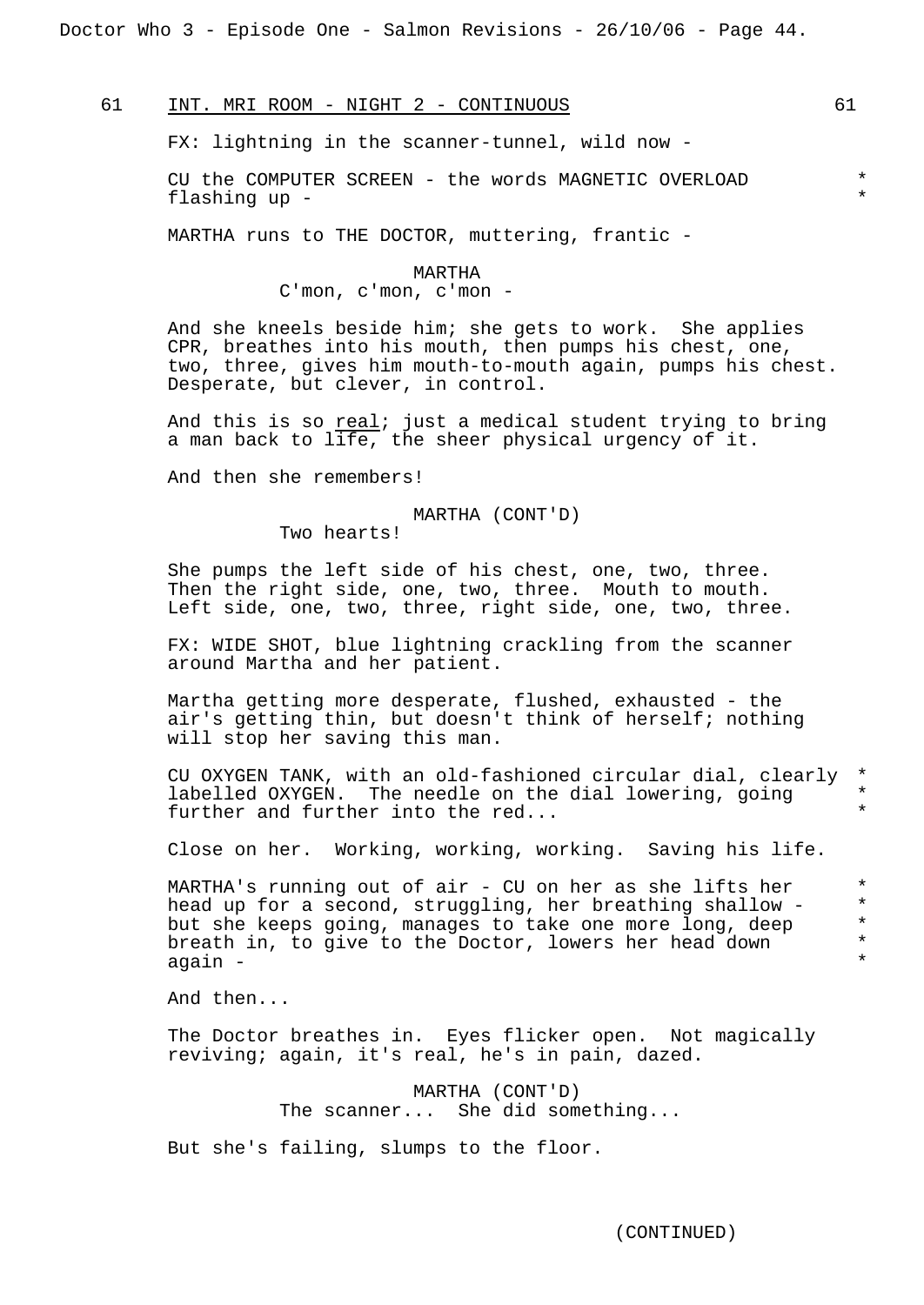Doctor Who 3 - Episode One - Salmon Revisions - 26/10/06 - Page 44A.

61 CONTINUED: 61

Reverse positions; he summons his strength, hauls himself up and round, so he's looking over her.

> MARTHA (CONT'D) The air... I gave you the last.

And she falls unconscious.

The Doctor's blinking, trying to shake it off, looks round:

FX: the MRI scanner is now screaming with electricity.

CUT TO: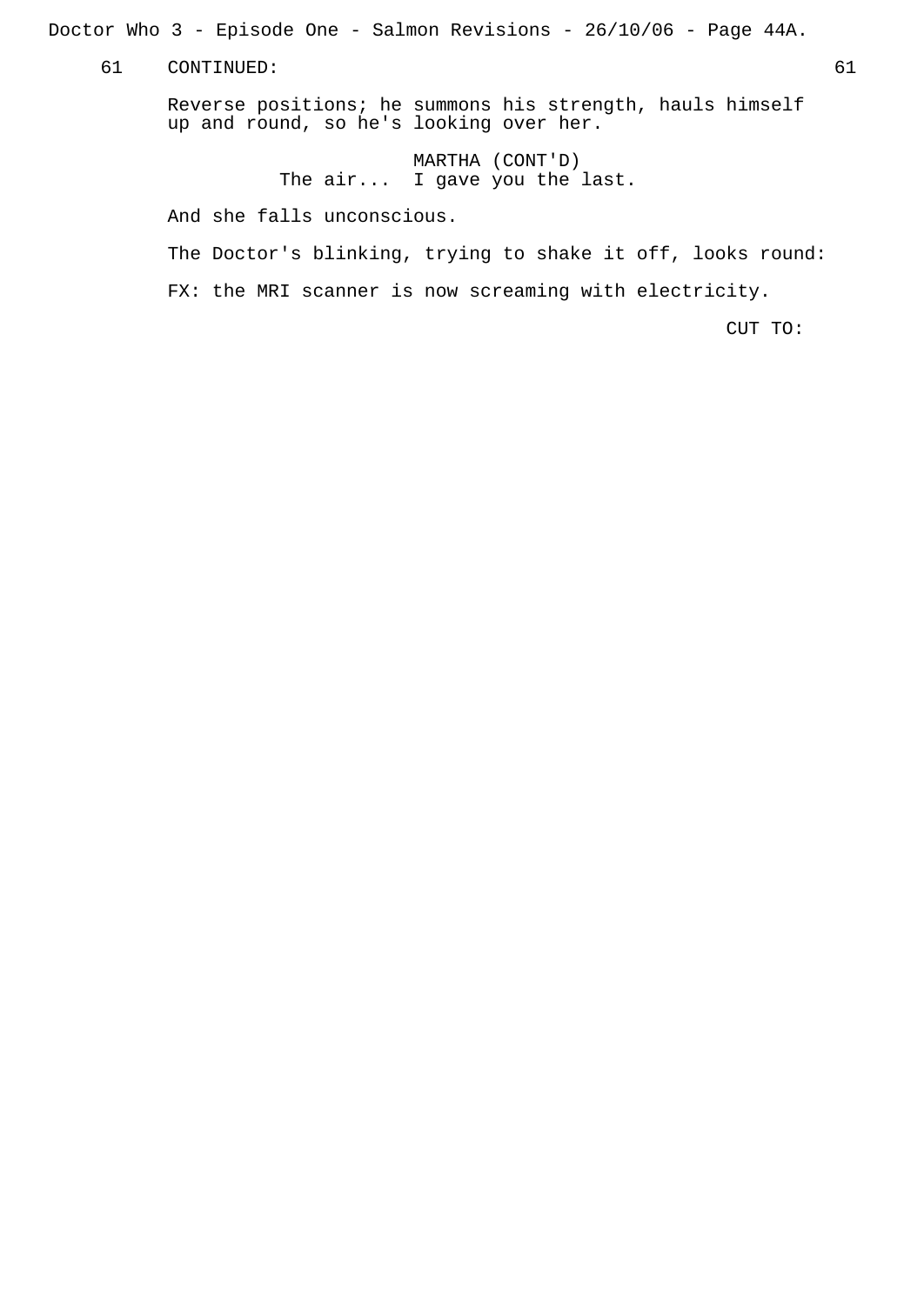## 61A INT. WARD CORRIDOR B - NIGHT 2 1313

PRAC Flickering blue light all around. Despite the oxygen masks, most PEOPLE unconscious, those few awake - including JULIA, slumped on the floor - looking round in despair:

FX: BOLTS OF BLUE LIGHTING zig-zagging up and down the corridor, the whole place alive with electricity -

## 61B EXT. FX SHOT

FX: WIDE SHOT of the HOSPITAL, deadly BLUE LIGHTNING zigzagging all around the building, making the surface of the air-bubble visible, all the bolts contained within the membrane, like a storm in a bottle-

CUT TO:

CUT TO:

## 61C INT. MRI ROOM - NIGHT 1314

FX: INSANE LIGHTNING ripping across the room as the Doctor still in pain - uses every last reserve of energy to haul himself into the booth, MARTHA unconscious -

PRAC BLUE FLICKERING all around -

He looks at the cannibalised circuitry, reaches for his pocket - realises -

#### THE DOCTOR

The sonic!

He grabs a messy handful of wires and circuit boxes. In amongst the many: one thick red wire, one thick blue. But he's still dazed, head swimming:

> THE DOCTOR (CONT'D) Red or blue...?.. red or blue...

Noise screaming now, the Doctor looks across:

FX: the tunnel now ferocious, blinding lightning -

THE DOCTOR (CONT'D) ...ohh, blue. (beat) No!

And he rips out the red wire -

FX: the tunnel dies, light flickers away.

And the room is normal.

The Doctor breathing hard, recovering, relieved.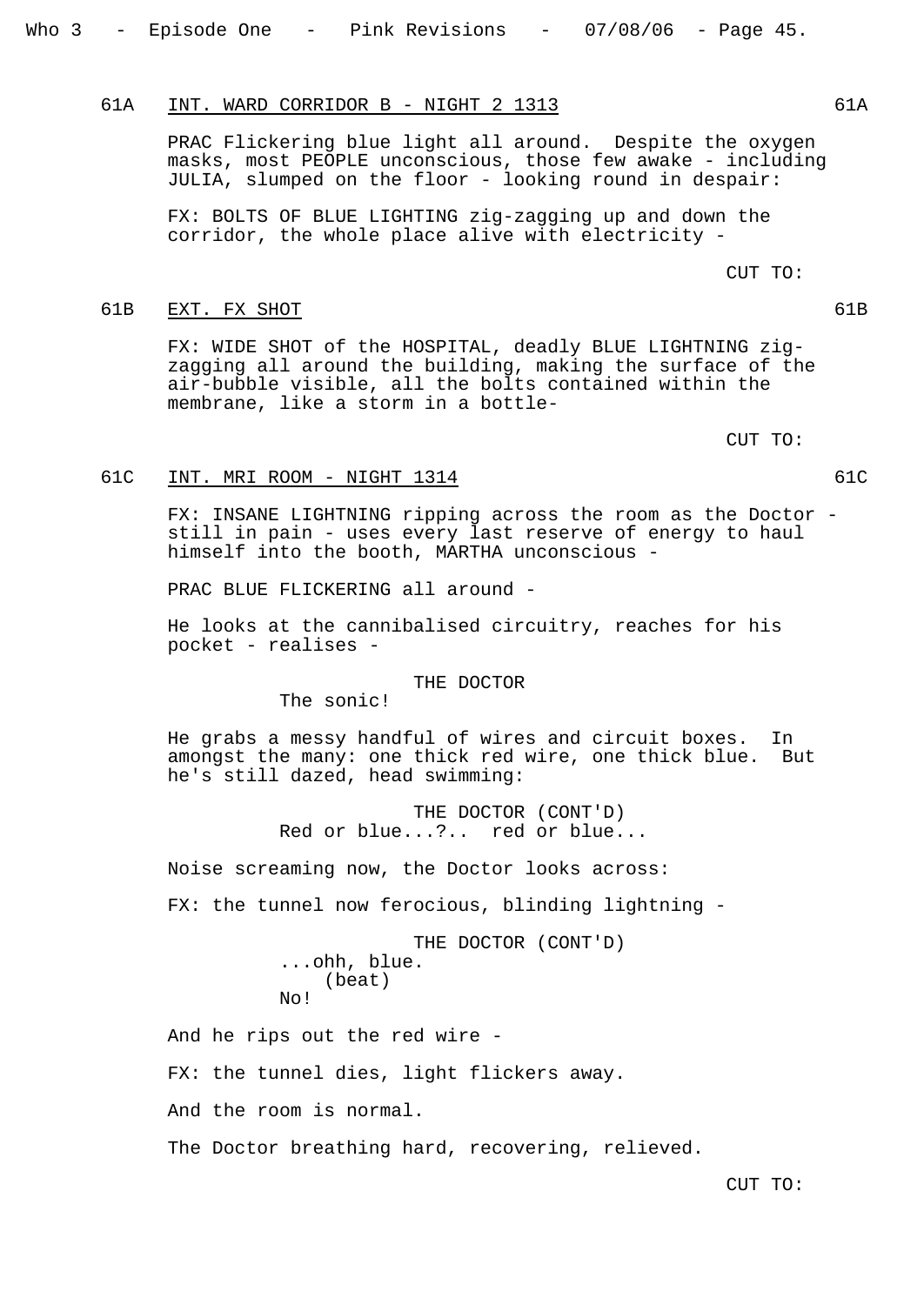## 62 INT. WARD CORRIDOR B - NIGHT 2 1320 62

PEOPLE slumped everywhere, including JULIA. Her eyes just closing, everyone else unconscious, oxygen masks just lying at their sides, the tanks now empty. And through this, THE DOCTOR - breathing hard, face pale, but never stopping carries the unconscious MARTHA JONES.

CUT TO:

## 63 INT. MALE WARD - NIGHT 2 1322 63

Ward empty, as THE DOCTOR carries MARTHA in, and he makes it over to the window. His POV:

FX: in the distance, the JUDOON SHIPS are leaving, rising gently upwards.

> THE DOCTOR Come on. Please. Please...

All he can do is hope. And then...

FX: flash of lightning, travelling down, outside the window -

And then rain hits the window. Steady, constant rain. And the Doctor's smiling.

> THE DOCTOR (CONT'D) It's raining, Martha. It's raining on the Moon.

FX: the Doctor & Martha thrown into stark silhouette as the entire window blazes a bright, blinding white -

CUT TO:

## 64 EXT. HOSPITAL - DAY 2 1323 64

TISH, POLICE and CROWD throwing their hands up, caught in the glare of a blinding white PRAC LIGHT.

But as the light fades, and they lower their arms...

CUT TO REVERSE: and there's the Hospital, plain as day.

CUT TO:

## 65 EXT. HOSPITAL - DAY 2 1400 65

Organised chaos. AMBULANCES & POLICE CARS, PEOPLE passing to and fro f/g & b/g, some PATIENTS being carried on stretchers by PARAMEDICS, some in wheelchairs. A lot of them being given oxygen.

JULIA, recovered, runs to a friend, hugs her.

MARTHA just sitting on the back step of an ambulance, dazed. A paramedic gives her the all clear, Martha walks away...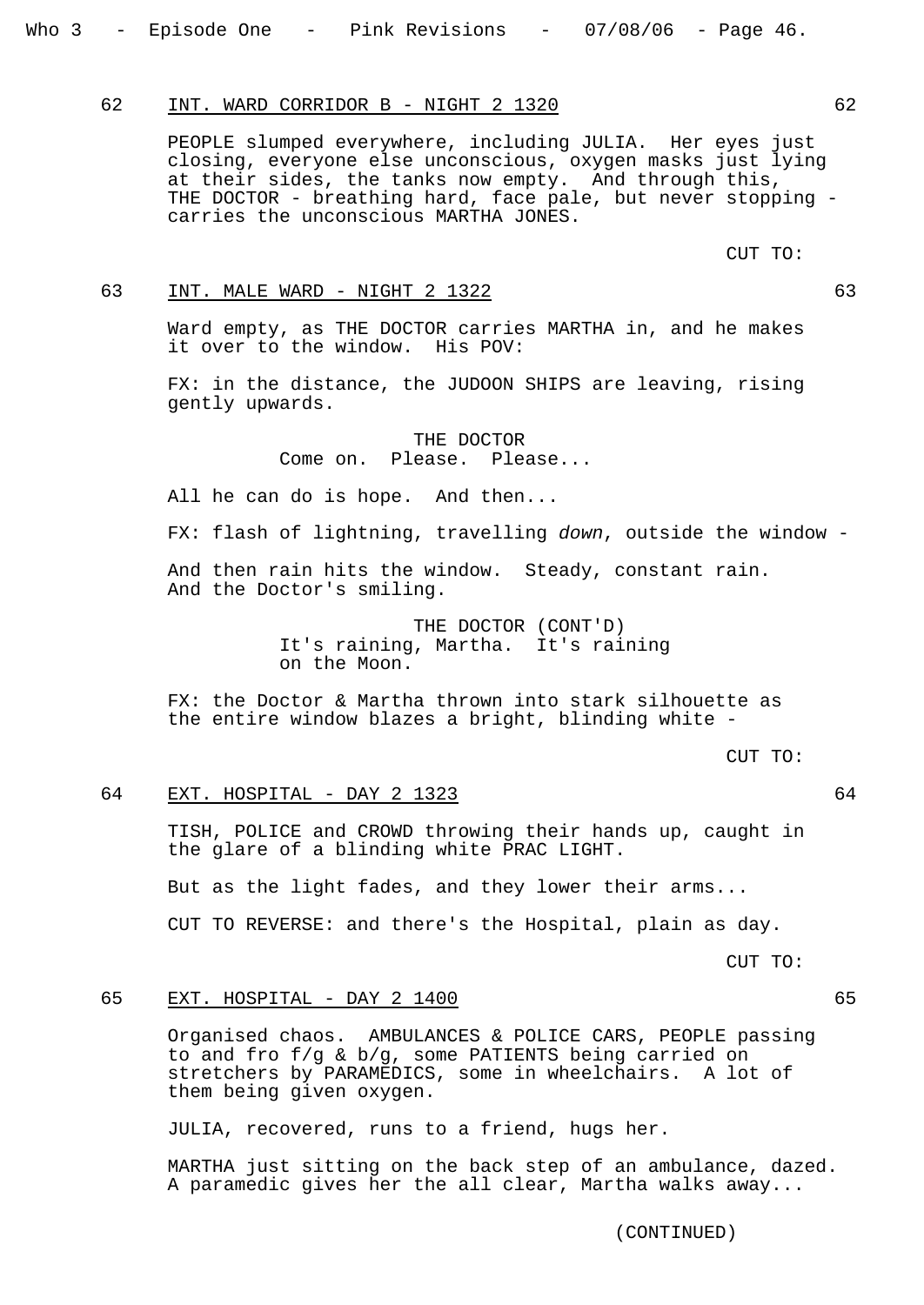ho 3 – Episode One – Pink Revisions – 07/08/06 – Page 46A.

65 CONTINUED: 65

She passes MORGENSTERN, with POLICE.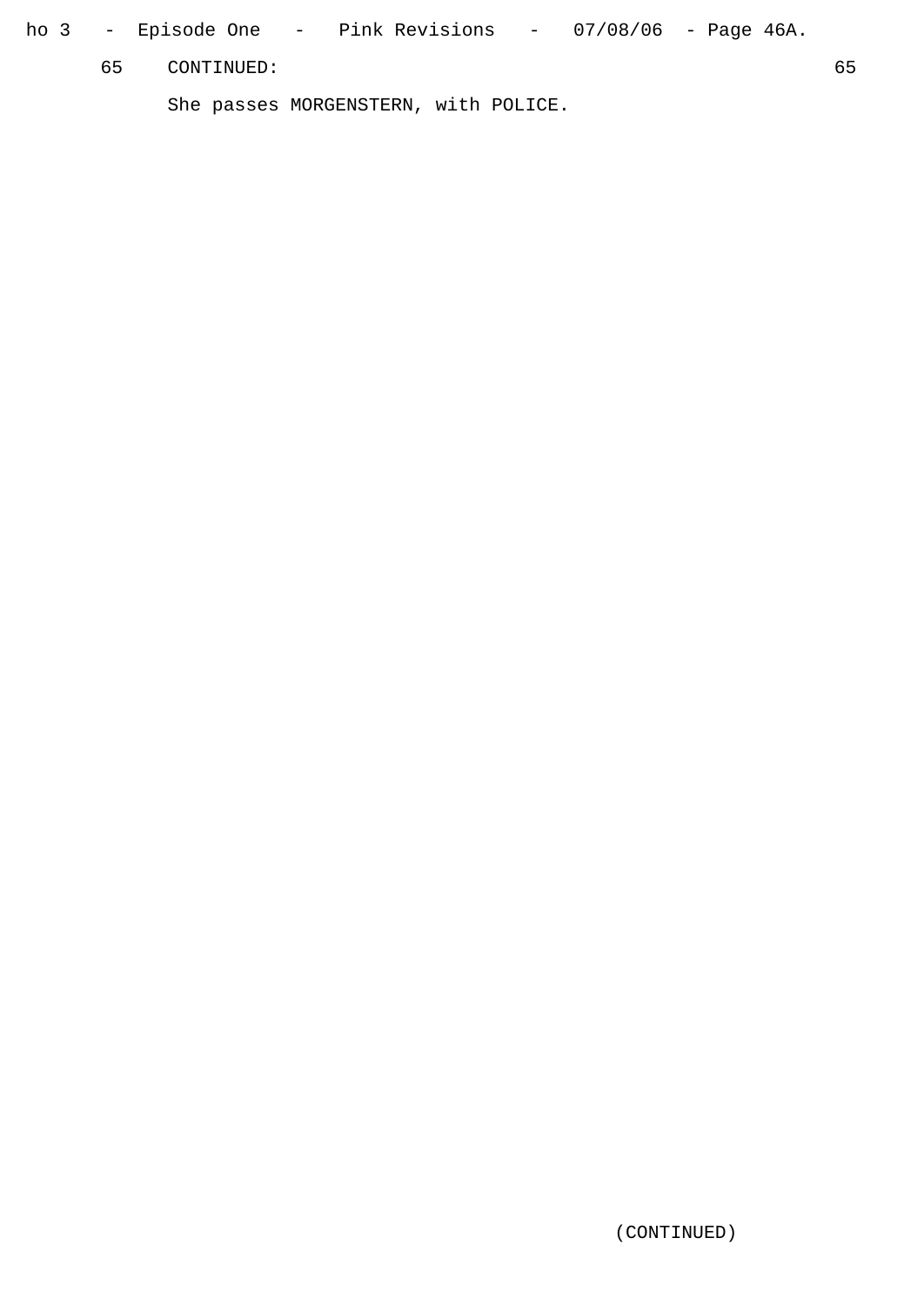65 CONTINUED: (2) 65

MORGENSTERN ...I was like an ambassador, I represented the Human Race, I told them, you can't do this, I said...

Martha hears her name being called, sees -

TISH is forcing her way past a crowd barrier -

Martha smiling, but at the same time, looking around:

HER POV: a good distance away, past the crowd barriers, THE DOCTOR, walking towards a wooden blue box. He sees her, waves, though keeps walking -

Martha distracted as Tish collides with her, huge hug -

TISH

Oh my God, I thought you were dead, what happened? It was so weird! Cos the police wouldn't say, they didn't have a clue, and I tried phoning, Mum's on her way but she can't get through, they've closed off the roads, there's thousands of people trying to get in, the whole city's come to a halt, and Dad phoned, cos it's on the news and everything, he was crying, oh my God, I've been a mess, but what happened, I mean what really happened, where were you?

Under this, far-off, the noise of ancient engines, grinding.

Martha looks round again.

The Doctor, and the box, have gone.

Tish's voice just fading away in b/g; hold on Martha, a good long time, looking towards the empty space, feeling somehow alone, in the middle of all these people.

CUT TO:

## 65A INT. MARTHA'S FLAT - NIGHT 2 1930 **65A**

Nice, small flat. The usual, ordinary mess, clothes scattered about (just as they'll be in ep.6). MARTHA's in a dressing gown, towel round her hair. She's in front of a mirror, just rubbing moisturiser into her face, arms, all as normal.

In b/g, a RADIO VOICE is talking about today's events at the Hospital.

Martha pauses. Looking at her reflection, drifting off; still playing it all through her mind. Still amazed. Still thinking of the Doctor.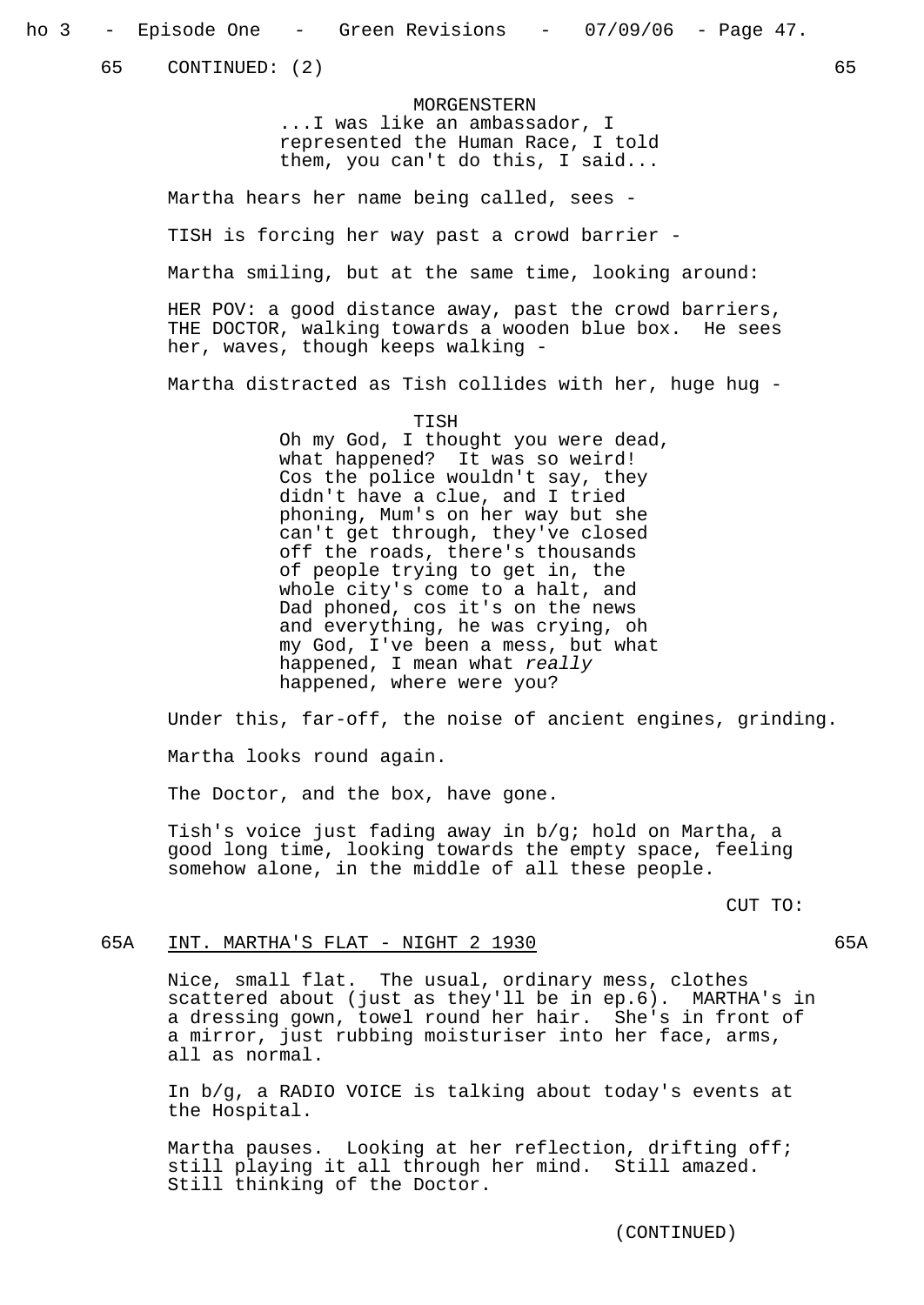o 3 – Episode One – Green Revisions – 07/09/06 – Page 47A.

65A CONTINUED: 65A

Hold on her.

CUT TO:

## 66 EXT. CITY PUB - NIGHT 2 2040 66

Panning down from the night sky. A city centre pub, not too smart, not too rough. A banner outside, 'HAPPY BIRTHDAY LEO.' And the doors fly open -

ANNALISE comes storming out, followed by CLIVE, followed by FRANCINE in the middle of a blazing row -

> ANNALISE I am not staying in there to be insulted!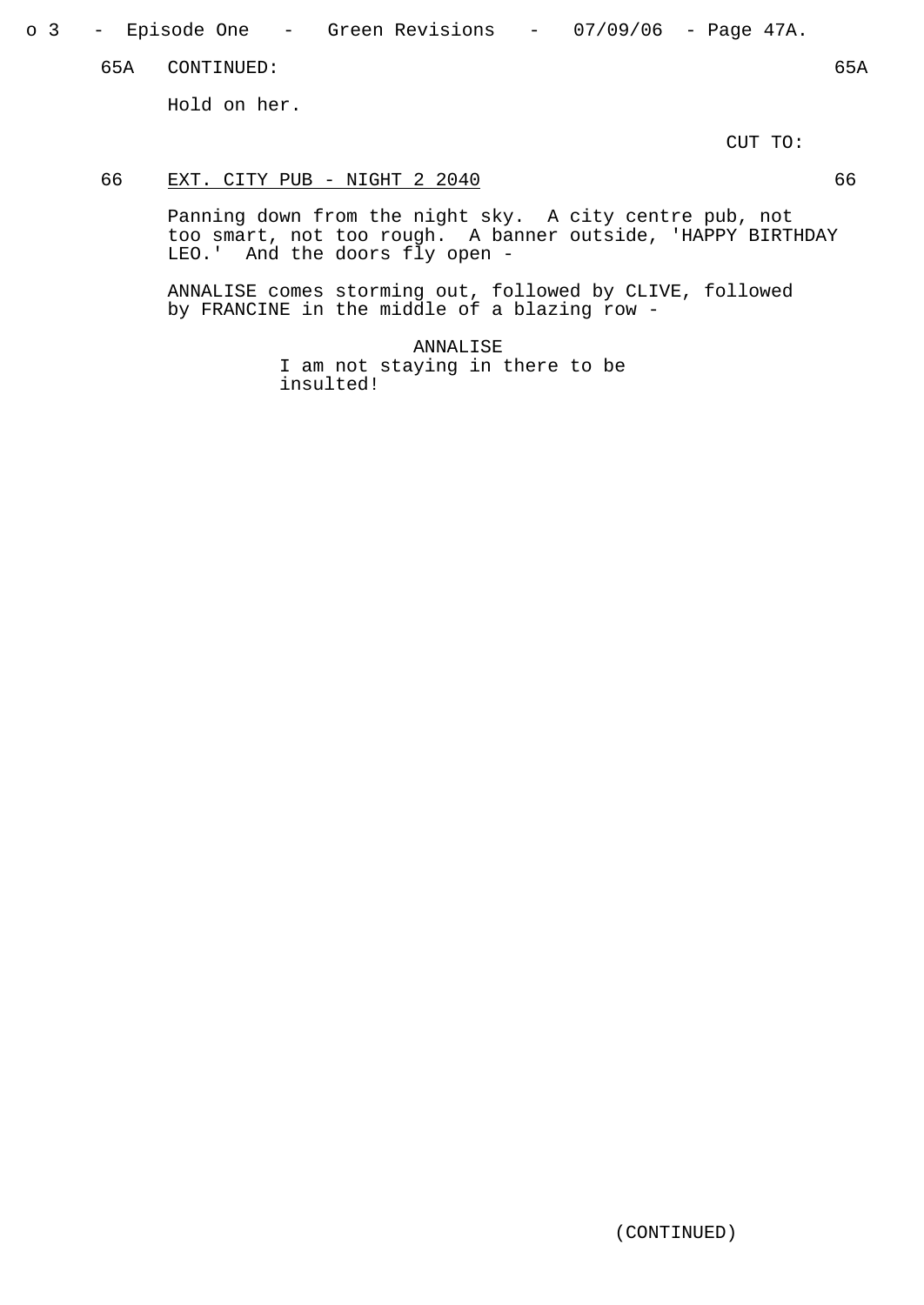## Who 3 – Episode One – Pink Revisions – 07/08/06 – Page 48.

66 CONTINUED: 66

CLIVE She didn't mean it sweetheart, she was just saying you look healthy -

FRANCINE No I did not, I said orange!

ANNALISE Clive, that woman is disrespecting me! She's never liked me!

FRANCINE Oh, can't think why, after you stole my husband!

ANNALISE I was seduced! I'm entirely innocent, tell her, babes!

FRANCINE And then, she has a go at Martha, practically accused her of making the whole thing up -

During this, MARTHA, TISH & LEO following them out -

MARTHA Mum, I don't mind, just leave it -

ANNALISE Oh, 'I've been to the Moon!', as if - they were drugged, it said so on the News!

FRANCINE Since when did you watch the News? You can't handle Quizmania!

ANNALISE Make her apologise!

CLIVE I can't make her do anything!

LEO Tish, don't make it worse -

FRANCINE You make me suffer, you're an expert in that!

TISH Come off it, Leo, what did she buy you? Soap! A 75 pence soap!

TISH Annalise started it, she

did, I heard her -

Splitting up now, Annalise storming off one way, Clive following, Leo following them - Francine storming off the other way, Tish following her -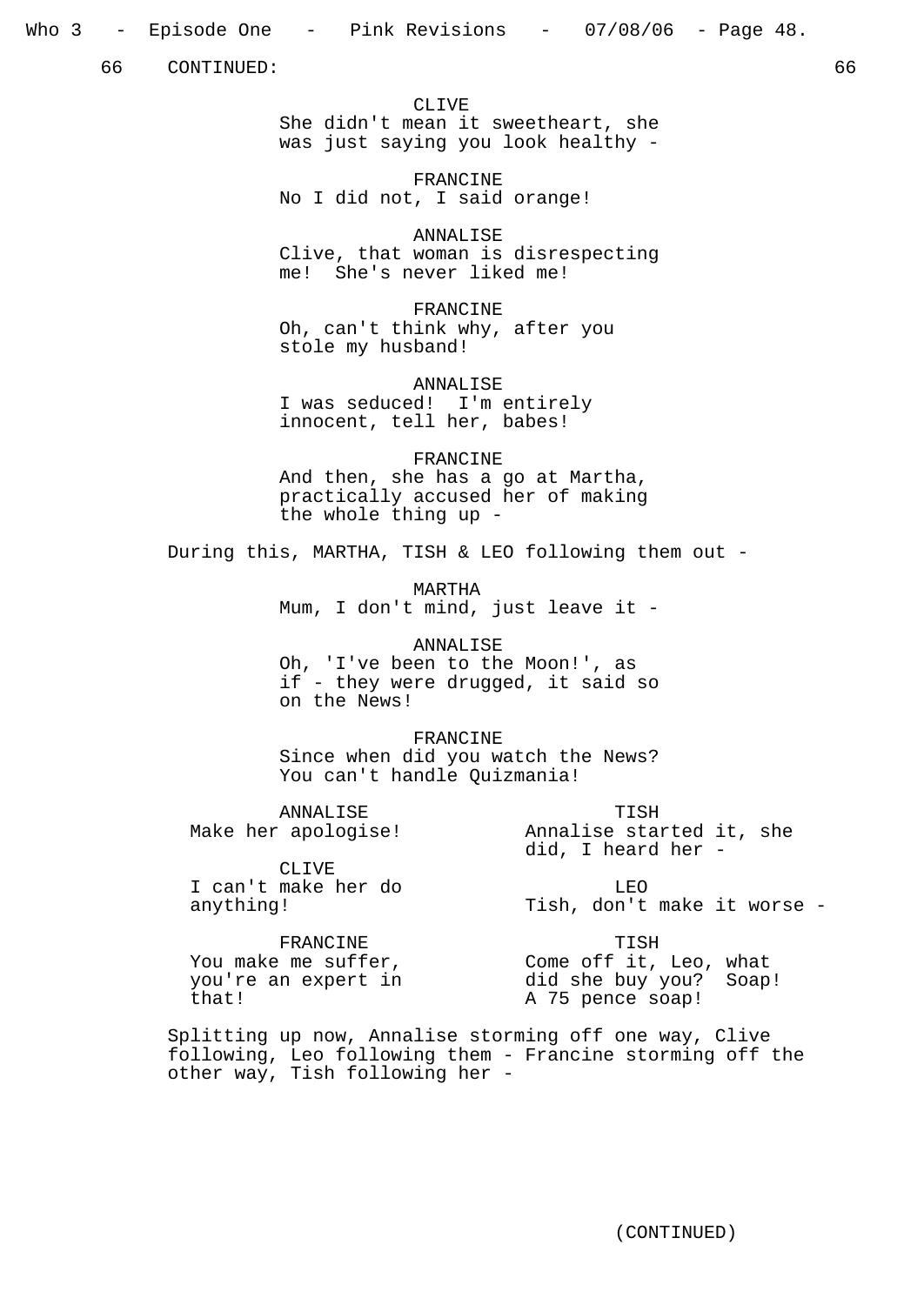66 CONTINUED: (2) 66

ANNALISE I'm never talking to your family again!

CLIVE Annalise, don't you dare! I'm putting my foot down! This is me, putting my foot down!

LEO

Let her go, Dad, we don't need her, come back inside, come on...

FRANCINE Have a nice party, Clive! Go on, cavort with your little piece, make a fool of yourself, God knows you've been doing it for twenty five years, why stop now?

TISH<br>Oh Mum, don't, I asked Oh Mum, don't, I asked the DJ and he's playing that song later, he's playing Popcorn, like we did when we were little, don't go...

Scattering into the night, with Martha left in the doorway, exhausted, forgotten.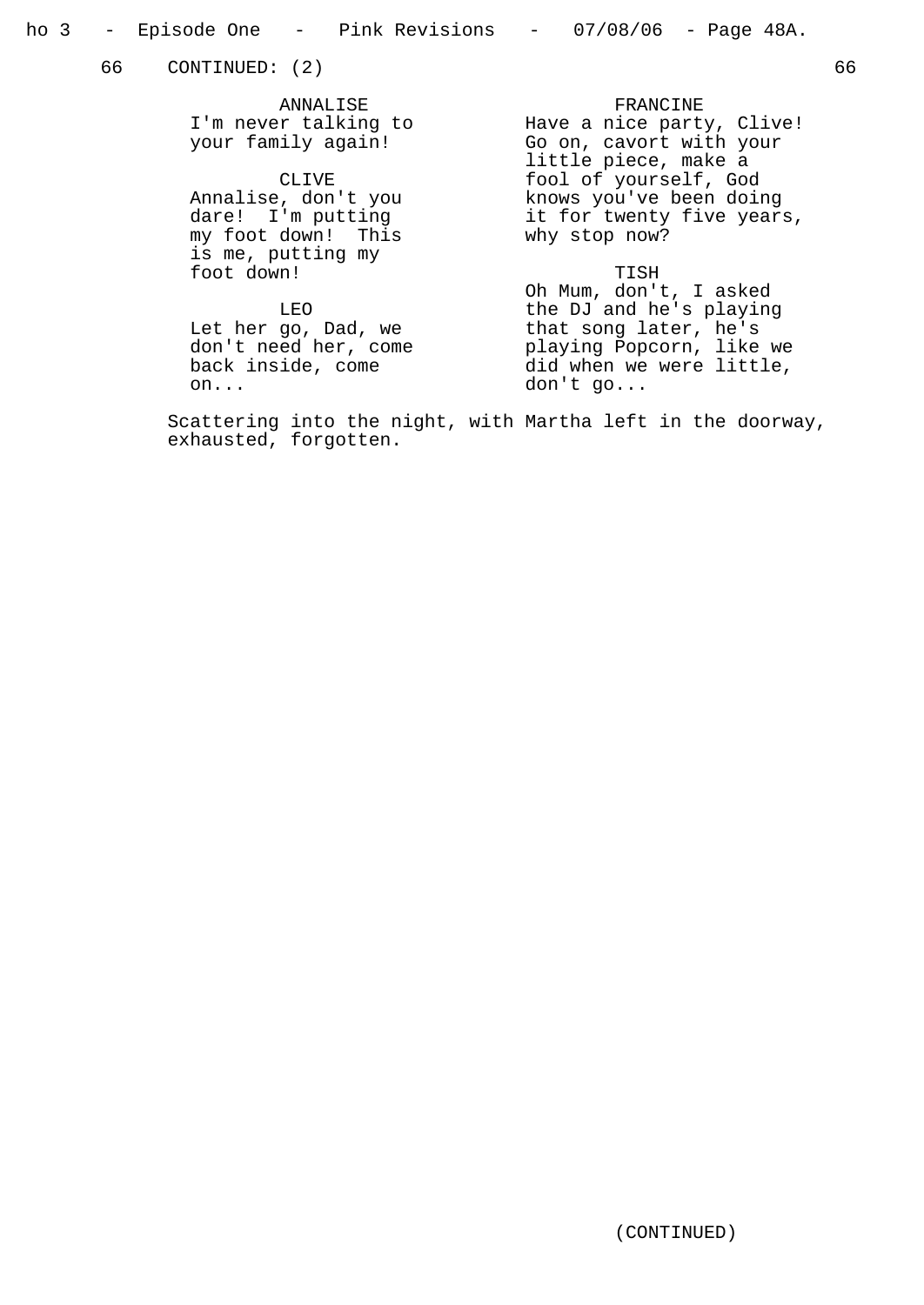ho 3 – Episode One – Green Revisions – 07/09/06 – Page 49. 66 CONTINUED: (3) 66 But then smiling. Because across the road... THE DOCTOR. He steps back into a nearby alley, in darkness. Martha runs across the road -

CUT TO:

67 EXT. ALLEYWAY - NIGHT 2 - CONTINUOUS 67 MARTHA runs into the alleyway - And there's THE DOCTOR, leaning on the tall blue box. Pause between them. Almost embarrassed. Then:

> MARTHA I went to the Moon today.

THE DOCTOR Bit more peaceful than down here.

MARTHA You never even told me who you are

THE DOCTOR The Doctor.

MARTHA But what sort of species? And it's not every day I get to ask that.

THE DOCTOR I'm a Time Lord.

MARTHA Right. Not pompous at all, then.

He laughs, gets out a new, identical sonic screwdriver.

#### THE DOCTOR

I just thought... Since you saved my life, and I've got a brand new sonic screwdriver which needs roadtesting... You might fancy a trip.

#### MARTHA

What? Into space? But... I can't, I've got exams, I've got things to do, I've got to go into town first thing and pay the rent, and I've got my family going mad -

She looks back round, hearing: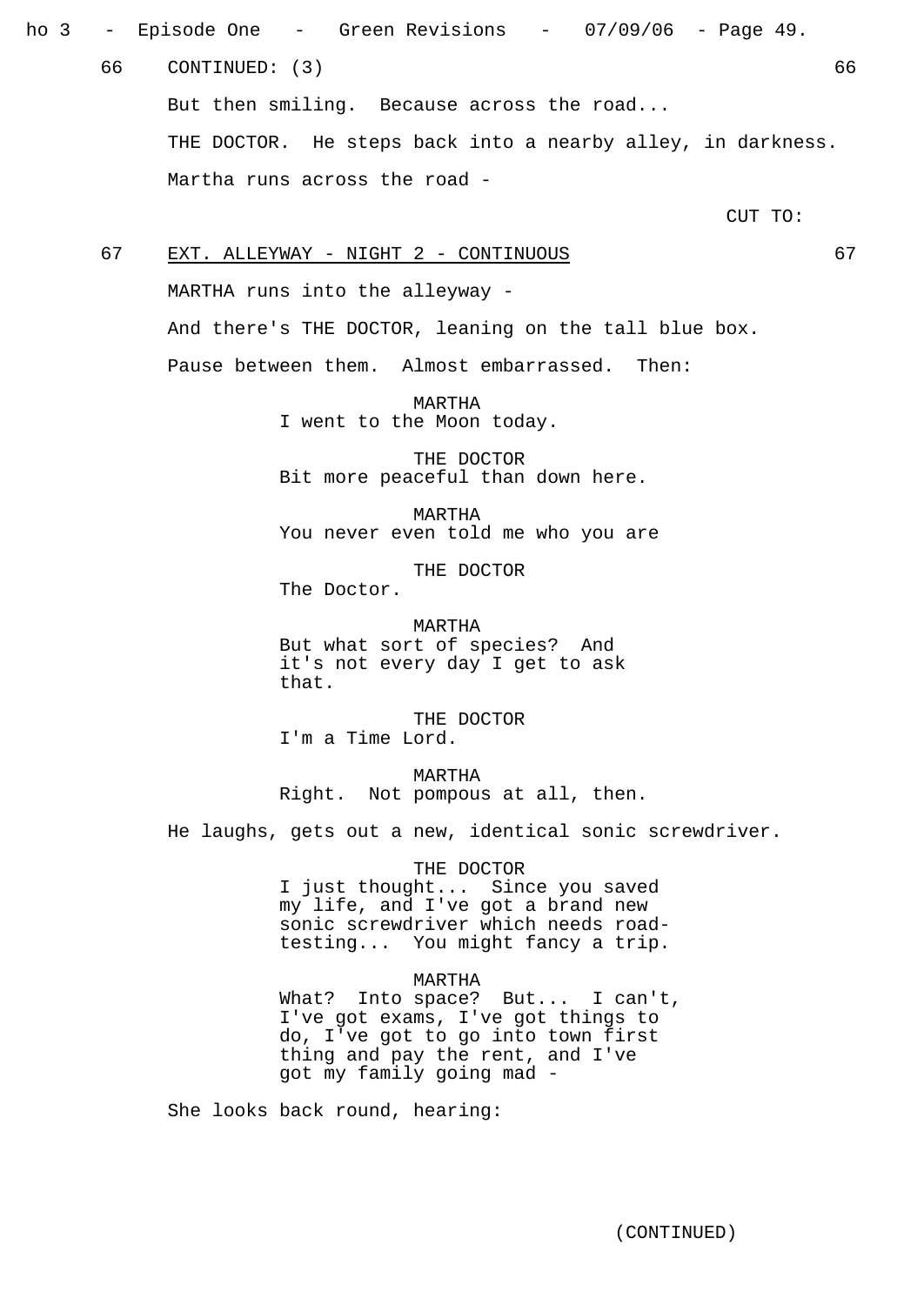ho 3 – Episode One – Green Revisions – 07/09/06 – Page 50.

67 CONTINUED: 67

TISH OOV I'm gonna get you, Annalise!!!

Martha turns back to the Doctor, with a smile.

MARTHA

Then again...

THE DOCTOR If it helps... I can travel in time, as well.

MARTHA Get out of here.

THE DOCTOR

I can!

MARTHA Oh come on. That's going too far.

THE DOCTOR I'll prove it.

And he disappears into the box -

FX: the grind of engines, and it disappears.

Martha gobsmacked. She walks forward, into the empty space, holding out her hands, like it's an illusion.

Then she hears the engines again, darts back, in case she gets crushed -

FX: the box rematerialises.

And the Doctor steps out, brandishing his loose tie.

THE DOCTOR (CONT'D)

Told you!

#### MARTHA

No, but... That was this morning, but... Did you just..? Oh my God! You can travel in time! But hold on, if you could see me this morning, why didn't you tell me not to go to work?!

THE DOCTOR Crossing into established events, strictly forbidden. Except for cheap tricks.

MARTHA And that's your spaceship?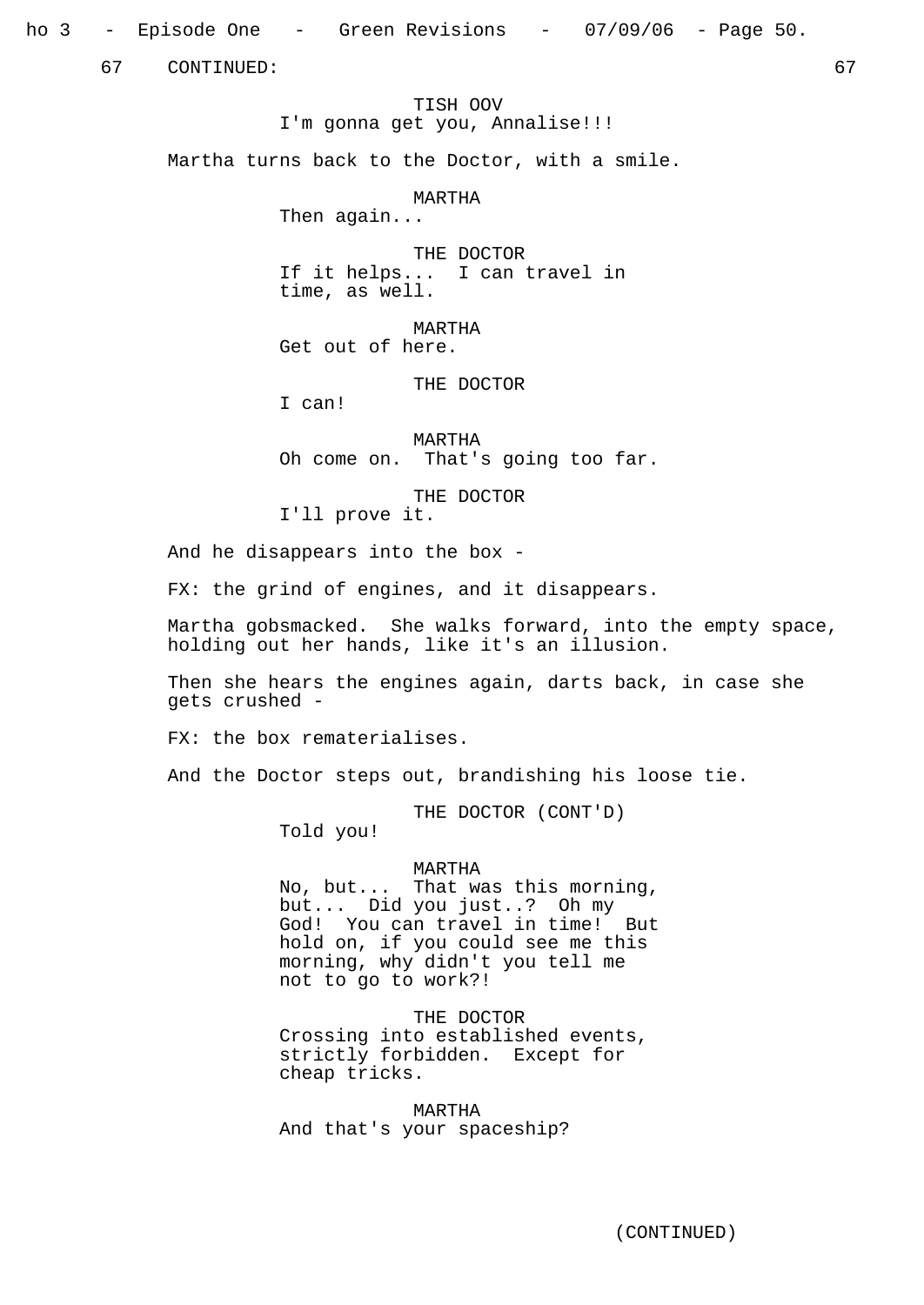67 CONTINUED: (2) 67

THE DOCTOR It's called the Tardis. Time And Relative Dimensions In Space.

MARTHA Your spaceship is made of wood? But there's not much room, we'd be a bit... intimate.

THE DOCTOR

Take a look.

He stands aside, to let her in. She walks forward... CONTINUED, INTERCUT WITH:

68 INT. TARDIS - NIGHT 2 - CONTINUOUS 68

MARTHA steps inside...

And boggles. Stares up, round, at the magnificent sight.

WIDE SHOT, Martha on the ramp, THE DOCTOR beside her -

MARTHA

No, no, no...

She runs back out again -

CUT TO ALLEYWAY. She looks round the edges of the Tardis she actually touches it, trying to take it all in.

> MARTHA (CONT'D) But it's just a box... But it's huge! How does it do that? It's wood! It's like a box with that room just.... crammed in!

During this, cut to the Doctor, INT TARDIS, rolling his eyes, a bit 'blah blah blah.'

Martha steps back in -

MARTHA (CONT'D) It's bigger on the inside!

THE DOCTOR Is it? I hadn't noticed.

And he runs to the console, full of energy, stabbing buttons, Martha following, cautious, up the ramp -

> MARTHA ...but... Is there a crew? Like, the navigator and stuff, where's everyone else?

THE DOCTOR It's just me.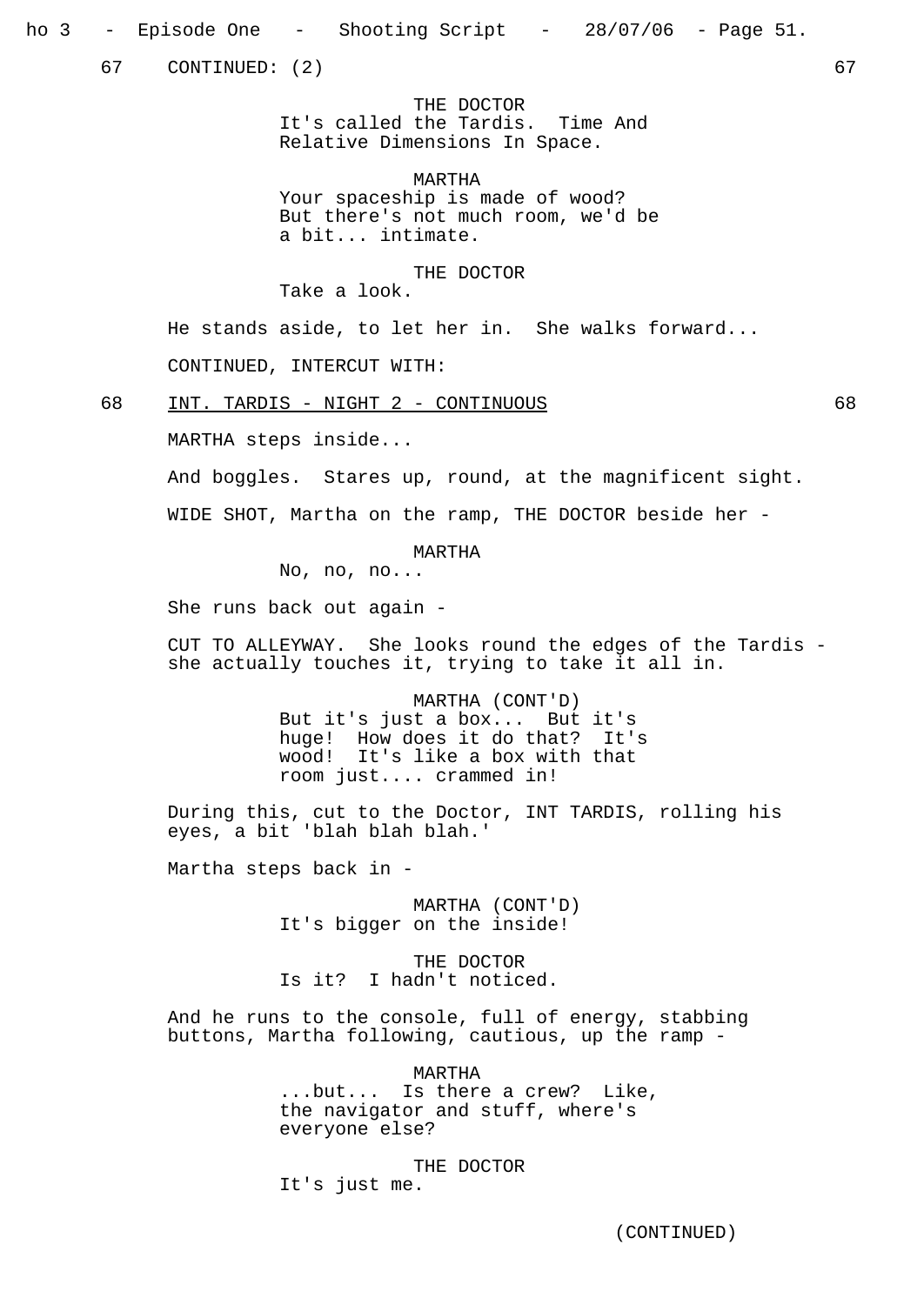ho 3 - Episode One - Shooting Script - 28/07/06 - Page 52.

68 CONTINUED: 68

#### MARTHA

All on your own?

## THE DOCTOR

Well, sometimes I have... guests. I mean, sort of friends, travelling alongside me. I had, there was, um, recently, friend of mine. Rose, her name was Rose, and, um.. We were together, and... anyway.

MARTHA

Where is she now?

THE DOCTOR With her family. Happy! She's fine, she's... Not that you're replacing her!

MARTHA

Never said I was.

## THE DOCTOR

Just, one trip. To say thanks, you get one trip, then back home, I'd rather be on my own.

MARTHA (cheeky, smiling) You're the one who kissed me.

THE DOCTOR That was a genetic transfer!

MARTHA And if you will wear a tight suit.

THE DOCTOR

Now, don't.

MARTHA And then travel all the way across the universe to ask me on a date.

THE DOCTOR

Stop it!

## MARTHA

For the record, I'm not remotely interested. I only go for Humans.

THE DOCTOR Good! Now then, let's have a look -

He runs round the console, his back to her, and on Martha, for a second; looking at him, deflated, sighs; damn!